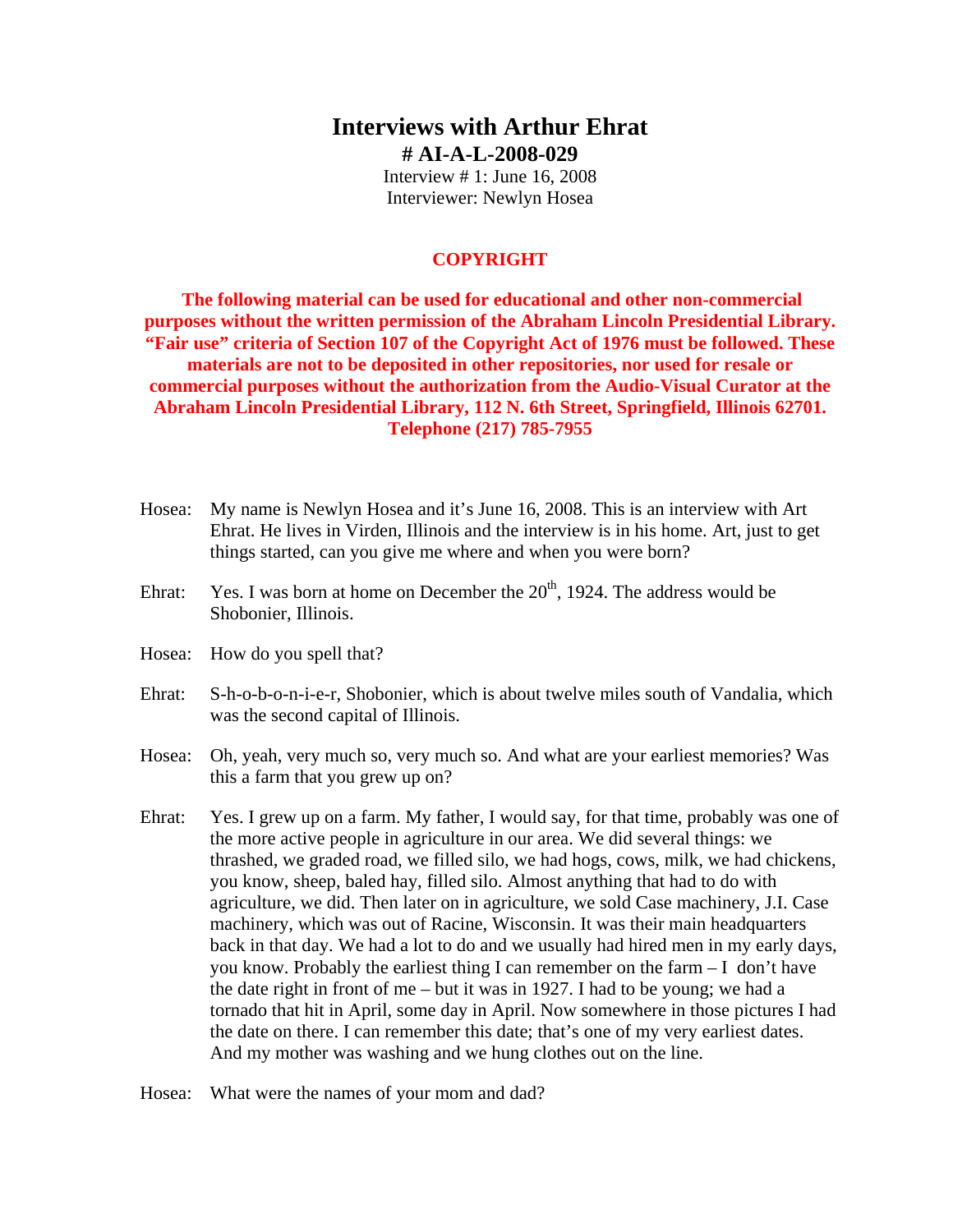- Ehrat: My dad's name was William Ehrat. And my mother's name was Sophia Schmid. Sc-h-m-i-d. They got married in 1914, what they did. Where I grew up was a very German solid, in fact, it was solid German Lutheran territory. If you didn't speak German , it was a like a clique almost, I mean, everybody… We had a section south of Vandalia, the address Shobonier, we had a Augsburg Lutheran Church, was named after Augsburg, Germany. That's where we went to school. We went to parochial school there, we went to church there and the next church about four miles down the road was another. Now this Augsburg held maybe five hundred people and it's a big, and it's still today. In fact I was just there the other day. Then there was St. Paul, didn't have any…on your map. You might can find it if you have a right good map. Augsburg, St. Paul and then as you went to the next town was another big Lutheran Church, St. Peter. Now this was a range of probably ten or twelve miles through there, or a little longer, you know, it was just solid people, immigrants that came from Germany.
- Hosea: Were the services in German?
- Ehrat: Oh, yah, yah.
- Hosea: And you started working, I suspect, at a very early age; you were put to work.
- Ehrat: Oh yeah, yeah, I would say, we all did; that was the way it was back in that day. You know we raised our own, I think, unique things, like we raised our own chicken and incubator in the living room, you know. It was with lights with three or four coal oil little lights and it took so long to hatch an egg, you know. Now we would raise five, six, seven hundred, a thousand chickens in the living room. Then you'd taken them out to the thing, but that would be in the kitchen.
- Hosea: You had electricity from a very...
- Ehrat: We had no electricity until about, I would say, until about 1950. I was long gone from home before they got electricity on the farm.
- Hosea: And indoor plumbing I suspect…
- Ehrat: No indoor plumbing. No, nothing like that. Kerosene lights, you know, Aladdin lights, so there was no convenience, I means for years, for years, almost for thirty years.
- Hosea: So when you started out you were raising livestock for your own consumption, to feed yourself. Did you do that to sell also?
- Ehrat: Oh, yes. We milked, not a lot of cows, maybe ten or twelve cows and we sold milk, you know. We had ten or fifteen horses, and when I grew up, we had at least, in that era. Also we had usually at least four Fordson tractors, old ones –this was back in the twenties, or in the early thirties –and we had tractors before anybody.
- Hosea: Oh, you were using tractors, even in the twenties.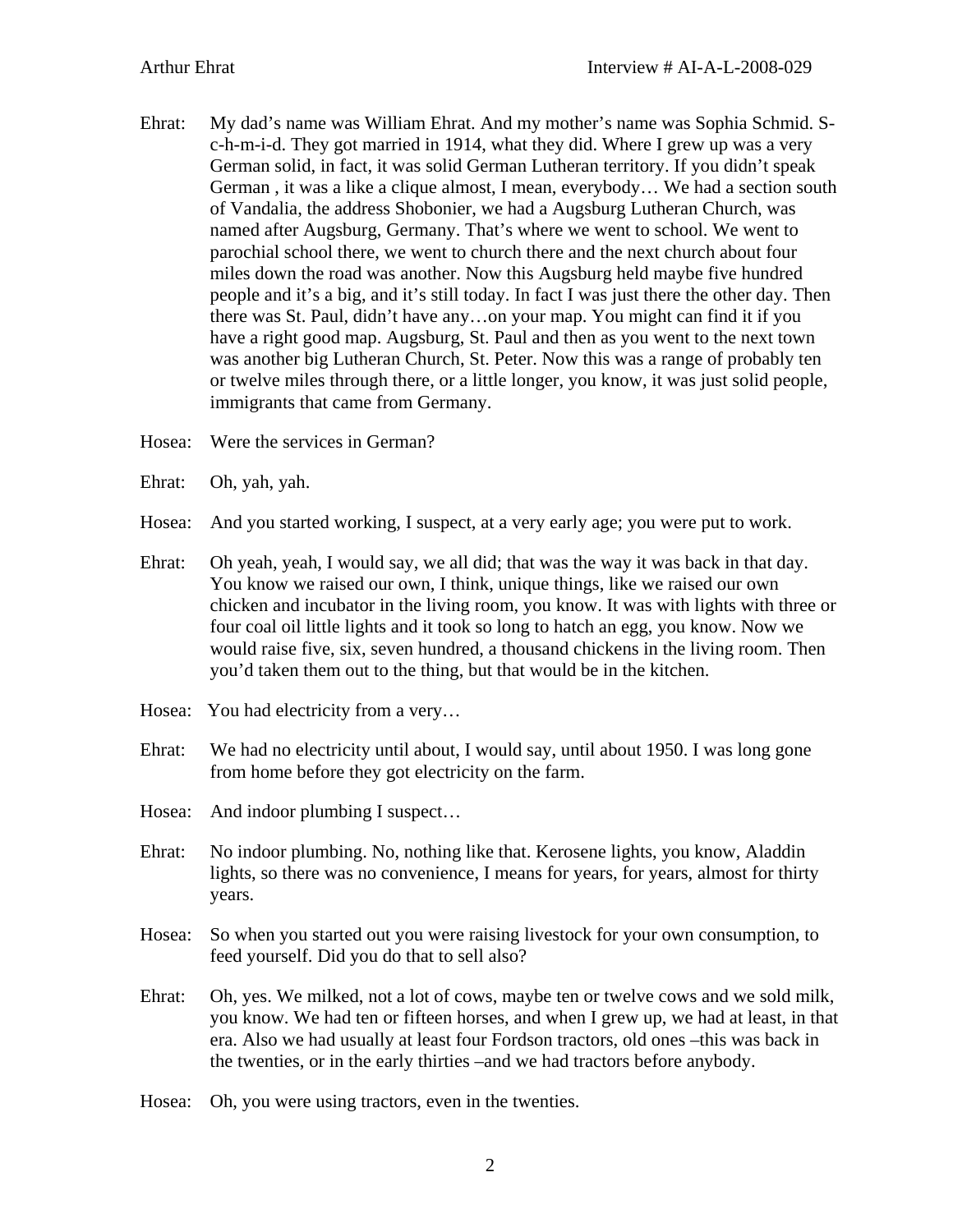Ehrat: Back in the thirties, yes. In fact, we had this Rumely, [Rumely Oil-Pull tractor] then my dad had a steam engine. Actually, I helped pump water out of the creek. In the early days of thrashing that I can remember, we would take the team of horses and you have a water wagon with a steam engine.

Hosea: So you used horses, too.

- Ehrat: Well we used horses, tractors and we'd take this water wagon, because the steam engine took water. So you'd go down usually to the edge of the creek, and then you'd put a hose in the creek, you'd get a point where you can pull a wagon with a team of horses. Then you had a long handle on this pump and I would always help with the pump, pump that handle to fill that – how many gallon – hell, I don't know, maybe two or three, couple hundred gallon. So then you take the horses out and then you'd go wherever they were thrashing at. Now I did myself – probably at the age of twelve or thirteen – I run the thrashing machine myself.
- Hosea: The which machine?
- Ehrat: The thrashing machine.
- Hosea: The thrashing machine.
- Ehrat: But not with the steam engine. But I did lots of time with the 30/60 Oil Pull Rumely. Now then, I don't know why we got the Rumely but I wanted to finish the tornado.

Well anyway, my mother was washing and hanging clothes on the line. It looked like a storm was coming. So my mother and I we went to my father. He was working on the tractor and I think it was on the Rumely, not the steam engine. And she said, "Willy, I think we're going to have a storm." "Well," he said, "that's going to blow over." So it wasn't shortly, it got kind of bad ,so they gathered up all my four sisters, my brother and I and my parents we went in the house and we had – some people call it a basement, we called them a cellar –underneath the house. That's where we stored our potatoes. That's where we stored our homemade beer we made, homemade wine we made, in there. So anyhow, the storm, things were pretty bad. I can remember my dad praying. It destroyed most of the farm. In fact there's a few pictures that I did have of the tornado if you've seen them. It did not damage the house. But we had a new dairy barn; it took all the tin off and a lot of the siding was off. We had a cement wall about three feet tall all the way around the dairy barn and we had lots of chickens, hundreds of chickens we always had. And it blew a lot of those chickens against that concrete wall and killed them. So we had, I don't know how many, but kind of as I heard it we had a hundred chickens that were dead from the storm. And then in the machine shed, it kind of squashed it down; the down draft squashed it down and kicked out the sides. Some of the pictures that I had there, if they could tell there, you could see part of the thrashing machine in there. That was kind of an experience, of course. And the tin. Most tornadoes go from the southwest to the northeast and some of the tin off of the barn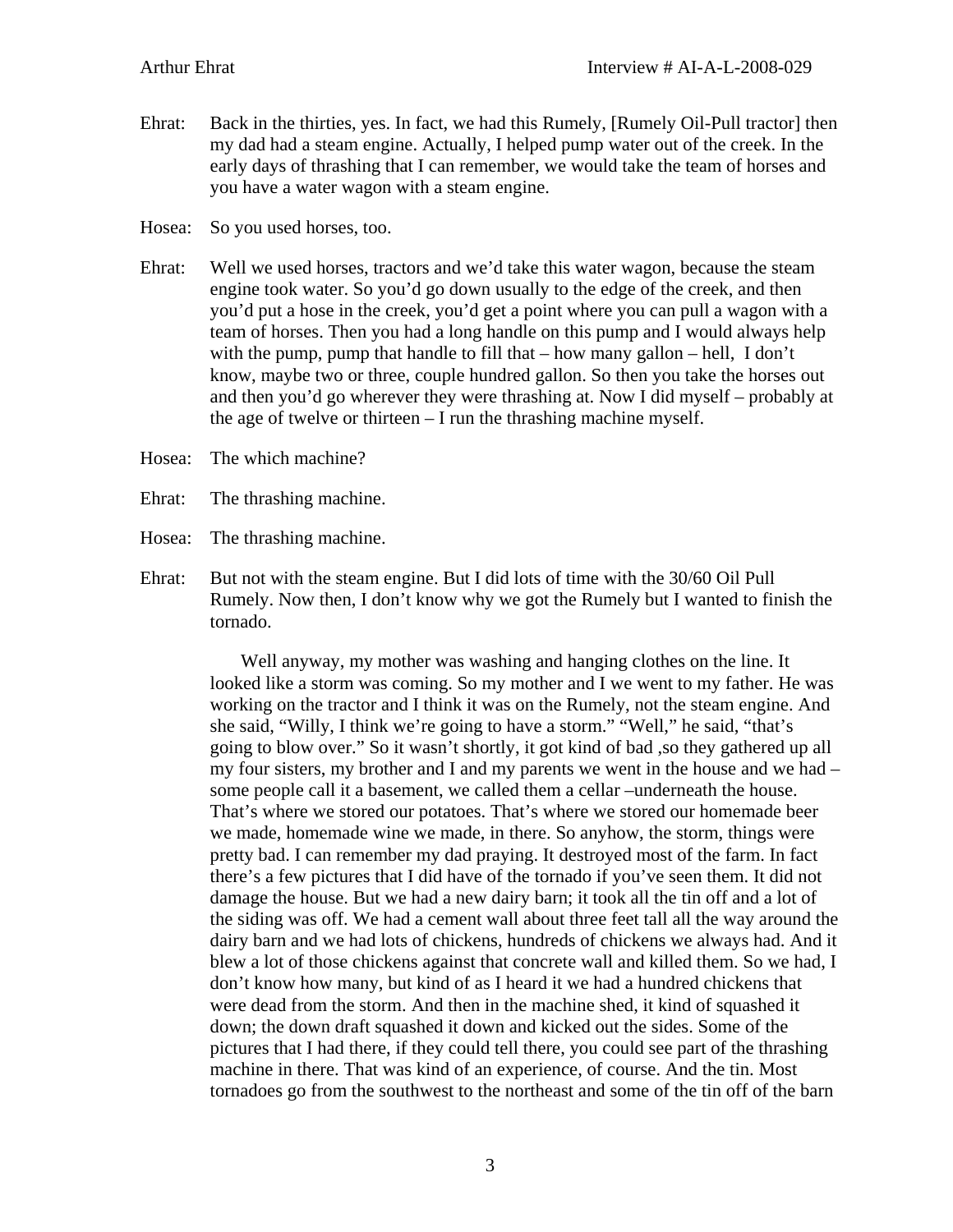went about six or seven miles to the St. Paul area and some of it landed on, several of them, on the Albrecht farm at St. Paul. Later, I don't know how many years later, twenty, not twenty years, back in about 1936 where that farm was, where some of the tin was, my daughter married the boy that lived there on that farm. (chuckles). And that was the second time that a tornado had hit that farm over the years. When it hit before, I don't know. It has not hit it since.

 The one thing, a hay tether, I don't know if anybody would know. A hay tether is a machine you put behind the wagon that had loose hay and it went back and forth and it was maybe eight or nine feet and they had usually about two by two slats and as you pulled it, it would bring the hay on a slide underneath the bottom and put it on the wagon so you could load it. Well, in this tornado about half a mile away – it's made out of wood, the bottom slats were about a quarter inch by 3 inches that scooted the hay on it and this thing would jiggle back and forth and shove the hay up – it picked it up in the field that was over a quarter mile away and moved it behind the barn a ways and broke one slat on that tin thing. But it carried a quarter of a mile, that little light wooden thing. And so that kind of took care of my very first experience…

- Hosea: That is some experience.
- Ehrat: …on the farm.
- Hosea: Hay. Did you have corn, soybeans, the usual mixture?
- Ehrat: Ah, yes. We farmed. We were probably one of the largest farmers in that area.
- Hosea: How many acres?
- Ehrat: Well, I would say… well I can tell you, I want to back up just a second.
- Hosea: Sure.
- Ehrat: Well, what happened –I I got a copy of it. My great-grandfather came here in 1871 from Switzerland. And he was here four months and died. Katherine, his wife, which was later, but my grandfather, Jacob Ehrat, they acquired land that's a mile and a half long on each side of the road and a half mile deep. So that's six-hundred and forty and eighty: about seven hundred or eight hundred acres. I mean it's just one strip. My dad had some sisters as I grew up, and we farmed some of their land they inherited from the other generation. So we farmed, I don't know, three or four hundred acres back in that day. And most people farmed eighty acres. So that's kind of how the farm went and then we did lots of other things. We bred other people's horses with jack –we had breeding jacks and then horses and mules both, but we didn't have any bulls. Now we usually fixed our cows once in a while. We had our own bull or two, but if you wanted a good registered one we'd take it to somebody that lived at St. Paul and maybe get those cows bred over there occasionally. If you had a pure-bred you kind of have to have it registered.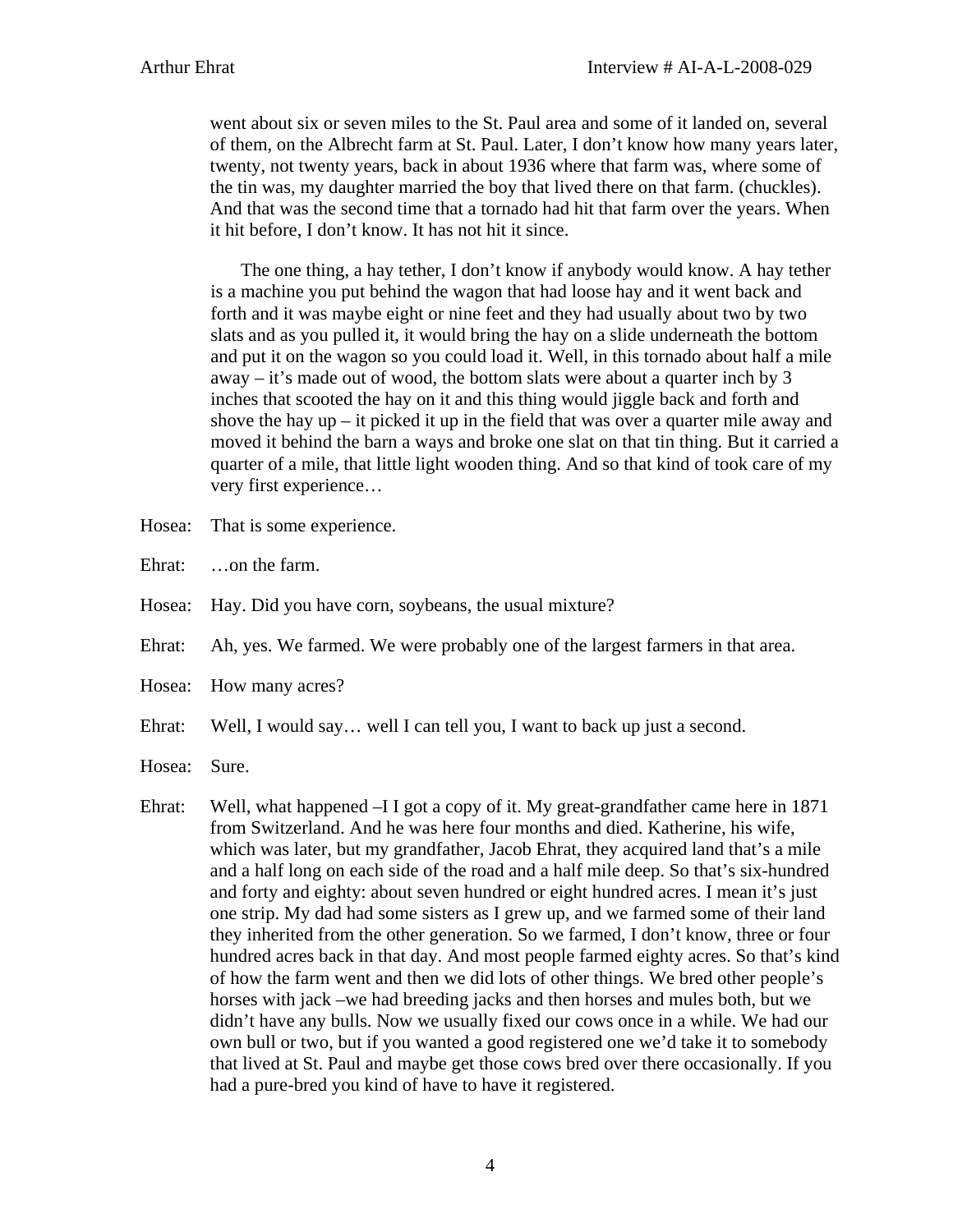- Hosea: I'm sorry, going to your family. Did you have brothers and sisters?
- Ehrat: I got one brother and four sisters. And we are all still living. We're having our brother-sister reunion next month. They're in the nineties and eighties year olds and we're all living. In my father's family there was two boys and four girls and most of those were married at least fifty years.
- Hosea: What were the sisters the women on the farm what was their function? What were they doing?
- Ehrat: They kind of helped with farming, but they helped more around my mom. Because we always had a big garden, because we usually had hired men, you know what I mean?
- Hosea: Uh-huh.
- Ehrat: So they didn't work so much out to milk the cows and feed the hogs, I mean basically, too much you know. And then my older sister, seems like when she got about sixteen she got a job to work and she went to work in Decatur for a Congressman – McMillan was the name –in Washington. In fact, I went to visit these people in Washington, D.C. when I was in the Army. Another person worked for him then, this McMillan, and that's where my cousin worked for in Decatur, anyway I'll take that back, my cousin worked for McMillan that was in Washington. In fact I went to visit him when I was in the Army in Washington. But then my sister worked there and then she worked a few other places. Then I had another sister she graduated in 19… she was one of the very first in our area to go to high school. Nobody went to high school in our area. We were fifteen miles from town, there's no bus, a mud road and the only way you got to go –some of us kids – was that my grandmother lived in town. So you could live with her to go to school and then you'd come home on the weekends part of the time. We did some of both of the things though.

Hosea: Did you go to high school?

- Ehrat: I went to high school in Vandalia. But I could tell you some very interesting things about that, how I went to high school, at least one year. I'll give you a little bit of high school.
- Hosea: Okay.
- Ehrat: The first year my sister worked when they started the Farm Bureau in about 1935 organized and she graduated from high school in 1936. In fact she was one of the few times my dad ever made any activity, she was Maypole Queen. That was about the only activity I can remember my dad ever went to in high school. Later on then my sister, Bernice, went to town, then I had my sister, then I did, and Ruth. So one year in – I guess that's a good way to go – my grandmother had an apartment upstairs. It had a kitchen. So my sister Bernice, she was a year older, me and my sister a year younger than me, we were all in high school at the same time, so we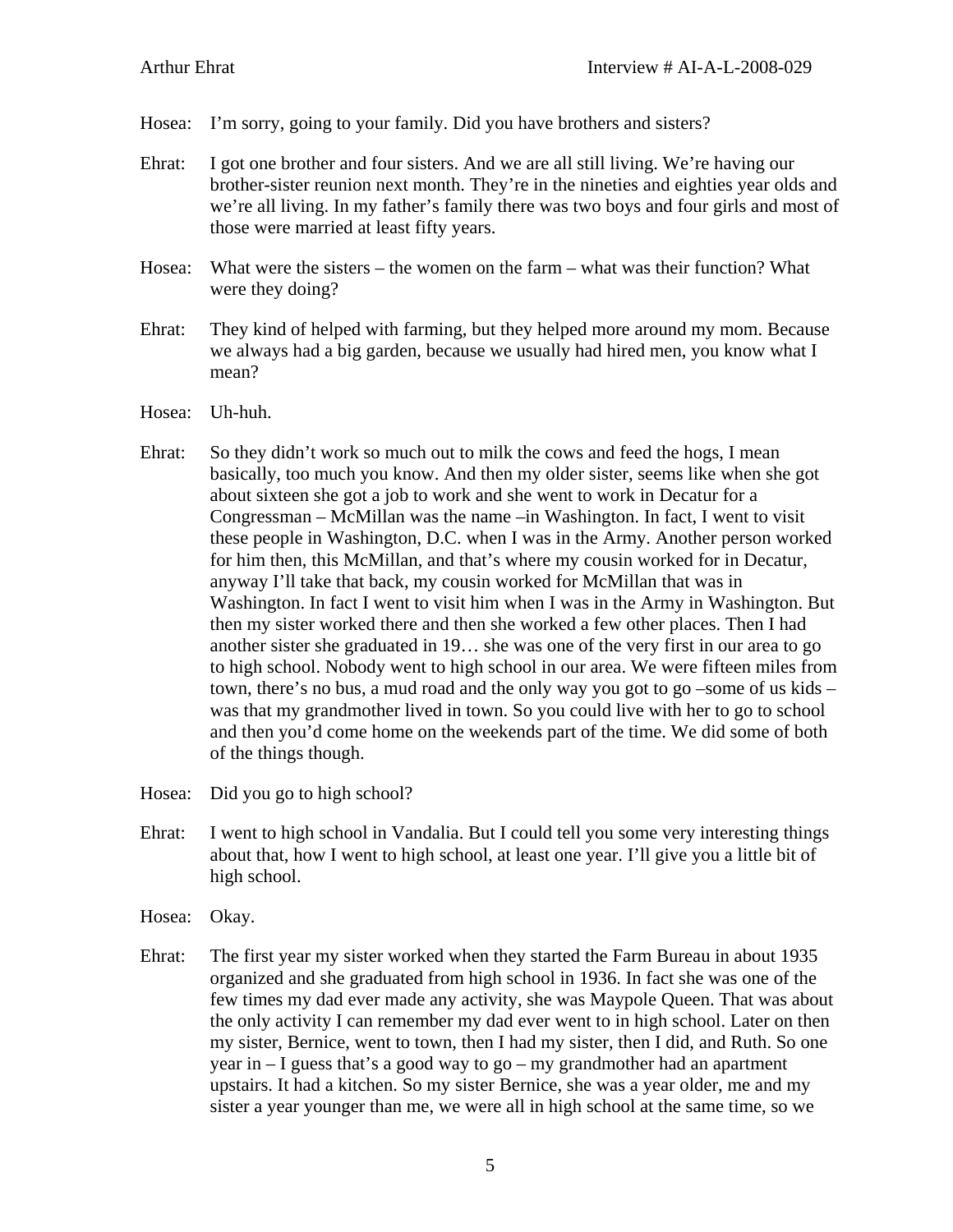lived in my grandmother's apartment on the second floor. We did our own cooking, did our own housekeeping in that part of the year. That was in 1940, I guess. Then in 1941 my brother was in the first draft and he lived on the farm. In the meantime my dad – he always said his dad retired when he was fifty years old and moved to town in about 1912 when his dad moved to town – my grandpa Jacob – so he said when he was fifty years old he was going to do the same thing his dad did, Grandpa did. So my brother got married and he lived on the farm. So then he got on the first draft, he got drafted, left for the Army on February the  $14<sup>th</sup>$  of 1942. And I can remember one thing that's a little bit unique. My folks were still working on the house; they bought a house in town to kind of remodel it. We was in the cellar or basement. My dad called my brother –and I thought it was kind of unique you know; you couldn't send too much messages during the war. I mean you couldn't; they'd blank it out, but maybe not at that time. So my dad told my brother, Now when you write home, if everything is going good use a lot of "i's", and if you have a little dot above "i" when you're writing home a letter that means things are going pretty good and if you put a big dot in a little circle above it, that means that things aren't going too good. So it was a code right off the bat.

- Hosea: Oh, my goodness.
- Ehrat: So I thought that was kind of unique. So my brother goes to the Army. So here we are on the farm. Now we're fifteen miles from town. We still had not depleted our livestock; we still had a few cows, you know, we had hogs, chickens and so it was my job – with the help of another neighbor – so I would drive as far as I could every day from school to home to milk the cows by myself and feed the chickens and feed the hogs and I'd stay at the farm house. Didn't have any electricity, you know, nothing. We had a wood stove, but half the time the fire was out if it was winter time. Cold weather you have to build a fire so I usually, honestly, I'd get home maybe done with the milking by nine o'clock and by four o'clock I'd have to be out milking again and I couldn't get home. Many a days, I'd walk two miles and a half because the roads were so bad I couldn't even get home. I'd walked two and onehalf miles then I'd have to walk back the next day to the car because the roads were so bad you couldn't get there. And I never missed a day of school.
- Hosea: Your whole time in school you never missed a day.
- Ehrat: That's right.
- Hosea: That's extraordinary. That's extraordinary.
- Ehrat: And I think that was kind of a challenge there for a while, though we did have a cousin come in to help maybe take some manure out of the barn and do some of that stuff because you couldn't do that just after school.
- Hosea: Now this must have been kind of unusual during the Depression for a family to be able to have a farm and send their kids to high school and do all of these things.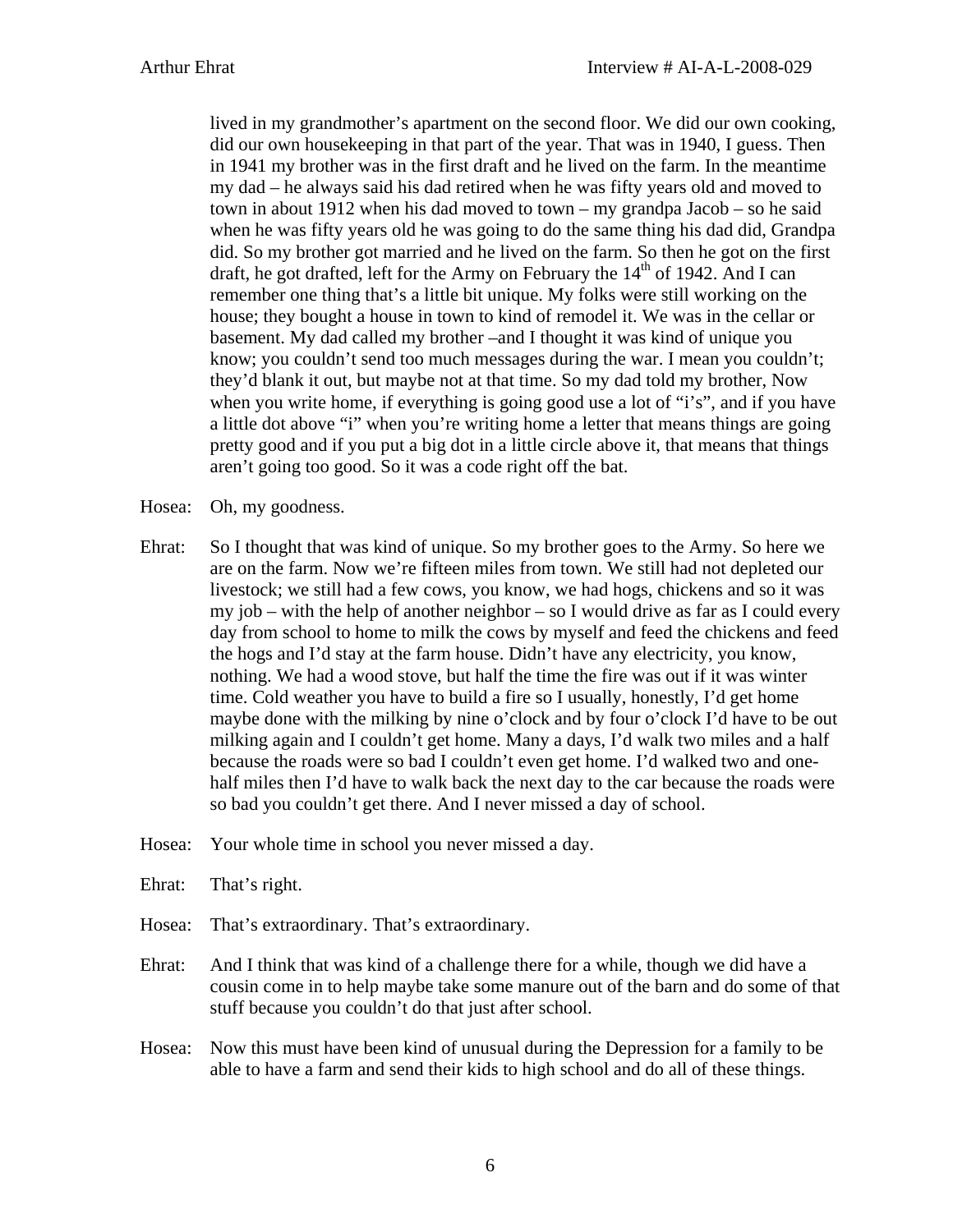- Ehrat: My first sister, Grace, the reason she got to go to high school, my dad I remember plain as day, in I don't remember what year it was, it had to be about '29, maybe '30 – Dorothy that's ninety-two, she was working in the field that day mowing hay. And my dad sent her younger sister – she's ninety now –to take her a drink of water and we was mowing with the horses. My sister had dropped a line – you have two lines on a team, she dropped a line – so she asked my sister… A sickle mower, they go back and forth, so my sister is to pick up the line and so as she stepped over the sickle the horse took up a step and cut her heel almost back that far on her heel. So then she had to go to Barnes Hospital in St. Louis. She was in the hospital a long time so she got to go to high school probably because of that. She had so much problem with that foot and today it still bothers her. But anyhow, that's kind of how the…
- Hosea: So your family really didn't feel the impact of the Depression that the folks in the cities were?
- Ehrat: Well, I'm not saying all that now. I think I can talk about this. If you want to go to the Depression days I remember them quite well. I'm going to tell you a story that I think is good. During the Depression we would go to town, not often. I'd say maybe my dad and my folks they would go to town or my dad, maybe once every two weeks or so, three weeks, you know. If you wanted anything from the store you went to a local country store just out here in the country for staples – if you want some sugar or salt or flour, you know. We had the big garden, but to show you how things worked. We had our own cows, we had our own milk, we did our own butchering and usually we did community butchering and we butchered together.
- Hosea: The different farms?
- Ehrat: This was kind of unusual. Now here we are at this land. Every time my dad's sisters got married, my grandpa would give them forty acres. My Aunt Emma lived here; we got forty acres there. My dad's brother lived here, my dad's sister lived here, and the two youngest ones went with them to town, but they had their forty acres, too. So we had all that family living a little over a quarter a part. Now there were seven kids in this family, six kids in this family, three kids in this family, eight boys in that family and we're right here in a row. Now this is Marion County line. Here is Marion County line. If you went thrashing and you thrashed in this area maybe five, six, seven miles. Whenever it was thrashing time they always brought out, you had a lunch in the morning before noon, you had a lunch in the afternoon, you had doughnuts or coffee or something, you know and so then when you thrashed in this area when it was time to eat at noon, the big meals you know. Everything tasted like home; it was just like eating at home. (both chuckle). Damn, it was good. But when you got across this line, except for my uncle – he married what you'd call a Yankee, he didn't marry a German girl – (both chuckle) he lived on the county line. And whenever you'd thrash for a few of these people over there – we'd call Yankee territory – ah the food was terrible, just awful. (Hosea laughs) Things just was not good.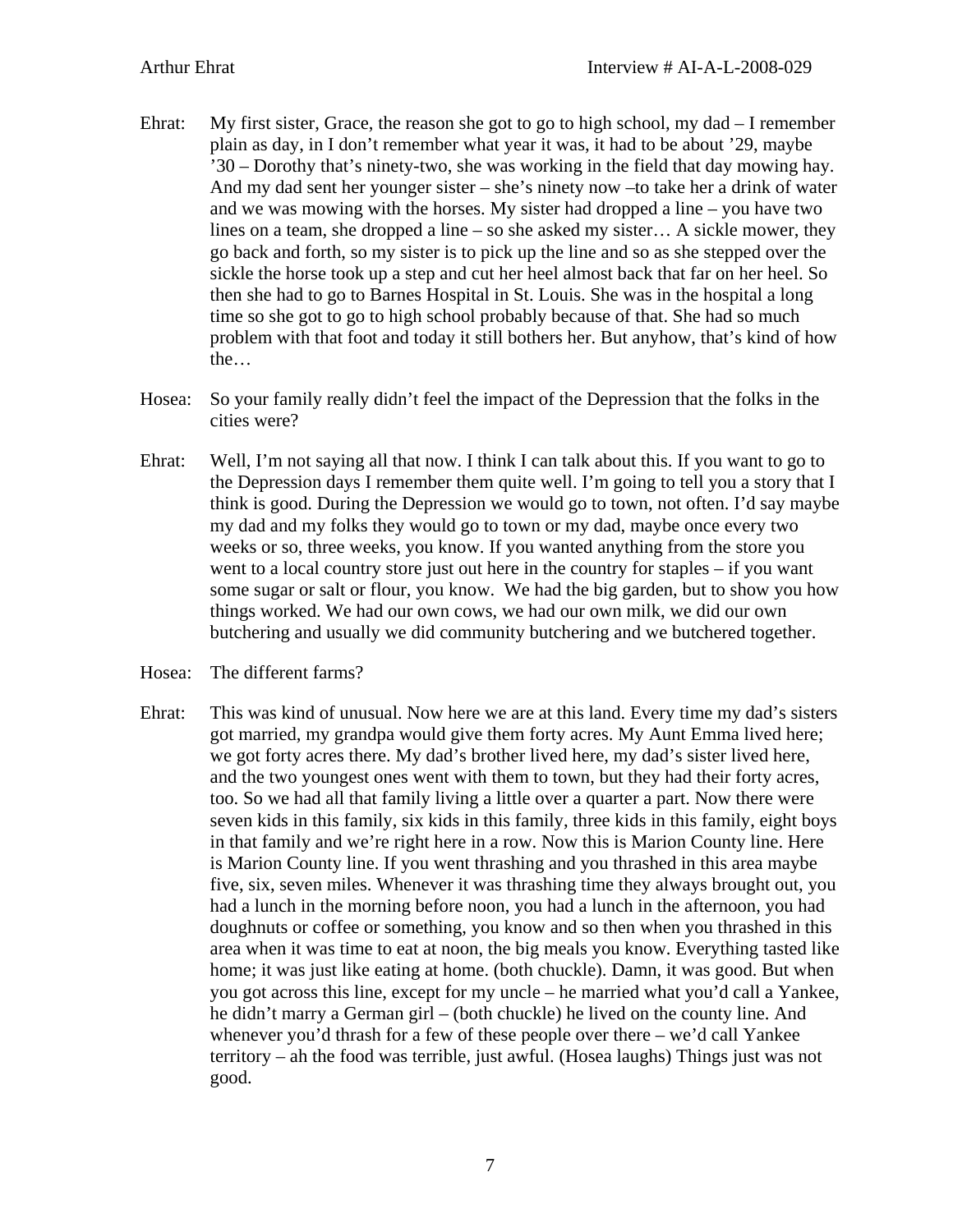- Hosea: So the community was your family, it sounds like.
- Ehrat: That's right. And we were related to everybody. We was related to all the rest of them. I mean it was all your shirt-tail kin, somewhere down the line we were all shirt-tail kin.

 So when you'd go to town in Depression days my dad would go to town and always had the –well you could call them bums or drifters or what –they were looking for a job, you know what I mean? So my dad he would pick them up and my mom would get so aggravated at him. He'd bring one or two of them home to help. They would be from any place in the world, believe it or not, but most of them kind of from the Chicago area. Now we had a lot, off and on; some maybe only stay for a day or two or week, some maybe for a couple of years. And these guys –that's when things were bad. The wages that they got: basically if you were busy, my dad would pay them roughly twenty dollars a month, room and board.

Hosea: A month?

- Ehrat: Yeah. Now, when things got bad in the winter time that you couldn't really work in the fields or nothing – you couldn't thrash, bale hay – so my dad would say, Can't pay you. So then you'd get down to maybe ten dollars a month. I can remember plain as day, some of them would say, "Could I just live here for room and board?" And I remember one guy said, "Till you have work in the spring just buy me a great big can of Bull Durham tobacco. That's my pay."
- Hosea: (chuckles)
- Ehrat: And the next guy he wanted a pair of overalls and that's exactly what happened. Buy them a pair of overalls and they'd work all winter for nothing—for food.
- Hosea: Did they stay in the barn?
- Ehrat: No. They'd stay in our house.
- Hosea: Oh, they stayed in your house. You had a pretty big house, did you?
- Ehrat: Yeah, we had a pretty big house. We'd put the hired men upstairs; us kids were usually up. I guess we had four bedrooms upstairs. Now I'll tell you, one of them in his spare time, he whittled and made violins.
- Hosea: Whittled violins.
- Ehrat: He'd go out in the shop, whittled and made violins and he sold some of them. It seems like one of them he sold for seventy-five dollars. I mean that's a couple of months pay.

Hosea: Big money.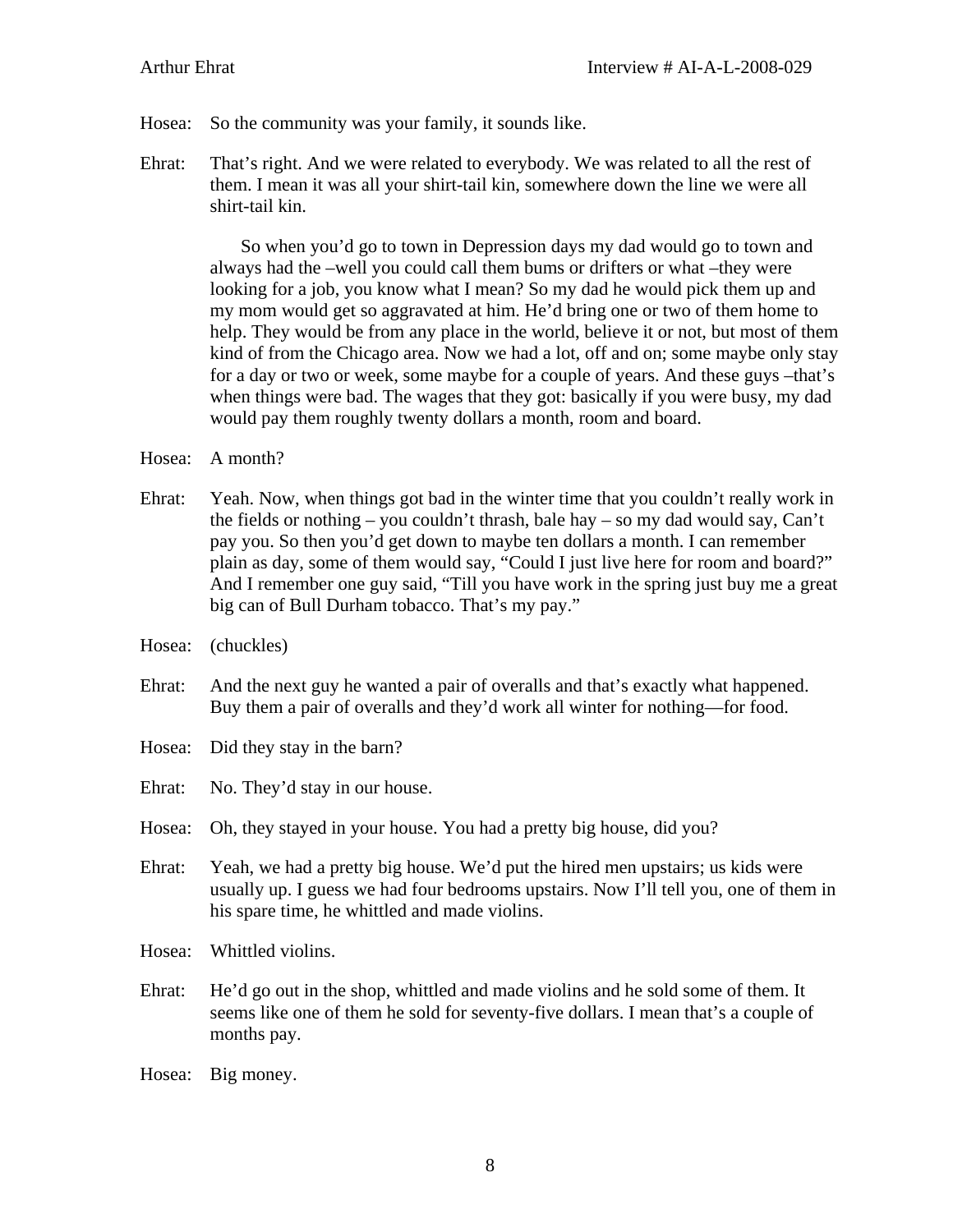Ehrat: Big money. And they did, what they did, my sisters' got it yet. She's got some quilts, you know you put those boards up and quilt it with a needle. My mom did that all the time: quilt you know. Well, he got a quilt and he quilted, too. He'd quilt during the day, you know. Quilt you a quilt you know what I mean. So that kind of passed the time. My sister has got one of those quilts yet like that.

Hosea: So you got to know a bunch of interesting people, I bet, over that time.

- Ehrat: Yes. And I want to tell you one and I just wrote it down here. The one guy was kind of a world traveler. He traveled all over the world. I can remember, back in the early thirties he was telling about Germany. That he was in Germany and probably in the early thirties and I can remember him as plain as day saying they are just really going big on some things. He said they got a thing in Germany you can point it at an airplane and knock it down. That's what this guy talked about. I remember that just plain as day.
- Hosea: Oh, yes.
- Ehrat: Just plain as day. Back in the 1930's, like '32.
- Hosea: I think you were talking in relation to high school, that they were starting the Farm Bureau then.
- Ehrat: In 1935. I have the list right here of all the first Farm Bureau members. I got all kinds of stuff here.
- Hosea: Are we talking about the Illinois chapter or the national?
- Ehrat: The Fayette County, the county.
- Hosea: Okay.
- Ehrat: You see there are 102 counties in the thing I guess, but they were starting the Fayette County. Now here, like Macoupin County probably started earlier, but that was Fayette County. And then I'm going to tell you something that's just hard to believe. I don't know, if you want to go back to the Depression days and kind of how it was there. I bet money was tight. I want to tell you about… My mom would say once in a while – we had quite a bit of wheat, I mean several hundred bushel in our granary We ate wheat a lot of times; Mom would cook it, just cook it on the stove. Just keep cooking it. It'd be kind of like mush, you know. Mom says, Go out there to the granary; if the chickens have been there, wipe the chicken shit off, mice shit, the rat shit, shove it down and drop it through the air – we'd drop it on a pan and let the wind blow through it, a little chaff – get it nice and clean and bring me a pan of wheat and I'll start cooking it. We had that quite often.

Hosea: Sort of like a cereal?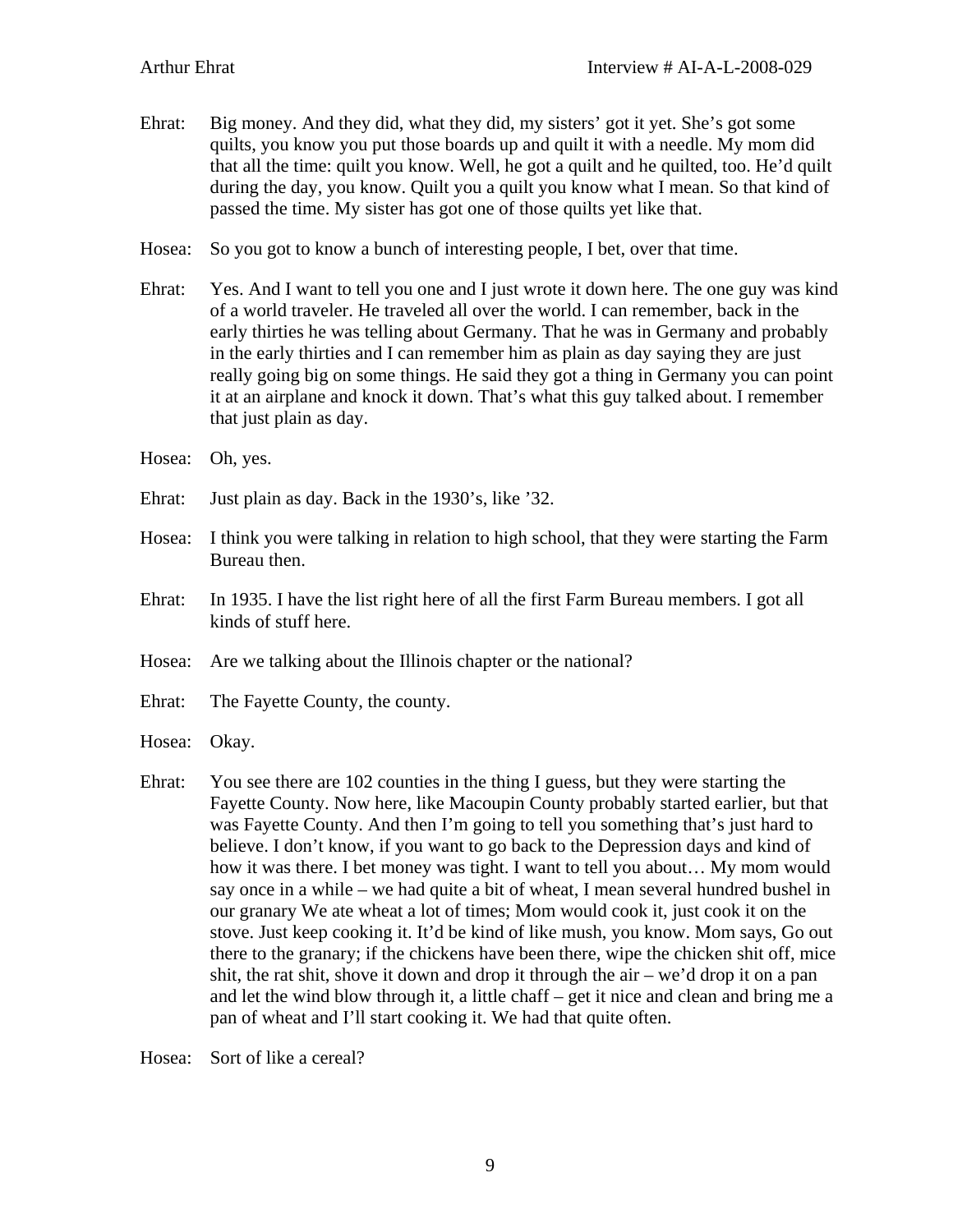Ehrat: Yes. It was kind of like a cereal. And then what we did, we'd go rabbit hunting and shoot rabbits on the weekends with all my cousins. See, we had fifteen cousins right there. On the weekends the boys would get together and we'd go rabbit hunting when I was ten years old with a twelve-gauge shotgun or rifle. And we'd shoot them rabbits. I'll tell you a story about the rabbits. So we ate a lot of rabbits. We always had rabbits and fried 'taters, seemed like, for breakfast. And we had also, not only a wood stove, a kerosene stove burner that you could cook on a little bit.

But then the rabbit business; I think that's kind of unique. Now the rabbits. Bill Schaefer had this country store. So what you would do, you'd buy you a box of 22 shorts for a dime. Now you weren't like my grandkids; they'd shoot up a box of things just to shoot at the moon. But if you didn't get a rabbit and you had to get one rabbit out of that box of fifty cartridges…

- Hosea: To make it pay, huh?
- Ehrat: So you could take that rabbit three or four miles to the Schaefer Store and get a new box of new fifty bullets. When you got two rabbits then you got two boxes. You get three rabbits, four rabbits then you got maybe a penny's worth of chocolate Hershey (Hosea laughs) in a big block of Hershey. I tell you that used to be good stuff that Hershey candy in them big blocks. And then you get a dime. Then if you get enough you was rolling in the dough then. If you had all the bullets you thought you would need, old Bill would give you a dime for that rabbit Either you got to be a pretty good shot if you want to really get in the money, or else, you're a circus monkey. (chuckles) You was out of business, you know, the rabbit business.
- Hosea: Was there a big push now in the fall to store up stuff for the winter? Ehrat: You canned all the tomatoes, and the corn. You had your own fruit trees: you canned the apples, you canned the peaches. You were self-sustained except all the things you needed was a little salt and sugar and flour to make bread. Make sure you kept the yeast good all the time. You made bread every day almost.
- Hosea: So that's how you lived through the winter.
- Ehrat: (laughs) Well, yeah. Then in the summer time them days, if someone went to town, of course, you had the milk or the cream to make ice cream. Uncle Henry or Uncle Paul or Uncle George or somebody was going to town, make sure you take a wash tub with you and buy you a hundred pound block of ice and a bunch of big old rags or towels so it didn't melt when you got home in the summertime. So everybody made three or four gallons of ice cream and then we were all right there close together. We had our own telephone line. We built our own telephone, Ehrat Telephone Line, built in about 1908.
- Hosea: Connected where?

Ehrat: Our own.

Hosea: Amongst all of you?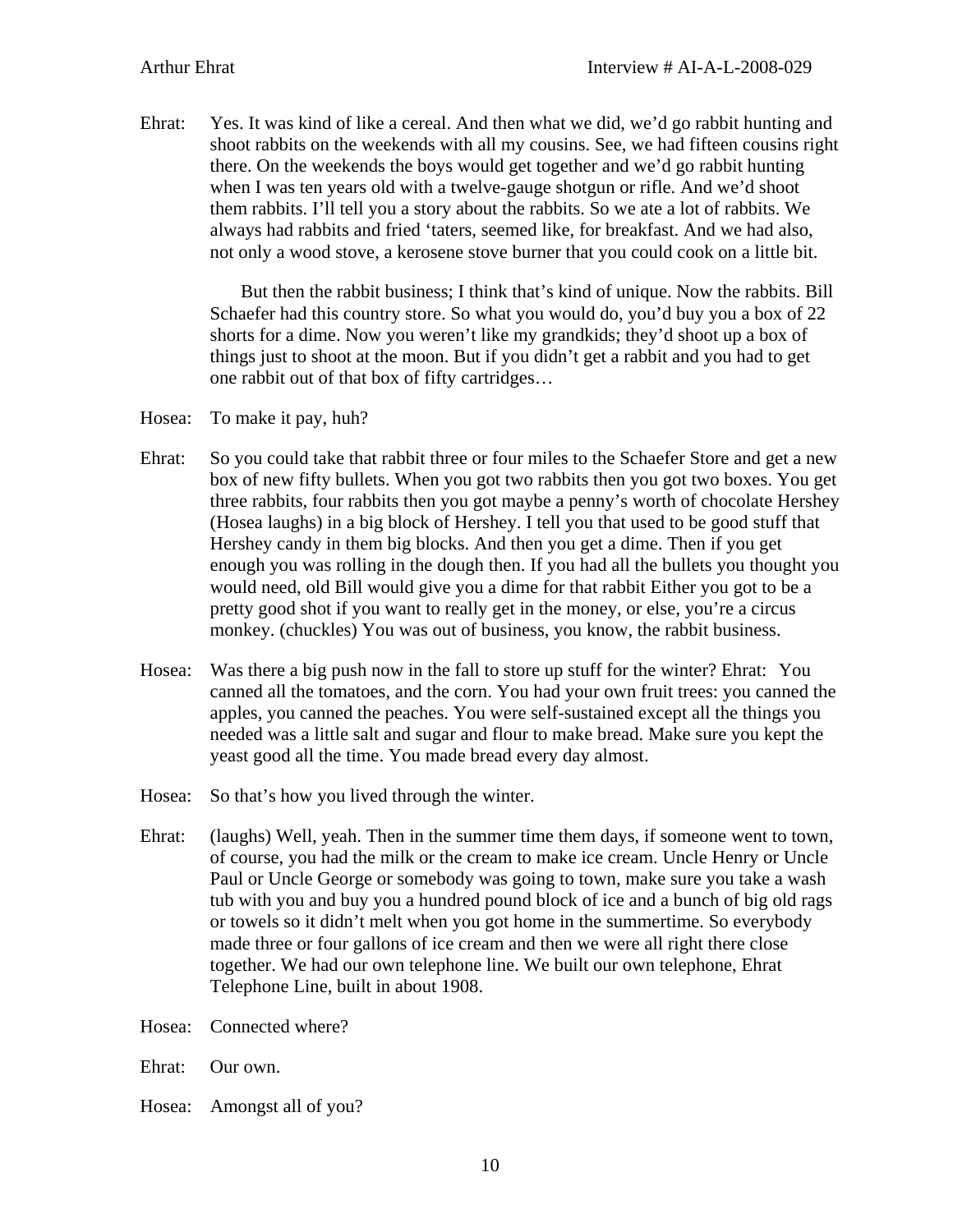Ehrat: Oh, yeah. You could ring everybody up. We dug our own poles, put our own wire up and then we went to St. Paul with our station and then some other people went there. We had like fifteen or twenty people on our line. So what we would do, we had the only radio. So I can remember when the Hindenburg blew up, German, you know: Dial up Grandma Schmidt, and tell her about this thing. Then we were all Lutherans and so lots of time we took the wagon almost four miles to church to Augsburg; we went in the box wagon. We'd get all there, maybe the neighbors there, we'd all get in the box wagon and go to church in a wagon. Because you couldn't get in a car; it was too dadgone muddy, you know what I mean? So anyhow, on the telephone, when you wanted somebody to know something, of course, everybody could hear it ring. Ours was three shorts and a long and some had three longs and a short, some had a short and a long, and a long and a short – everybody had things – but everybody wants to listen, you know what I mean?

Hosea: (Laughs)

- Ehrat: And so, being all Lutherans and quite diligent at going to church every Sunday, sometimes it was just so bad you just couldn't hardly get there. And then we'd have a Walter A. Meyer at a radio station at St. Louis; they were on the air way back in the '30s. Sometimes some of those things, we'd dial up the phone. We had the radio with the big horn speaker like that, you know. Dial up the phone: ding ding; you'd just let it ring, make sure everybody knew that something's up wind. Turn the receiver…
- Hosea: So you'd have church at home.
- Ehrat: Everybody would listen on the lines; then they could all listen, you know.
- Hosea: Who had the expertise to build all that.
- Ehrat: Well, it didn't take a helluva lot; about like a piece of baling wire. You know what baling wire is?
- Hosea: Oh, yeah.
- Ehrat: Oh them lines, I tell you what… And the wire would fall down and you'd have to go climb the pole. I'd climb the pole. They had a little porcelain thing on it. But then this went to this terminal. Now I can't tell you too much about that. I'll have a water. Could I get a water break?

(pause in recording)

- Hosea: Okay, we're continuing now. Art, we were talking during the time we were breaking and you were saying that you had rather unique ways of getting fuel back then for your machinery.
- Ehrat: Well, that's really right. I think it was kind of unique. Early when we needed gasoline, you bought it at the rail. I mean you ordered and it came shipped on the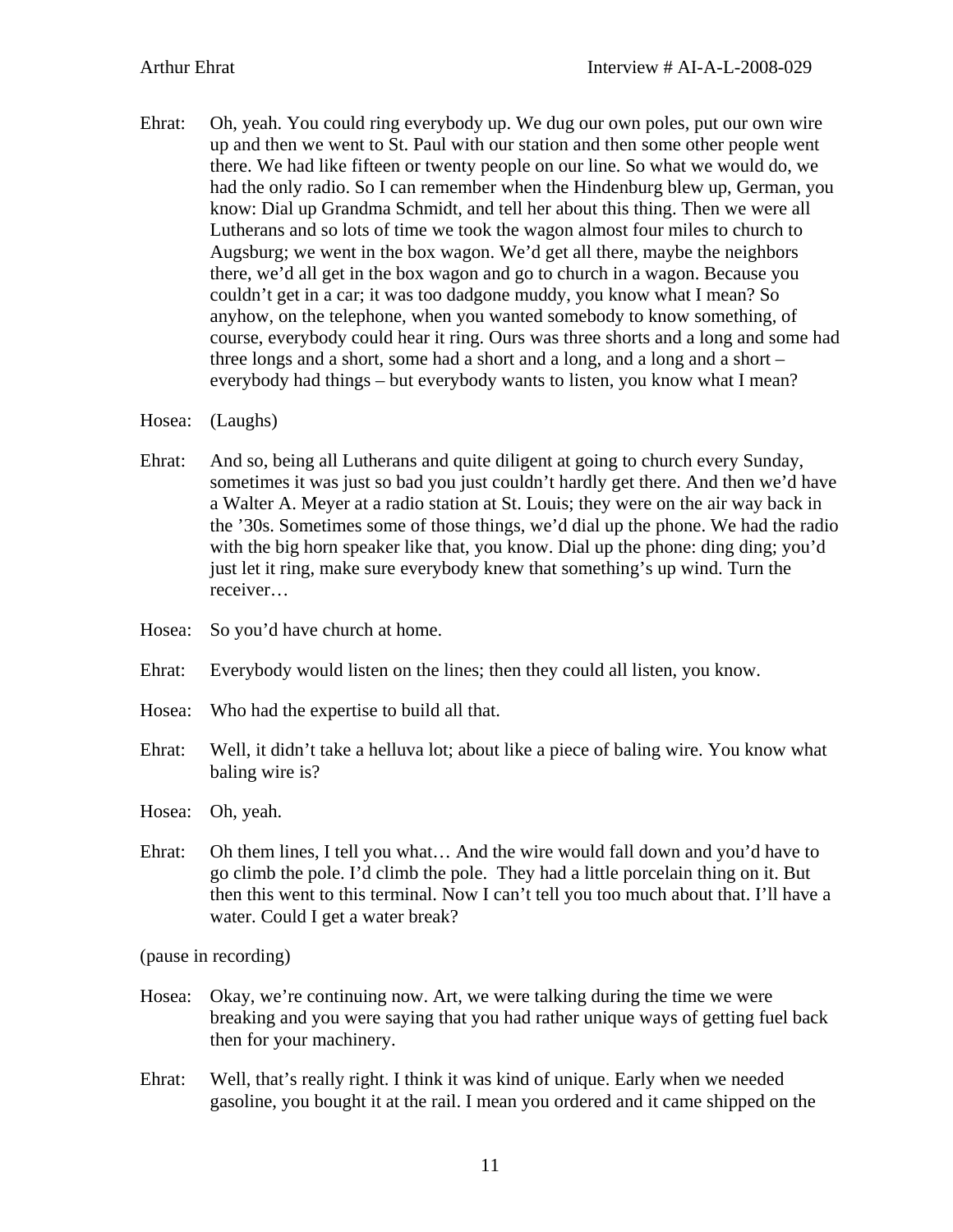railroad to the train station in a fifty gallon aluminum barrel that was kind of beveled, about like these beer barrels, I mean like keg beer. But they were much bigger, but they were just like that. And that's what gasoline came in to.

We used to have a 30/60 oil-filled Rumely and with that we'd grade a road. Now this is a large tractor. It had basically twelve-inch pistons, diameter; and, two four-inch-top valve stems that were over a foot long which were about a one-inch diameter pin. Now this was 30/60—30 on what they call the draw bar and 60 on the pulley. Everything had a rating and then years after that they had the Nebraska rating. Well, we had this 30/60 Rumely we bought to take the place of the thrashing machine, so we'd use that for several years for grading and thrashing. So in about the year of 1936 maybe '35, they used to have oil wells at Sandoval, Illinois. But they went to Patoka to drill a well and drilled this well on a guy by the name of Benoigt and they hit oil. So they named this oil sand Benoigt, actually, not to do with that oil. In fact I got a daughter that's a geologist, that kind of goes in the oil business. So, anyway, my dad sold rock phosphate, and selling that he called on Mr. Benoigt. The people that drilled this oil well didn't know what they were going to do with it. I don't know who drilled it – and so my dad looked at it. Now in this 30/60 Oil Rumely there used to be – John Deere came out where you injected some water and oil to keep the motor from knocking, it kind of injected into the carburetor. So my dad says to him: Say that looks like that distillate we're using in the tractor and I'd like to buy a little of that. And we said, Well, go home and bring a couple of barrels and a hose and we'll put it on the end of that faucet and we'll just fill them up. So when Dad come home – we had a '22 Dodge pick-up, had big wheels on it –so we went down there with two 55 gallon barrels and as far as I know, my dad gave him a dollar for two barrels. And a barrel of oil is forty-gallon.

- Hosea: So a dollar for eighty gallons.
- Ehrat: No. A hundred and ten.
- Hosea: (laughs)
- Ehrat: So brought it home and we put it in that Rumely and I would say in this Rumely we could burn in a big day's work grading roads, we'd burn fifty gallon a day. By golly, they put that in that Rumely and you know, that darn thing ran on it. Now the Rumely had the fly wheel; most vehicles have fly wheels on them. But to tell you how big that is – and I got pictures of them – that Rumely fly wheel weighed two thousand pounds.
- Hosea: A ton.
- Ehrat: That's right. And you know, the lugs on it weighed over a ton on the back wheel. So we'd grade road with that. Lots of time you'd grade the roads for Wilberton Township – or another Foster Township, but we lived in Wilberton Township – so my dad graded roads there for a good number of years. This old tractor really could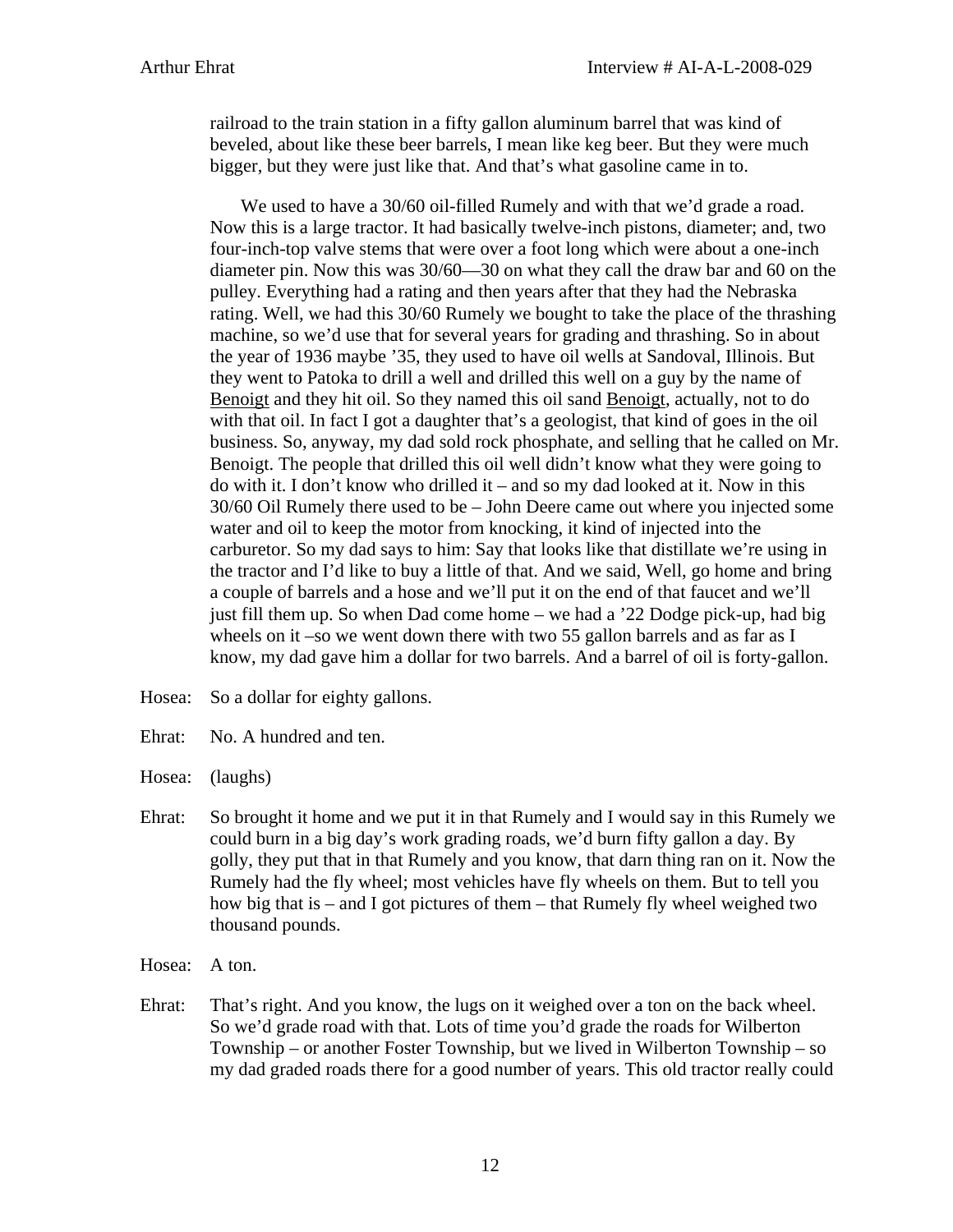pull. In fact, I used to run the road grader a little bit, probably wasn't over ten years old. You had the pulley wheels and you'd adjust it and make it go.

Then we would thrash with it. So one day we was thrashing in Marion County for Peck Bassett and was just about to his place and the Rumely – we were pulling the thrashing machine – the Rumely had a problem and it died. Well, I was following it in a '35, ton-and-a-half Dodge truck we always took along to thrash. We hooked on to the thrash machine and we pulled it back a little bit and pulled it around with the truck and we hooked on the thrash machine. Now thrash machines: either you could get a 28 inch header, 36 inch, and you pitch from both sides. If you're big enough you could throw bundles from two different sides to feed those thrash machines. So we hooked on to the thrash machine and pulled it over to Peck Bassett.

I don't know if my dad or something, or however it came out, well everybody's there to thrash. You had thrashing runs; you had a certain group of people you thrashed for basically every year. So you dug the back of the wheels down in the thrash machine six or eight inches because a thrash machine needs to be level when you thrashed. The riddles would shake; you want them level. So we put that down. Now the belt that ran the thrash machine usually was a belt that was probably was a twelve-inch wide belt at least. Those belts sometimes, they're double as a belt, would be maybe fifty feet, so it's a hundred foot of belt, or maybe a hundred and fifty foot of belt. So what we did with the tractor, it had duel wheels on. So we got that tractor lined up – and you got to be lined up or else it's going to run off the pulley – so we got the truck lined up and we blocked the truck, got it pulled forward some way, jacked up the truck and put the belt on the back wheel and we used that to thrash at Peck Bassett's for several days. I can remember putting it in second gear about twelve or thirteen mile an hour on the speedometer and it just thrashed like a top. Now there's not many people ever heard thrashing off the back wheel of a 1935 Dodge truck.

- Hosea: (Laughs)
- Ehrat: And I think that is a very unusual deal what that was. and In that time, then a little bit later, maybe in about '35 my dad got the dealership to sell Case Machinery. Now in the Case Machinery, we traded somebody that had a Case, I'm not sure, it wasn't an "L", but it was about that, it was fairly good size, but the motor in that Case sit crossways instead of like most tractors they sit long—the motor. It set like these front wheel drive cars; it set crossways. And so for some reason, my dad said we ought to try—it had a gas tank on and this Case burned distillate also. But it had a two-gallon tank on the back of the regular tank, say it held twenty gallon – and that held two gallon, it was a separate tank on the back of the gas tank. You started on gasoline and as you got hot, you switched it over to the distillate, about like the Rumely did. So my dad said we ought to try that on that crazy Case so we burned that right out of the ground and that Case cross-motor tractor; we burned it in even it for a while and I thought that was kind of unusual.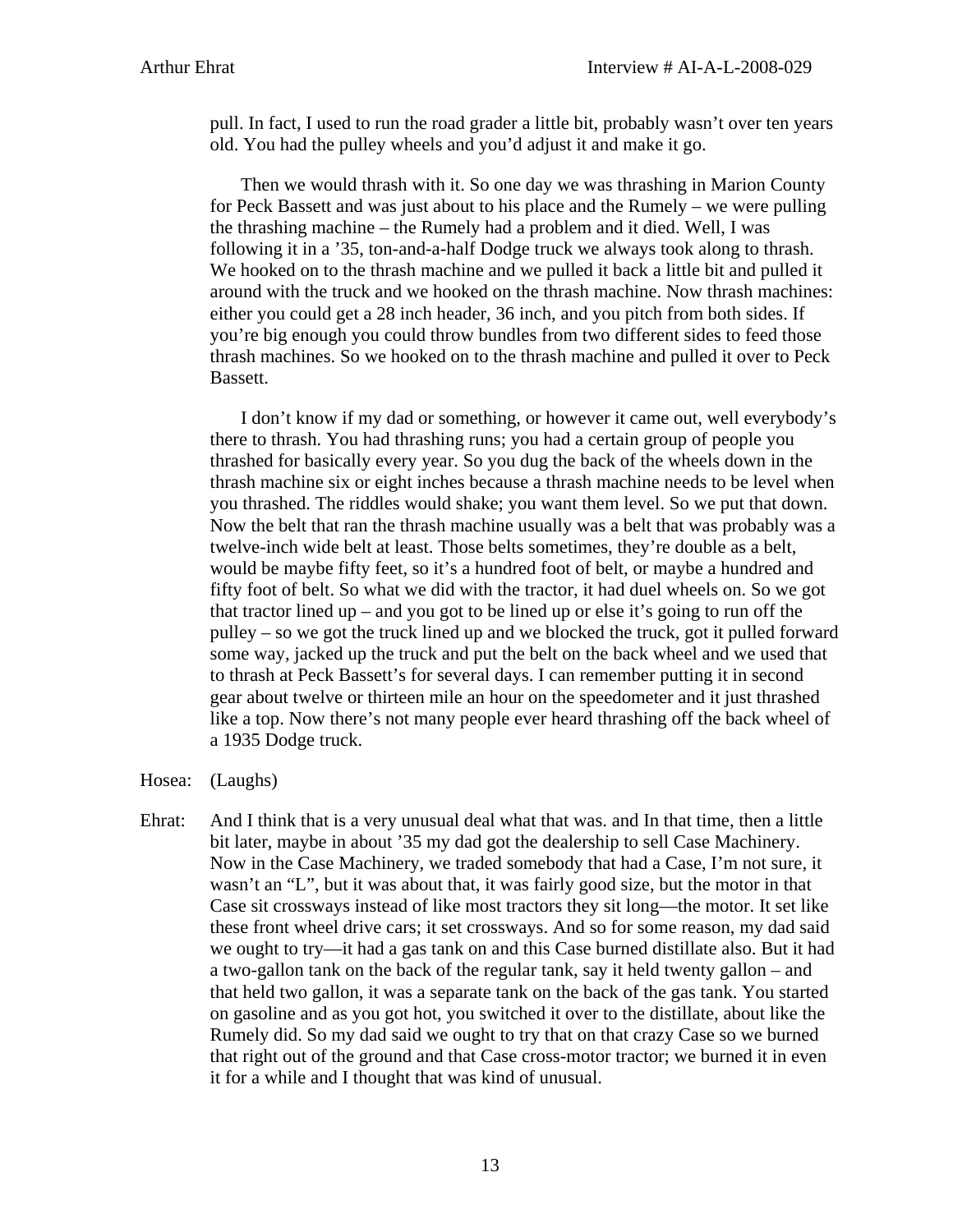And this may be kind of a silly story. But last week, of June, which would be about the ninth of June, they drilled on my sister down in that country and hit oil on her.

- Hosea: Is that right?
- Ehrat: They don't have the pump on yet.
- Hosea: Well, that's extraordinary.
- Ehrat: We know where to get that oil right out of the ground.
- Hosea: Probably can't burn that in the cars today.
- Ehrat: No. (both laugh) So that's kind of the thrashing story, the grading story and as we sold machinery. They made balers. Now we used to bale from a stationary baler. You'd thrash, you had to stack and then you'd pull up with a baler. Some had a motor on it – had their own power, you know a one-cylinder motor – or you had a regular tractor powered motor, and then we'd bale hay right out of the haystack. And then you'd usually put these bales in the barn. But back there, a little later than that, we had this Case baler and it had a… The old balers there were blocks and most bales, you went about eighty pounds. So what they did, Case came out with this here, it had a Wisconsin motor on it, four-cylinder Wisconsin, air-cooled motor. One guy sat on each side; you pulled it through the field; you have a windrow and you start to go down there and it picks up the hay and one guy on each side. You poke wire though a blocks and they had a little slit on each block so that each bale, like a square bale of hay you see today, basically a square, they were individual. So we went and had this job for Taylor Hunt farm, which was part of the Bunker Hunt, the Hunt that was their dad that cornered the silver market years ago.
- Hosea: Uh-huh. Yeah.
- Ehrat: And I think we baled about ten thousand bales on that farm. In fact, a kid I graduated from high school with –I seen him just last week as I went by there. I graduated from high school with him and he bought that farm. He owns that farm today. And I drove out by there about seventy years later to see how things look today on that farm. So that kind of took care of the baling story.
- Hosea: Let's go back to Farm Bureau. Why was that started? What was the impetus for getting the Farm Bureau started? What were you trying to accomplish?
- Ehrat: Well, it was time to get to organize the farmers. It was basically to help promote newer ideas from the University of Illinois; Department of Agriculture usually was involved in that thing and then they had some of the farm programs, too. Back in that day we dumped the milk, you know. If the milk prices were cheap you'd dump the milk; you'd kill the damn pigs, you know. And it was things to help some of that thing. Now my dad was a charter member of that. In fact I got a list of that county here at the Farm Bureau. Then my sister – when she got out of high school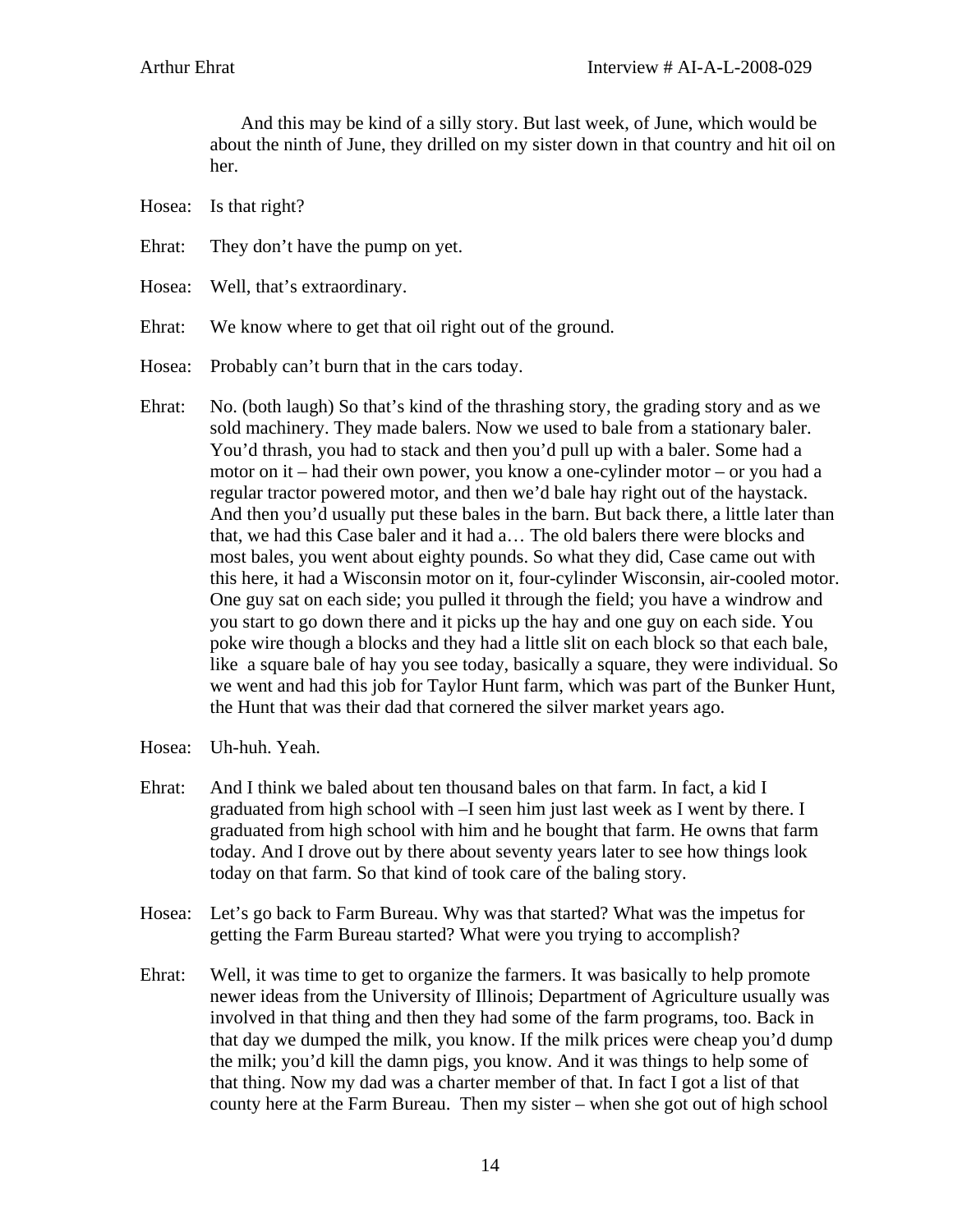in 1936 – she went to work there. The guy that was in charge of it and Fayette County was J.B. Turner. Then they had some of these things where you have to measure ground, that I went with David Brown. One of my first money I made, oh, I think I might have made about fifty cents that day.

- Hosea: (chuckle)
- Ehrat: We would measure ground. There was something to measure ground with. David Brown –I think he was an A.C. [Allis Chalmers] dealer, wife is still living –so I helped him measure ground. They'd come to each farm. They'd measure your ground – see how many acres was in these fields – with a tape measure. You'd put a little stake down and every time they pull out another how many feet, a hundred foot or whatever it was, you'd put another stake down. You'd measure how many feet it was around these fields to see how many acres it was. It takes 43,560 square feet is an acre. Or it's thirty-three and a third feet wide and a quarter mile long and that's an acre. Well, so that was one of my first paying jobs. Basically in thrashing, you got paid fifty cents a day to pitch bundles. And if you took a team, two horses and a wagon, you got a dollar. So that's kind of, back in that day, that's kind of was just a standard price for several years, seemed to me like, if you got a dollar a day or fifty cents a day. Now if you were just the water boy you might got a dime or a nickel if you'd carry water, if you were the water boy carrying water out to somebody. I remember my Uncle Henry, I took water out to the shop and I think he gave me two or three pennies one time.
- Hosea: (Laughs)
- Ehrat: It was really kind of high finance.
- Hosea: So you helped out with the farm until you were how old?
- Ehrat: Well, until I got out of high school and then my father... Well, I helped even after that a while; I helped on the farm. And then during the war we sold machinery but we kind of got out of the machinery business like in '43, yeah, I'd say in '43 it was about over. The war, you couldn't get stuff you know, things were kind of, you couldn't get nothing. My brother was helping a lot. You know how things changed when you were using some horse and you got better equipment. You could just do so much more than you could just a few years before. And so one day, my cousin Roy Kneck that lived next door to us, a quarter mile a way or so, come by one day and we were done with our fall work about. We were pretty well done with our fall work and he come and he told my dad: I got a job up by Naperville, Illinois to work on a farm. I just wondered if you're about done with work if maybe if they need help up there on these farms. He said, Maybe Art would like to go with me up there. And my dad said, Well, it might be a good experience.

I want to back up; I want to tell the corn story.

Hosea: Okay.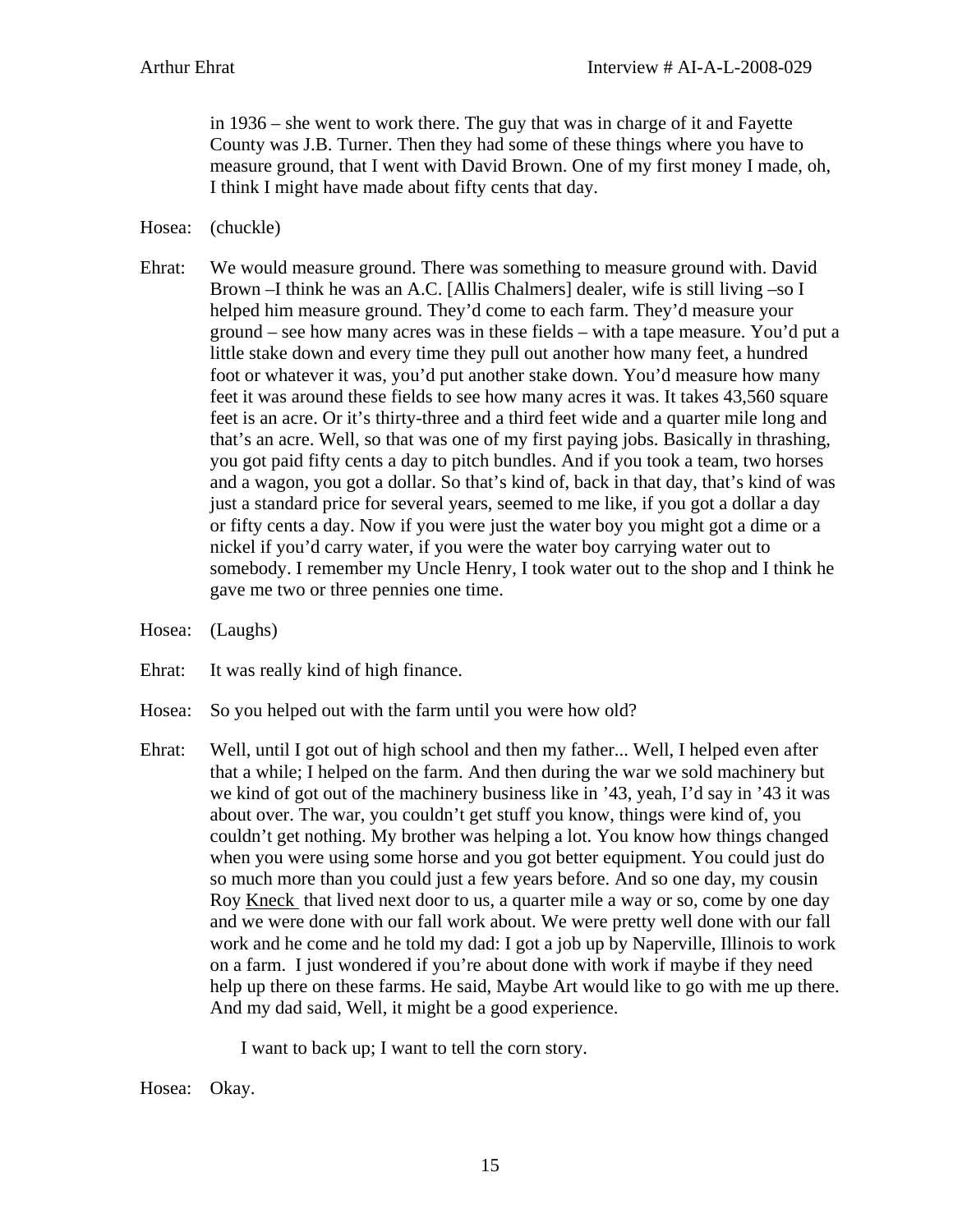Ehrat: I guarantee you there is nobody –and that may sound a little boastful –that can tell a corn story like this.

Hosea: (laughs)

- Ehrat: During the Depression and I can't tell you what year it was, in about 1933 I would say, about the height of the Depression, corn got to be eight cents a bushel.
- Hosea: Oh, my.
- Ehrat: Now my dad said: Anything that cheap cannot get no cheaper; it's just got to go up. I'm going around to visit all the neighbors and brothers-in- laws and sisters-in-law. If they want to sell any corn, I want to buy it. But nobody had any money, basically. So I don't know how much money Dad had, because I can remember just right before that when they called in the gold. My Grandma Schmidt gave all the grandkids five dollars gold at Christmastime. My dad said: You kids go get your gold; we got to turn that gold in.
- Hosea: Oh, no.
- Ehrat: So, doggone, took it to the bank. In the gold days. But anyhow to get back to the corn. So now my grandpa, he I don't think could read or write his name and he couldn't speak English very well.
- Hosea: Is this your Grandpa Ehrat?
- Ehrat: Grandpa Schmidt. But he was a very good dairyman. In fact, he had the best dairy barn in the country. He had Delco system; man you could push a button back in the early '30's and you'd have lights. In the barn you had lights. You had lights everywhere. And that was just almost unbelievable to me. But anyway, so my dad wanted to go buy corn. I don't know how much money my dad had. He went to my grandpa and says he wanted some gelt –that's money in German –he wanted some gelt. So I'm thinking Grandpa loaned him five hundred dollars. That would be like a million today.
- Hosea: Oh, absolutely.
- Ehrat: And so my dad bought corn. When they came, my dad put a sign up, maybe two foot square on a cardboard in a marker. Now all box wagons were basically the same length; I can't tell you if there were twelve feet, I think. But they were all the same length, but they were not the same width. They were twenty-eight, thirty, thirty-two, thirty-four, thirty-six; but not many had thirty-six. So on the sign my dad had box wagon so wide and if you took a yard stick my job was to level off the corn and make it level, stick the yard stick in it and whoever is bringing it. Is that twenty inches deep, twenty-five, thirty, thirty-one. Then he had listed – well let's say if it was thirty inches and so much and so high, let's say it was twenty-five bushels times eight cents: two dollars. Pay the man two dollars. Tell him to scoop it in the barn and when the barn and sheds got full he emptied out the hay loft and we'd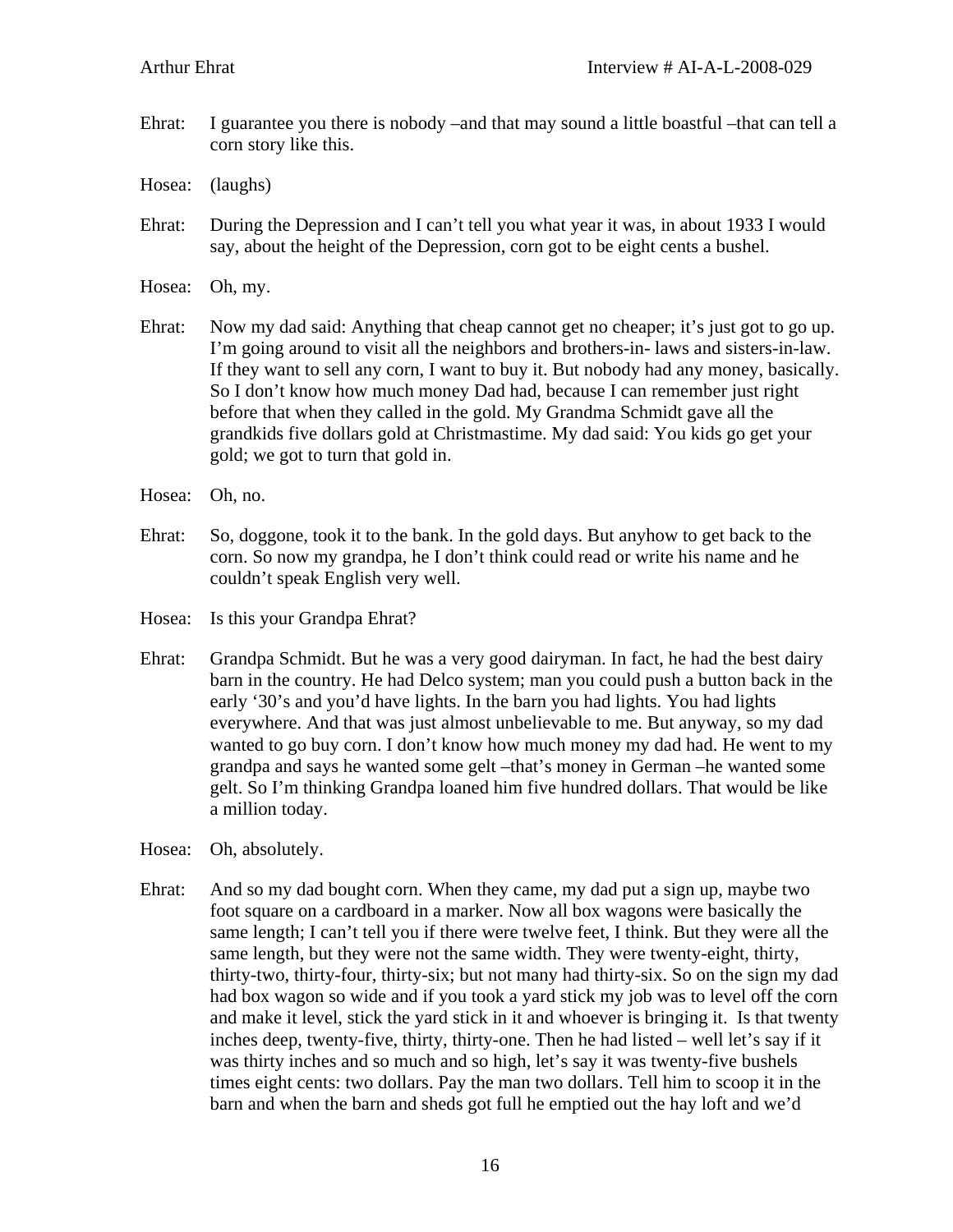throw it up in the hay loft. The doors were maybe two foot square, he'd shovel it up there; couldn't get ten or fifteen bushel up there. Our job was to throw it back another forty feet in the other end of the barn. And we'd pile it up clean to the roof. Now how many corn we bought I do not know. So then I can remember Dad run out of money and here come Grandpa Schmidt driving in one day in his Model T [Ford] and Dad said; Need some more gelt.

Hosea: (chuckles)

Ehrat: My Grandpa said, "Nichts," no more. (both laugh). But I think he might of got some from the bank or somewhere. So shortly after that, which was probably in 1936, and it could have been '35, we bought this same truck we thrashed with, that thirtyfive Dodge truck and we sold that corn to St. Peter to Schnocking Grain Elevator, I'm thinking for seventy cents a bushel, in that ball park range.

Hosea: And he had paid how much for it?

- Ehrat: He'd paid eight cents.
- Hosea: Eight cents, boy.
- Ehrat: And sold it for seventy cents a bushel. However we had a few mice turds and rat turds in it and a lot of it got off the corn, but any how off the ear it got dry. To finish the corn story…

So from there when my cousin come to see about working on the farm in Chicago. We worked on this farm. He saw in the paper where this farm was, so he took me by this farm; it's called the Danada Farm.

Hosea: Danada?

Ehrat: D-A-N-A-D-A, Danada Farm. Now, that is Dan and Ada Rice, called Danada.

Hosea: (chuckles)

Ehrat: Dan Rice owned 51% of the Chicago Board of Trade Building. There's a Rice Grain Company. He owned 51% of the Arlington Heights Race Track in [a suburb of] Chicago plus two more race tracks. In that time, this was 1943, he about cornered a grain commodity. Though this commodity, I guess – I don't have all was Rice – now he made, I don't really want to say it, but understand he made, apparently, millions of dollars. In fact, there's all kinds of stuff on the internet today. But I helped on that farm. We fed cattle. We raised turkeys; I don't know how many turkeys we raised. We built a corn crib that held almost ten thousand bushel. We had about 5[000] in a corn field. I got caught in the corn picker and broke all my fingers in this hand on that farm. And then I think I got paid disability, a hundred and some dollars. But this Dan Rice was big in the grain merchandising business. In fact, he had the office at the Rice Grain Company; I don't think its existent today. They're both dead. He wanted me to be his butler. I went to the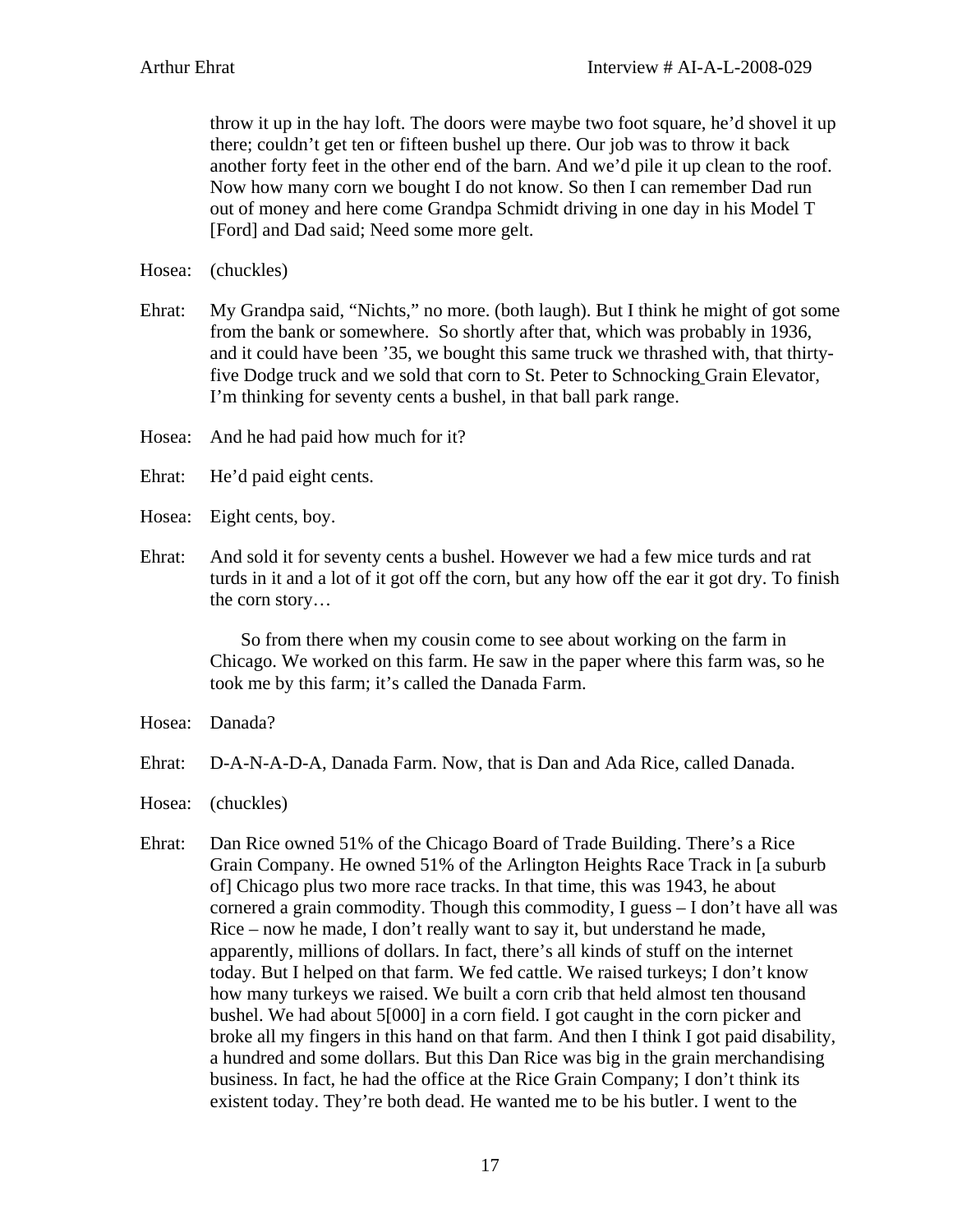Army. As I remember, in *Life Magazine* he had one of the ten most plushest houses in the United States. The gal and the cook, I took milk and eggs to every day. We milked, and chickens and one of them in the kitchen there was King George V's cook, in England. But it was quite a thing; it's quite a place. In fact, they wanted me to do a video live thing for them what happened sixty some years ago, but I haven't got back yet. Anyway, so I thought that was pretty interesting, that he was in the grain business, I mean, humungous.

 To go on with the corn story, in 1969 we had the [President] Eisenhower *People to People* agriculture tour. I was one chosen to go on this tour all across, well in fact the map is on the wall. We went to England, Belgium, Italy, France; we went to Russia, Czechoslovakia, and you name it, and Berlin, in Germany. That's when there was an East and West Germany. So, as I was getting ready to go, I'd helped my grandma clean house one day and she said there's a number of her sister's kids in Germany; one was a general and one was an admiral and they wanted to come to this country. Ingrid Kleppon was her name. So I said to Mom, I'm going to go on a trip to Europe with a bunch of guys – and Mary went with me – I said, What about Grandma's relation that live in Berlin? She said, I think I got that address somewhere yet; haven't seen it since before the war. So she wrote and got a response back. So on this trip we happened to be in Berlin so I said well, I'll go see them. Well, they lived just right by where the fence [Berlin Wall] was in Berlin. He had the contract for all of West Berlin's zoos that was left for feed. So he had lots of corn for feed and fertilizer for the parks. He had this twin screw Mercedes truck with a double tandem trailer. It held a hundred ton of fertilizer on a load: a hundred ton. So anyway, I thought was kind of an interesting story and I'd like to finish that story.

 So at that time I was Manager of the Farmer's Elevator at Lowder. I was in Virden for twenty-eight and one-half years. We bought corn there and now today, even though maybe it shouldn't be this and not really antique, but, as a director of the elevator we'd ship hundred car trains to Hereford, Texas. That's four hundred and forty thousand bushel per load. Also I have a little farm out here and we're raising corn today. Corn prices are high. About three months ago new-crop corn for delivery this fall of '08, got to four dollars. I thought, well, you could pre-sell ahead of time, so I sold a little corn from my farm for four dollars on 2008.I It went to five dollars; I sold a little corn. It went to six dollars, and I sold a little corn, maybe not a wise move. Today on the  $16<sup>th</sup>$  day of July, I sold some more new corn off of this farm that's not even in the ears for seven dollars and thirteen cents a bushel.

Hosea: (laughs)

Ehrat: And I started out at eight cents a bushel. And I would say this is a three dollar and seventeen cents spread in this cash corn and I'll venture there is not any time in history that you could have had a three dollar and seventeen cent spread in corn in the period of one year. That's more than the value of corn had ever been for a year, three dollars, not even the value of the corn. Now this may not be what anybody's looking for, but I'll guarantee that's got to be a story, in my opinion.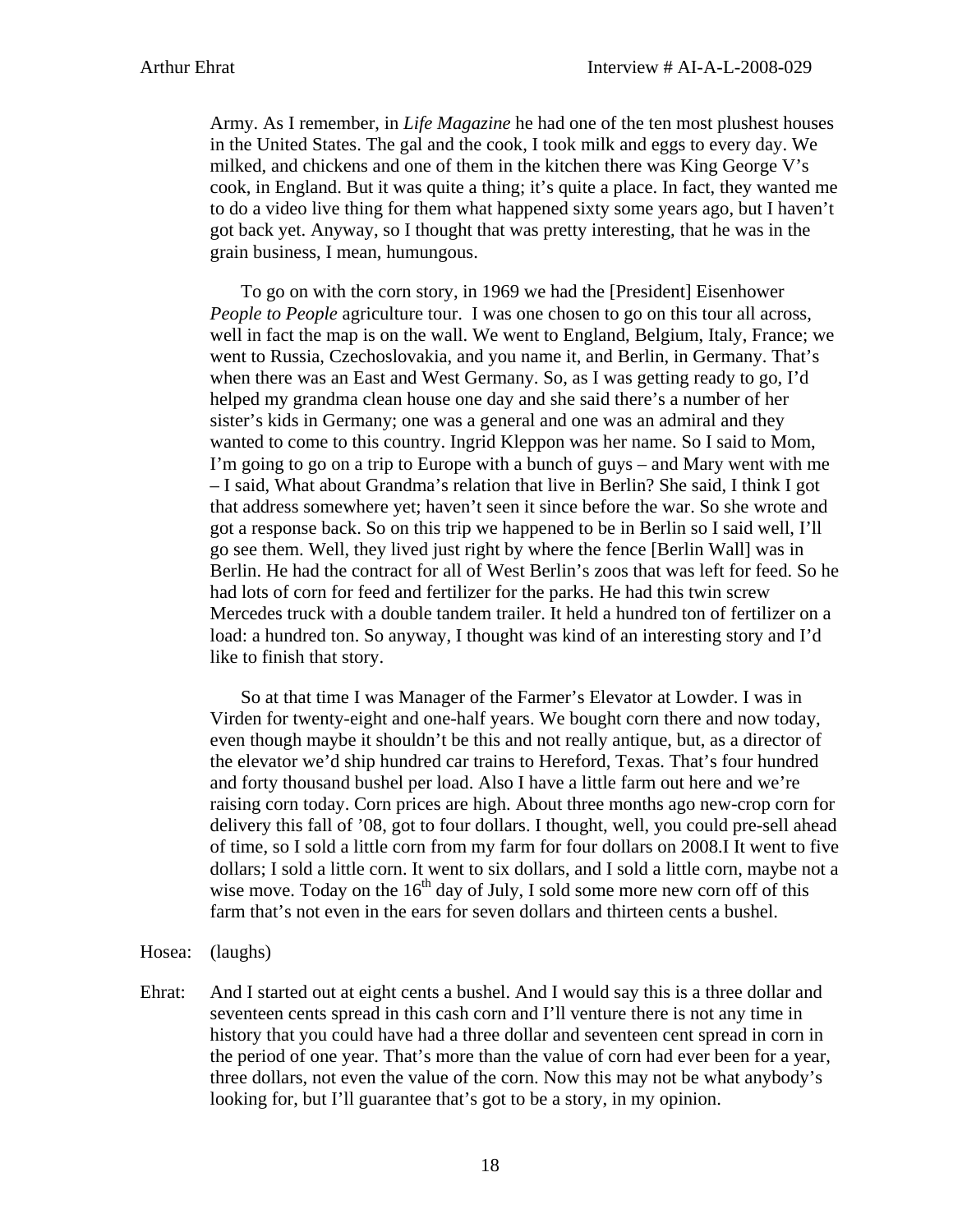| Hosea: | (both chuckle)                                                                                                                                                                                                                                                                                                                                                                                                                                                                                                                                                                                               |
|--------|--------------------------------------------------------------------------------------------------------------------------------------------------------------------------------------------------------------------------------------------------------------------------------------------------------------------------------------------------------------------------------------------------------------------------------------------------------------------------------------------------------------------------------------------------------------------------------------------------------------|
| Ehrat: | Now my opinion may not be worth a damn. (both laugh)                                                                                                                                                                                                                                                                                                                                                                                                                                                                                                                                                         |
| Hosea: | Now you left the farm to go help on this other farm, essentially.                                                                                                                                                                                                                                                                                                                                                                                                                                                                                                                                            |
| Ehrat: | That's right.                                                                                                                                                                                                                                                                                                                                                                                                                                                                                                                                                                                                |
| Hosea: | And then what's your story? What happens after that with you?                                                                                                                                                                                                                                                                                                                                                                                                                                                                                                                                                |
| Ehrat: | Well, from that farm, I came back home to work and then went back again for a<br>little bit. The army didn't take me because my eyes were too bad.                                                                                                                                                                                                                                                                                                                                                                                                                                                           |
| Hosea: | Okay.                                                                                                                                                                                                                                                                                                                                                                                                                                                                                                                                                                                                        |
| Ehrat: | They didn't take me. While I was at this farm, at Danada Farm, one day they said,<br>We're going to take this chicken house, we're going to convert it to living quarters.<br>So we took rock sheet -you couldn't drive a nail in that rock -about a quarter inch,<br>eighth inch rock. It was hard, just like concrete. We fixed that chicken house up and<br>put bunk beds in there. You know what we put in there?                                                                                                                                                                                        |
| Hosea: | What?                                                                                                                                                                                                                                                                                                                                                                                                                                                                                                                                                                                                        |
| Ehrat: | Japanese.                                                                                                                                                                                                                                                                                                                                                                                                                                                                                                                                                                                                    |
| Hosea: | (laughs)                                                                                                                                                                                                                                                                                                                                                                                                                                                                                                                                                                                                     |
| Ehrat: | From the west coast.                                                                                                                                                                                                                                                                                                                                                                                                                                                                                                                                                                                         |
| Hosea: | Oh.                                                                                                                                                                                                                                                                                                                                                                                                                                                                                                                                                                                                          |
| Ehrat: | I can see them to this day. I can see them to this day.                                                                                                                                                                                                                                                                                                                                                                                                                                                                                                                                                      |
| Hosea: | So this was an internment camp?                                                                                                                                                                                                                                                                                                                                                                                                                                                                                                                                                                              |
| Ehrat: | Yes, for ones off the west coast.                                                                                                                                                                                                                                                                                                                                                                                                                                                                                                                                                                            |
| Hosea: | Oh, I didn't realize they were in Illinois.                                                                                                                                                                                                                                                                                                                                                                                                                                                                                                                                                                  |
| Ehrat: | They brought a bus load. I can visualize $-$ I wished I had a camera $-$ I can visualize<br>them today, getting out of the bus wondering where in the world are we at? So also<br>as I worked on this Danada Farm I got paid seventy-five dollars a month, room and<br>board. We were close to Wheaton. But on Friday night usually, or maybe Saturday<br>night and maybe Sunday evening, I liked to bowl. And I set pins. So I'd set pins and<br>I set pins at Vandalia, too, during high school once in a while. So they needed a pin<br>setter, you had to set them by hand, you know and rack, you know. |
|        |                                                                                                                                                                                                                                                                                                                                                                                                                                                                                                                                                                                                              |

Hosea: Yes.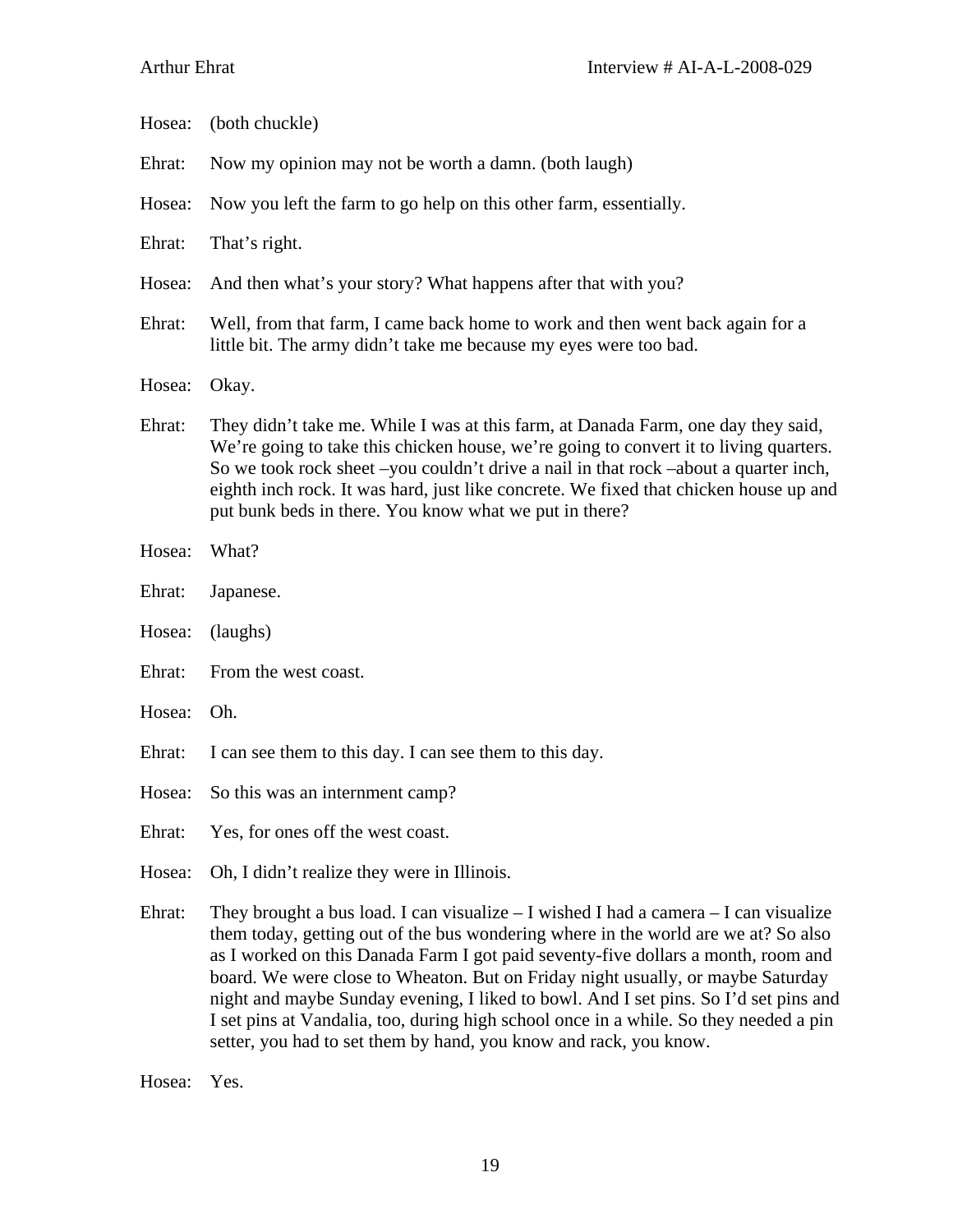- Ehrat: So I made more money setting pins a couple nights a week than I did working.
- Hosea: (chuckles)
- Ehrat: Then after that I came home and worked on the farm until we got caught up and then I went back to the same guy and worked for him one more time. Also, maybe a point that relates to these Japanese, when I did go to the Army, I had a few German prisoners at Fort Sheridan and then when I went to the Philippines, I had Japanese prisoners help me. I worked in the medics and the hospital; they scrubbed the floor and stuff for me.
- Hosea: So you did eventually get in the service?
- Ehrat: Yes. But anyway, then I had Japanese prisoners. And then I'm going to tell you another story that I think is a little unusual. I got it right there in the drawer; I may show you after a bit. But the war was just over and then we sent these Japanese back home to Philippines and then I had to scrub the floor myself. And I worked in a children/maternity ward. But to get back to the Japanese. Our chief of police across the street – he came by here yesterday and he went on vacation – he wanted somebody to mow his yard. He's half Japanese, but that's OK. When I was in downtown Manila one day, me and my buddy and I seen the sign that says, Lutheran Church, Missouri Synod, Army Center. I said to old Elrod, Hey, I can see that sign from here. I want to see what that sign is. It was Sunday. And here they're going to have a church dedicated, this little mission, not as big as this room. And I got the original bulletin right there. I had it just a day or two ago. I still got it; it's a dedication. And in that lists the five Japanese prisoners that helped build the bamboo walls, because they had a lot of free rein there; German's had a lot of free rein here, too, during the war. There was a lot of them had free rein. In fact, my uncle was a Provost Marshall at Fort Benning, Georgia; he was the Colonel, Provost Marshall, Fort Benning, Georgia. And he said he couldn't believe the first German prisoners that he got that came here. He said they worked like anything he'd never seen and he was a World War I; he was in the Mexican War, too.
- Hosea: (both chuckle)
- Ehrat: Anyhow, that's off the subject a little bit, but it's kind of a little tidbit maybe, I don't know if that would interest anybody or not. Where are we going from here?
- Hosea: Now eventually you were in the service and in the war. Is that right?
- Ehrat: Well, the war was just over.
- Hosea: You had just completed the war. So what did you do when you came out of the service?
- Ehrat: When I came out of service, my father, my grandfather when he retired, my grandpa sold him the farm, I think it was for thirty-two hundred dollars. And I got a list in them papers there of every animal, every machine that he bought.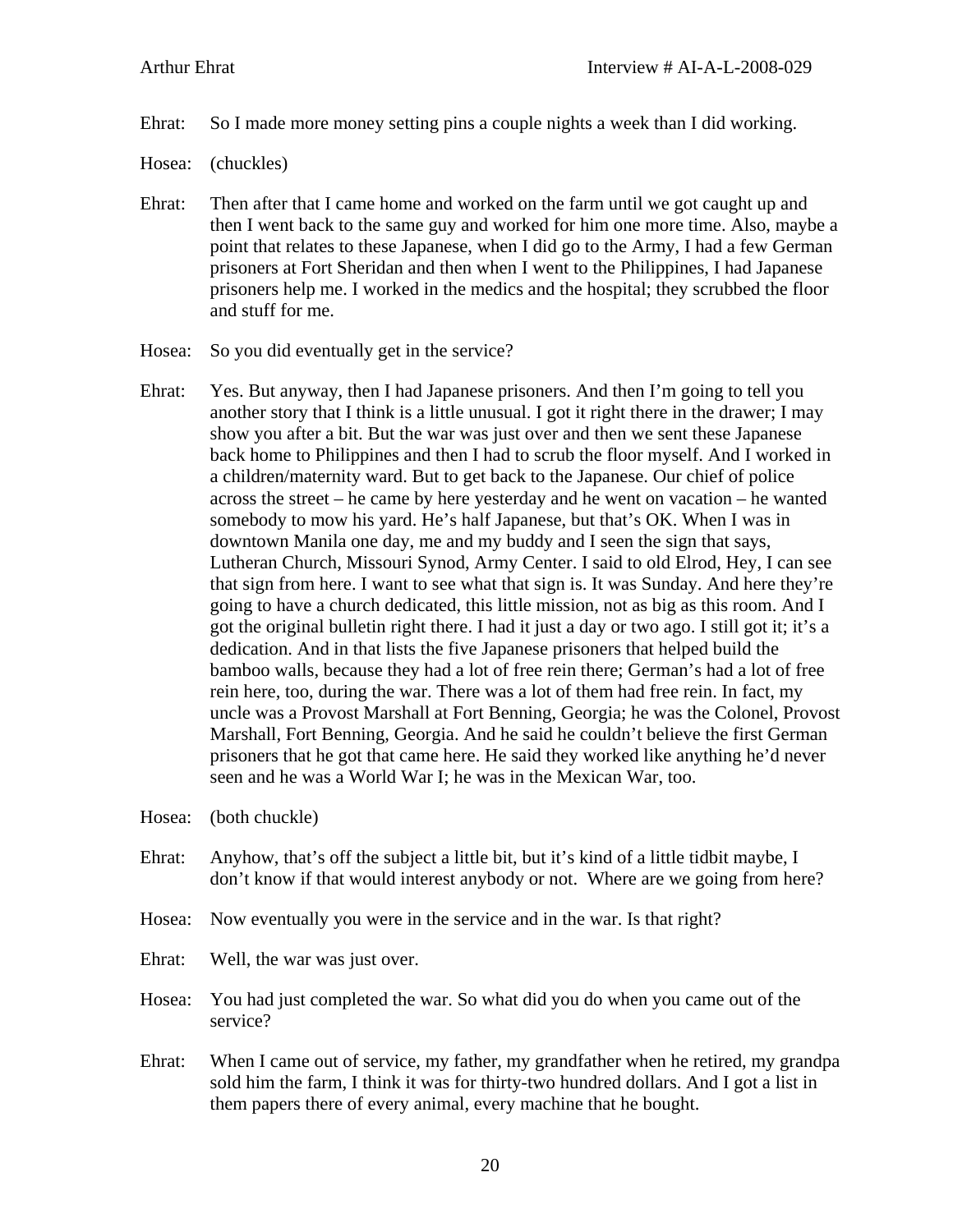- Hosea: My word.
- Ehrat: And I think in 1912, or '13 or '14. Anyhow, so my dad said: Well, I'm going to sell you boys everything I own: the tractors, or whatever it is, animals, anything, for two thousand dollars."
- Hosea: Wow. Okay.
- Ehrat: So we took the offer and me and my brother farmed for about two years. We farmed for '47, '48, I guess it was. Now, my brother got some bigger farm equipment and you can farm a lot more and so I wasn't married and he was married, starting a family and he seemed to think that maybe I wasn't doing as much part as I was. I was probably kind of running around just a little bit. Some days didn't show up too quick, you know. And so one day, I said, Well, I'll tell you what, if you think you can handle it yourself I'll go do something different. So as I did that, too. I got to tell that story. So I thought that's sure nice to fly. I check this GI Bill and I said, I think I'll take pilot lessons.
- Hosea: Oh, my goodness.
- Ehrat: So you got time to do that, you know. So I went to the airport right there and I signed up on the GI Bill to learn to fly.
- Hosea: (chuckles)
- Ehrat: So then I did that a little bit; I mean, not a lot. I'd fly out to the farm, look at the crops and I'd take some pictures. And you cannot believe, I said, you can see stuff up here that you can never see on the ground. I can see where we had our hedge pile, where we used to pile our hedge trees out there, posts, you can't see down there on the ground. That just kind of marveled me. And I didn't fly much, and I'd go by some of my cousins and maybe getting the cows in to milk and I'd holler down there, "Get them cows in, David." (Hosea laughs) And I'd fly down there just ground level by some of my buddies plowing on the tractor. I mean, a foot off the ground, you know, fly under the telephone lines. Sometimes that wasn't the best. One more and then I'm going to tell you a big story. One day I was up and I kind of had that little old Aeronca [single prop private plane] trimmed out and I was going to take a little drive back to the country, down to the farm. I'd drive over the farm; that's where I always drove over the farm so I could look and see. One day, I had the map in front of me and I looked up and I said, "A dirigible. I'm going to run this dirigible." Well, it was the maiden voyage of the first B36 from Chanute Field to Scott Field and they was flying at a thousand feet so everybody could see it.
- Hosea: Oh, my word.
- Ehrat: And all I saw was, like this. All I saw was the fuselage. I just couldn't believe it. You know, and I thought that was kind of fascinating. So anyhow, as time went by, I never knew what happened to my pilot's license. In December of '07 as a volunteer at the Abraham Lincoln Museum one day, I was visiting with a guy and I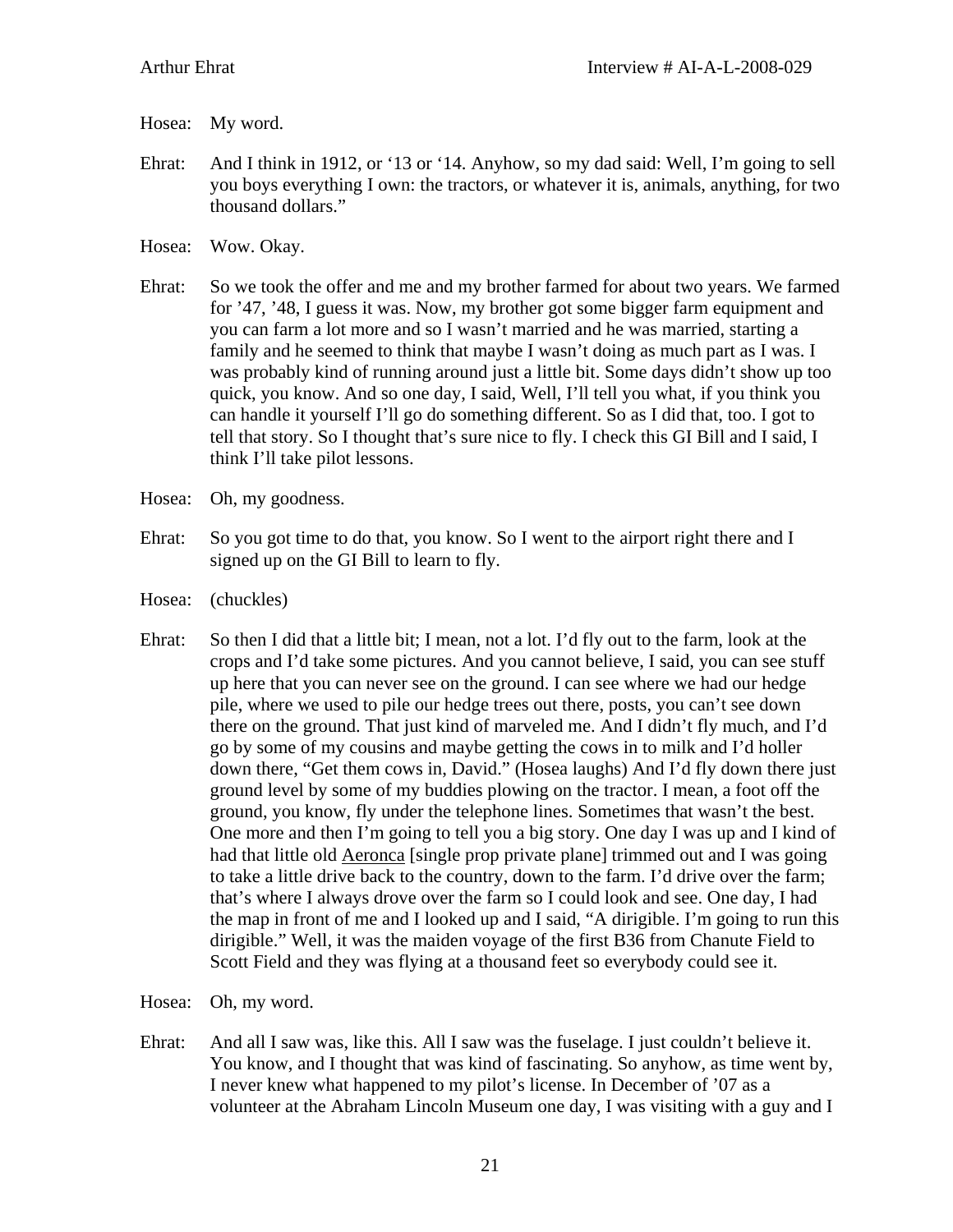said, "Where are you from?" He said, "I'm from Washington, DC." A lot of times I'll say, What do you do?" He said, "I'm with the FAA. Name is Nelson." I said, "That's good, that's kind of interesting. Do you get over to the Smithsonian a lot?", "Yeah, I got something over there in the Smithsonian." I got to talking and I said, "By the way, one time I had a pilot's license and I don't know where it's been for sixty years." "Why", he said, "No problem. I'll get you a copy of it." I said, "Oh, man that would be great." That was last fall. I was working on something and going through some stuff and he had given me his card and so –today is Monday –it must have been two weeks ago today, I run across his card. I called him up on the phone, he answered the phone. He says, Yeah, give me your name", and this and that. "By golly," he says, I'll look that up I see an Ehrat in there. It's a Rodo Ehrat from Switzerland." "Why" I said, "I know him, too."

- Hosea: (chuckle)
- Ehrat: And then he called back and he said, "What's your Social Security number?" Then he called back, "When were you born? I'll have to call Oklahoma." I said, "I've got to go to Springfield in a minute, if you got anymore information", after I had given him my Social Security number and my height and what color my eyes are and how much I weighed about. He said, "I'll call you back." So I came back and the telephone rang and "Hey, Art, this is for you, this message." I got it recorded on that thing. He said, "I found your pilot license. I got everything filled out. I got the envelope. I filled out the form. All you got to do is date it and sign it; I got it in the envelope. All you do is put it in the envelope, put forty-two cents on it, mail it with a two dollar check and they'll mail your license back." Well, I don't have it yet, but I'll probably get it in the next day or two.
- Hosea: That's neat.
- Ehrat: So, anyhow. I'm really probably getting off the drift.
- Hosea: That's okay. So you came back and worked on the farm for a little bit with your brother.
- Ehrat: Then I sold my interest out to him. Now I went to Minneapolis. My sister was a nurse and so she said to come up there. I said I'd just go to school up there. I still had some GI Bill benefits left, so I went to Minneapolis Business College for about two years.
- Hosea: Okay.
- Ehrat: I lived with my sister. She was a floor nurse. Since I was in the Army medics, I got a job right away on her floor. So then I was kind of like an orderly on the floor for the next couple of years, went to school there. After I got out of school there, my brother-in-law – well, he wasn't my brother-in-law yet – he had a job with 3-M, but then he quit that and he went to work for Randle Awnings. You see a few those around here. He said, "I'm selling these Randle Awnings. Maybe you could work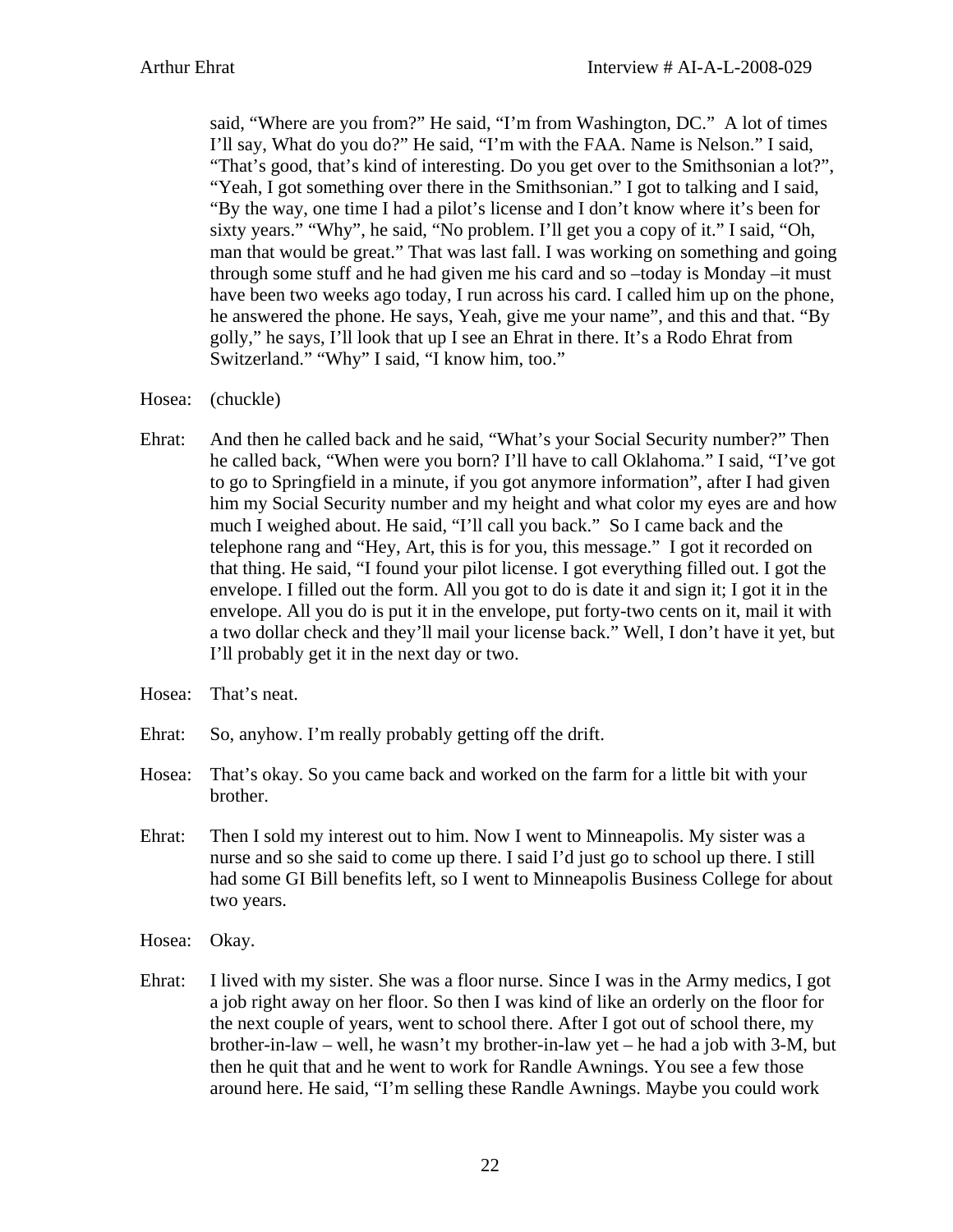for them maybe a little bit." So I worked for them a couple of months or something like that.

- Hosea: But you ended up with Dickey John. I wanted to go there.
- Ehrat: No, my wife.

Hosea: Oh, okay.

- Ehrat: So we got to go down the line a little bit. So then I came down here and soon as I got here my brother-in-law, his name is Randy Albrecht –that's where our tin landed from our cyclone, in his folks' farm. In fact, I lived with them for a little while one time. He run the FS gas truck in 1939, '40 and then he got a job as the Assistant Manager at Rockford for FS Farm. Are you familiar with FS?
- Hosea: Yes.
- Ehrat: Farm Service. Then he got a job as Manager for Randolph County in about 1943 or '44. So when I got out in 1950, '51, he had a guy that was getting in the till that run the elevator at Baldwin, Illinois, down by Chester, Red Bud. He called me up and said, "What are you going to do?" I said, "I don't know." He said, "I got a job if you want to come down and go to work for me." So I went down there and kind of run the elevator down there. We had to figure every crazy load by hand. You wrote the weight down, gross weight, tare weight, the net weight, how much a bushel; you had to multiply everything. We never had an adding machine or calculator or nothing; it was all…
- Hosea: Hand figured.
- Ehrat: I mean a lot of wheat. Thirty or forty thousand bushel, you know, a hundred loads a day. They got a lot of wheat down there. So I was down there a couple of years and then I played with Randy, his nephew; he was a good basketball player. He got to be a good player; he played for St. Louis U four years. He coached freshman in college for them about ten years, varsity three years. He's now coached for thirtynine years at Merrimac College and is ready to retire, maybe in another year.
- Hosea: By that time, how much was corn selling for?
- Ehrat: Some of that corn still was only a dollar and something a bushel.
- Hosea: Is that right?
- Ehrat: My brother-in-law was a good friend of J. Ralph Turner. He was FS Manager in this county, in Carlinville. There were several people looking for managers to run the elevator. So I had a chance to go a couple of different places with my brother-inlaw, but I just didn't do it. But he was a good friend of J. Ralph and he told J. Ralph, My brother-in-law probably would come up there and run the elevator here in Virden. So I came up here to run the elevator here in Virden.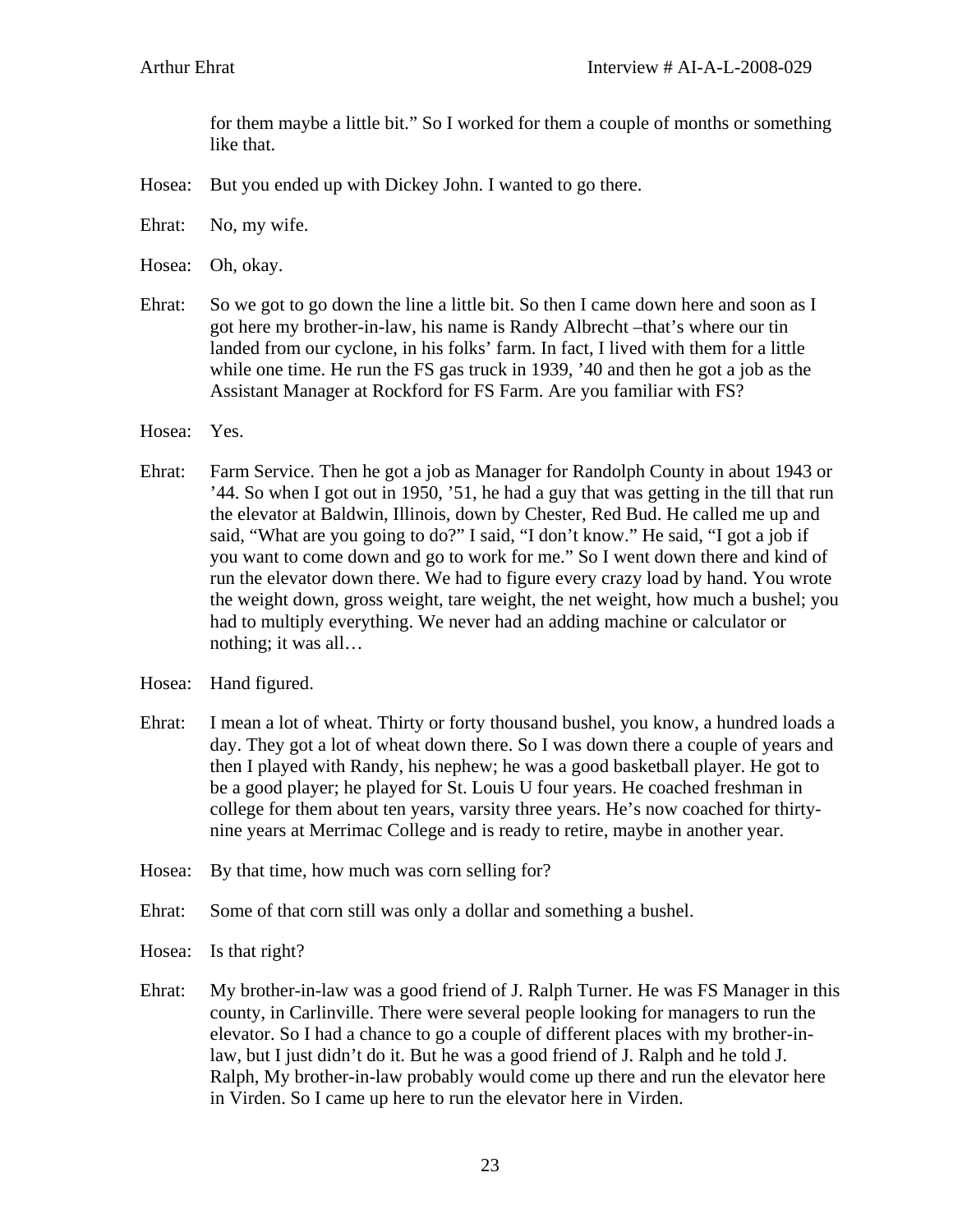- Hosea: So that's the first time you came to Virden?
- Ehrat: That's right, me and Ronick Walls. I had an ice cream cone with him last night. So I came to Virden and ran the elevator here and that's kind of where I met… Ronick was married to Doris and they lived right next to the elevator, right over here about four blocks. I was kind of running around with Ronick and Doris a little bit and one day there was a high school dance here in Virden. They said, Let's drive by the dance and see what is going on. And there were two gals over there, Mary and the Wainwright girl. And he said: Why don't you go dance with one of those two girls there. So that's where I met my wife at the high school dance.
- Hosea: Okay.
- Ehrat: She was working at the Marine Bank in Springfield; the old Marine Bank.
- Hosea: Oh, yes.
- Ehrat: I went over there and we went together there for a while. Then my dad was talking to a guy in the fertilizer business down home. We sold fertilizer and feed along with equipment. So some guy stopped by there and he said, Maybe my son would like to go to work for the fertilizer company. Well, he came to see me. I went to Macon County to work for Macon County FS from here. They were looking for somebody so I went to Macon in Decatur. I worked there a year or so and then we got married while I was working over there. And then Mary worked at Milliken Bank in Decatur. Then my dad met this guy in the fertilizer business. So we talked a little bit and he said, I'd like to hire you. So I went to work for Federal Chemical Company. (Hosea chuckles) So I worked for them for a while and that didn't happen. So I came here to Virden and went to my father-in-law out there at their farm west of town. He said: Hey, they're looking for a manager at the elevator at Lowder. That would be a good job for you. So I went over there and got that job. So I was really moving around a lot.
- Hosea: So you had done a number of different things, but always something to do with farming. Seems like you'd come back to that.
- Ehrat: So I went over there and interviewed with the board and they hired me and I went to work fifty years ago there. But to really go back to the early days, I would say my dad was kind of an innovator to the fact that he was the first one, he probably bought the… in 1919, I really got a lot of this stuff down in print. In 1919 he wrote the University of Illinois; he was very interested to progress in agriculture. He was interested in building the ground up, putting fertilizer on it. They didn't even have fertilizer then. And so he wrote Fred Bauer, University of Illinois, and in 1919 he come and talked. My dad said, I'll get a bunch of farmers together at Metzger's Store at Augsburg where the church was. There was a little country store there, too. And we'll talk about soil; bring some soil samples and we'll test it if it needs phosphate or limestone. And so, he did. That was in 1919. And then in about that time we sold Robin Jones phosphate by the carload. I'd unload and deliver in that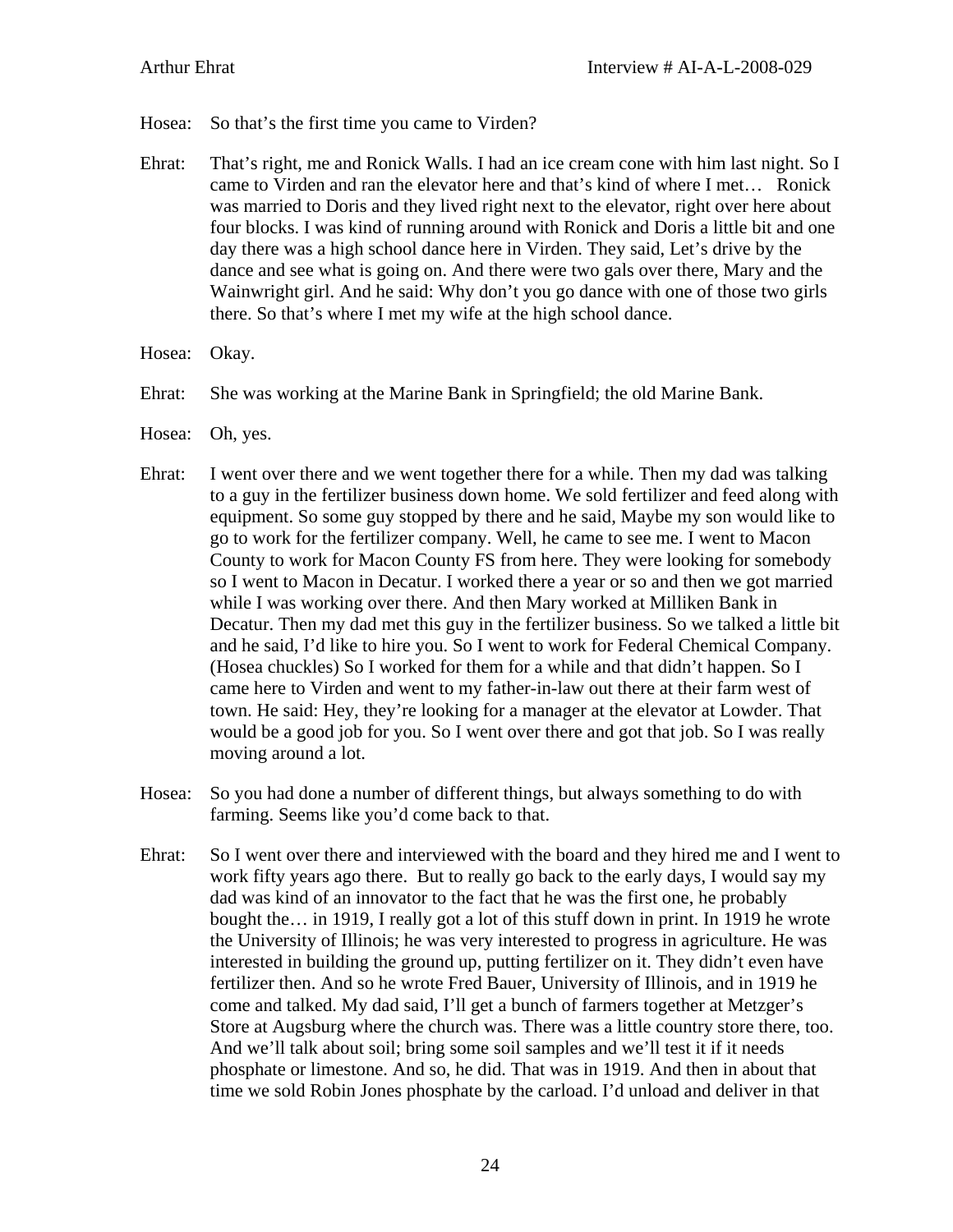'35 Dodge truck and I wasn't very old; I'd drive that at eleven or twelve years old. I could load a thirty ton car and haul it to the country and drive a hundred and fifty miles a day and unload the whole car by myself, every bag.

- Hosea: Goodness.
- Ehrat: Hundred pound bags. We sold that. Then they had the Brownstown

Experimental Farm: I don't have his name at the top of my head, but anyway, they went to buy an experiment farm, the University of Illinois and J. Ralph Turner. So my dad went with this professor on horse back.

- Hosea: Now about what year are we right now?
- Ehrat: This would have been in about 1933, '34, '35. So they went to this farm to buy this farm. There was a farm in Brownstown between St. Peter and Brownstown. I don't know if you know where those places are.
- Hosea: Um-hmm.
- Ehrat: There was forty acres. It was the only colored man in the county, farmer, and forty acres. And I think they bought that for a thousand dollars, the forty acres, twentyfive dollars, house and all. But my dad went with this professor and they rode around the country on the horse. It was muddy he came on train, he helped raise the money that first forty acres, Brownstown Experiment Farm. And I think that Brownstown Experiment Farm, I tell you that was really interesting and it's still going too, but now they've bought, in the mean time, there's probably three hundred acres.
- Hosea: So that Brownstown Experimental Farm is still working?
- Ehrat: It's still there. They do some stuff at the Brownstown, do experiments. They have plots out there that's never had any fertilizer on – no type, no lime, no rock phosphate, or nothing like that. When I was a kid back in that day, even with a horse and wagon before we had this truck, my dad would buy car loads of limestone and they'd ship it to Shobonier. So we'd take the wagon and we'd take long handled shovels, not scoop shovels. The wagons down here and the car's here and the sides is up here. So I can remember the horse a time or two, we'd scoop that out – there's probably about thirty ton in there – we'd scoop it over the side of that and make sure it hit the wagon, and sometimes we'd spill a little on the ground. Then we'd take it about five or six miles down to the farm somewhere and we'd take that shovel and we'd just sling that limestone. Spread it by hand, you know what I mean.

## Hosea: Yes.

Ehrat: Spread that stuff by hand. And then we really got modernized and we took an old Model T rear-end with the wheels on and with the drive shaft and the axle, and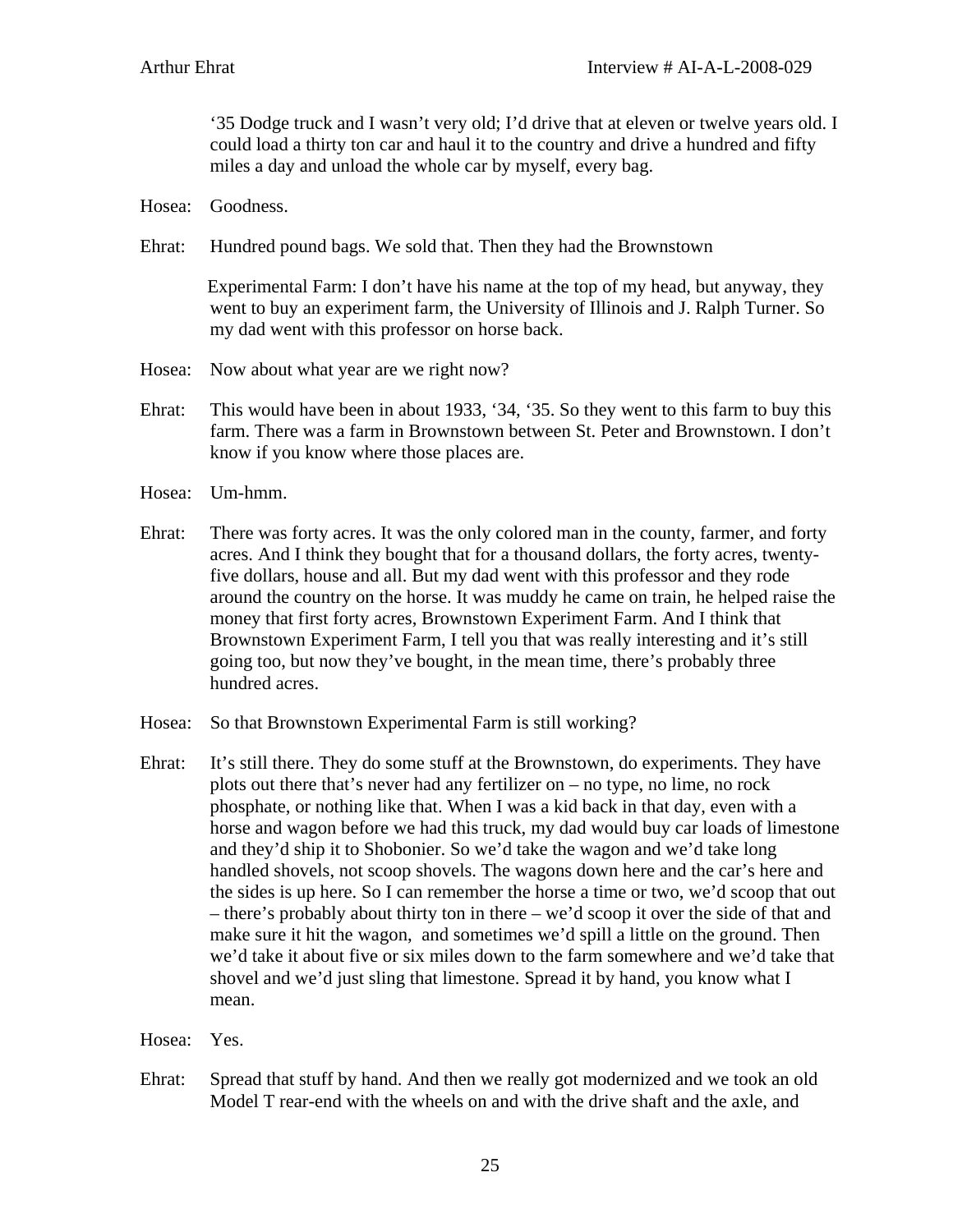build a frame like that that you could hook behind the wagon. Then the drive shaft is up there, would turn, put a plate on there, took a fifty-gallon barrel, made a bracket for it and set it on top of there and had kind of a fan around the drive shaft that would turn the barrel and you'd cut the bottom of the barrel out. So then in the back of the wagon you could throw in there and that would spin as you'd pull it behind the wagon; it was easier than throwing the damn thing out there with the shovel!

- Hosea: So, it was you folks who designed that and got it going?
- Ehrat: Yeah, it was just a homemade outfit. And then another design thing was when we combined. We had one of the first combines in our area, probably in 1937.
- Hosea: So was this a bought combine?
- Ehrat: Yes. Brand new. It was Case; we sold Case.
- Hosea: It was Case so you got all the new machinery as it came out.
- Ehrat: Iit was a ten foot, I think, eight or ten foot, had a motor on it, somebody had to ride up and this and that. We made enough money, and I can tell you exactly what we got for combining. I got it wrote right down here. I mean, if you want to know a couple of prices of machinery I could tell it.
- Hosea: Yes, That's interesting.
- Ehrat: I got some right here. You could buy a new 1938 Case C for nine hundred and ninety-five dollars. You could buy an RC Case for seven hundred and forty-seven dollars. You could buy a John Deere B for seven sixty. You could buy a small McCormick-Deering Farmall for six seventy-five, ACWCAC for eight hundred and thirty-five dollars. On rubber, the AC at eight thirty-five, they got a lot of money. They got a thousand and fifteen dollars, so the hundred eighty dollars they got for rubber tires for the tractor. John Deere A was a thousand thirty. And a Farmall F20 was a thousand dollars. Now if you wanted to buy this RC Case with a plow, is seven hundred and ninety-eight dollars. A new, two-bottom plow was eighty dollars. Then we had two gas stations. Give you the gas price in 1943. We paid, for regular gas, thirteen dollars and a half cent. Ethanol was fifteen cents a gallon, white gas was thirteen dollars and one-tenth, kerosene was ten dollars and two cents, tractor fuel was eight cents, lube oil was thirty-seven cents, oil was fifty-one cents, Sinclair was sixty-six cents. Now, we sold the white gas for fourteen and onehalf cents; we made one point four cents. The regular gas we sold for fifteen, made one and one-half cents a gallon. And ethanol, we made a penny a gallon on the gas. I'm looking for a tank of that today. We thrashed. Here's a thing on thrashing. You want me to read some of this?
- Hosea: Yes. Go ahead. In doing your thrashing now we're in the '30s, right?
- Ehrat: Well, this is 1935, it says.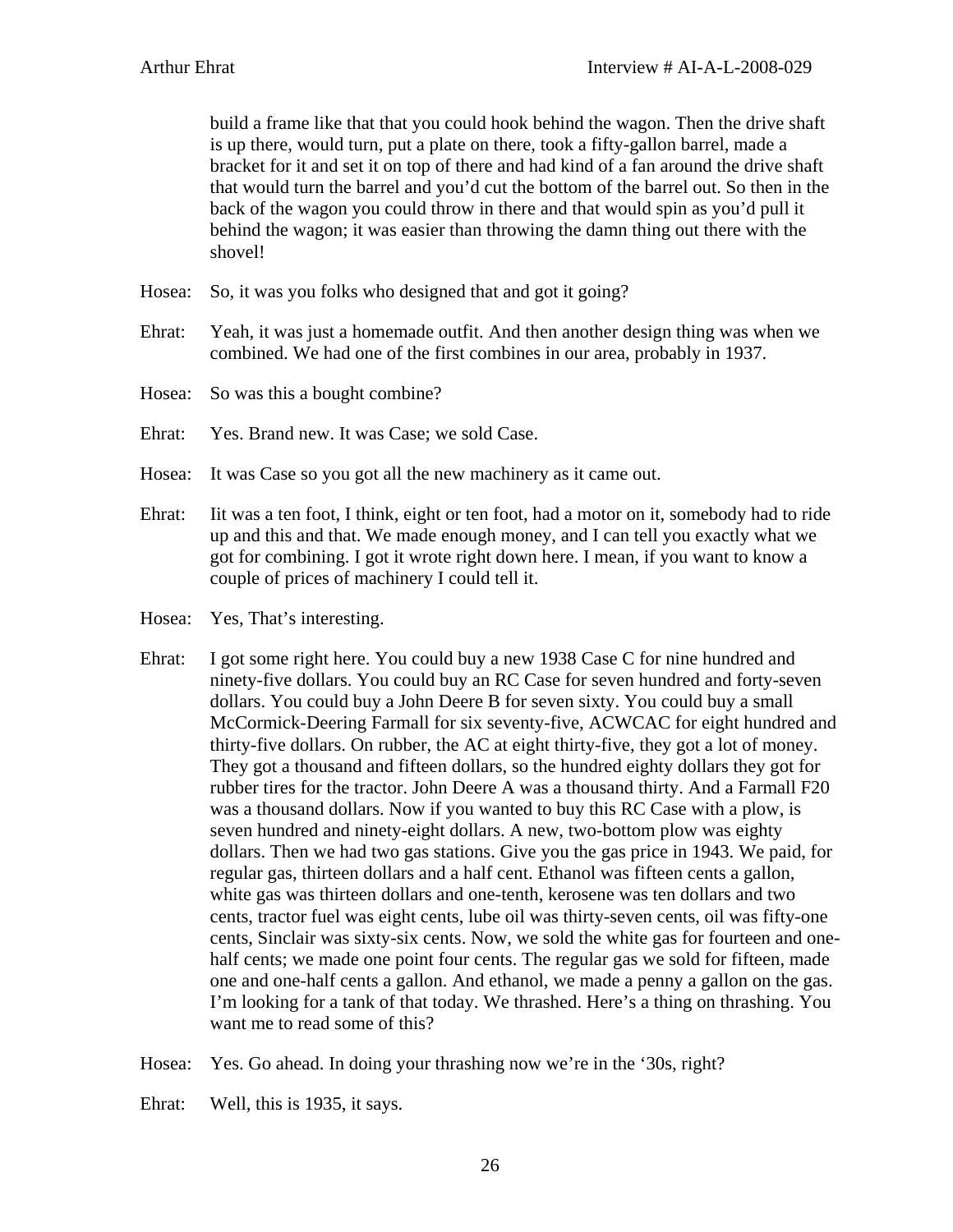Hosea: Okay. Okay.

- Ehrat: We thrashed from Red Top and we got five hundred and sixty-nine pounds from one load. That is forty bushel. Red Top didn't weigh very much per pound. So it's forty bushel and nine pounds. Now it says here we hauled on that truck ten thousand, two hundred and fifty pounds of lime rock on one load. Then for thrashing, we thrashed seventy-six bushel of oats from one load, and then we thrashed a load that made twenty-six of wheat. I'm going to tell you what we charged here. In 1937, and this combine, we paid for it in one year.
- Hosea: Wow.
- Ehrat: But this is our rate. We got two dollars an acre to combine in 1937. There were seventeen hundred wheat farmers in Fayette County. We got two dollars an acre and if it made over twenty bushel per acre we got six cents a bushel extra per bushel for thrashing. On oats, we got the two dollars a bushel, plus if it made forty bushel we got three cents extra. Now at this time my FFA project in 1939 was pigs. Hosea: Which is Future Farmers of America?
- Ehrat: Yes, that's right. But in 1939 for my FFA project...
- Hosea: In 19- what?
- Ehrat: Thirty-nine.
- Hosea: Okay.
- Ehrat: In seven and one-half months old, the pig weighed 240 pounds. Now one of the supplements, proteins that we fed these pigs along with the corn – in a batch of feed we used one pound of salt, two hundred pounds of tankage, a hundred pounds of alfalfa and a hundred pounds of soy meal – that that was our mixed protein portion.
- Hosea: To fatten the pigs?
- Ehrat: Yeah, along with the corn.
- Hosea: Did you enjoy your work on the farm? Or was this something you were hoping to get away from eventually?
- Ehrat: I probably would have been better off on the farm financially, because we were kind of aggressive, you know.
- Hosea: It sounds like you have a very progressive family in terms of business and so on.
- Ehrat: I can give you some statistics on land. I bought land for twenty dollars an acre.
- Hosea: Oh, goodness. Okay.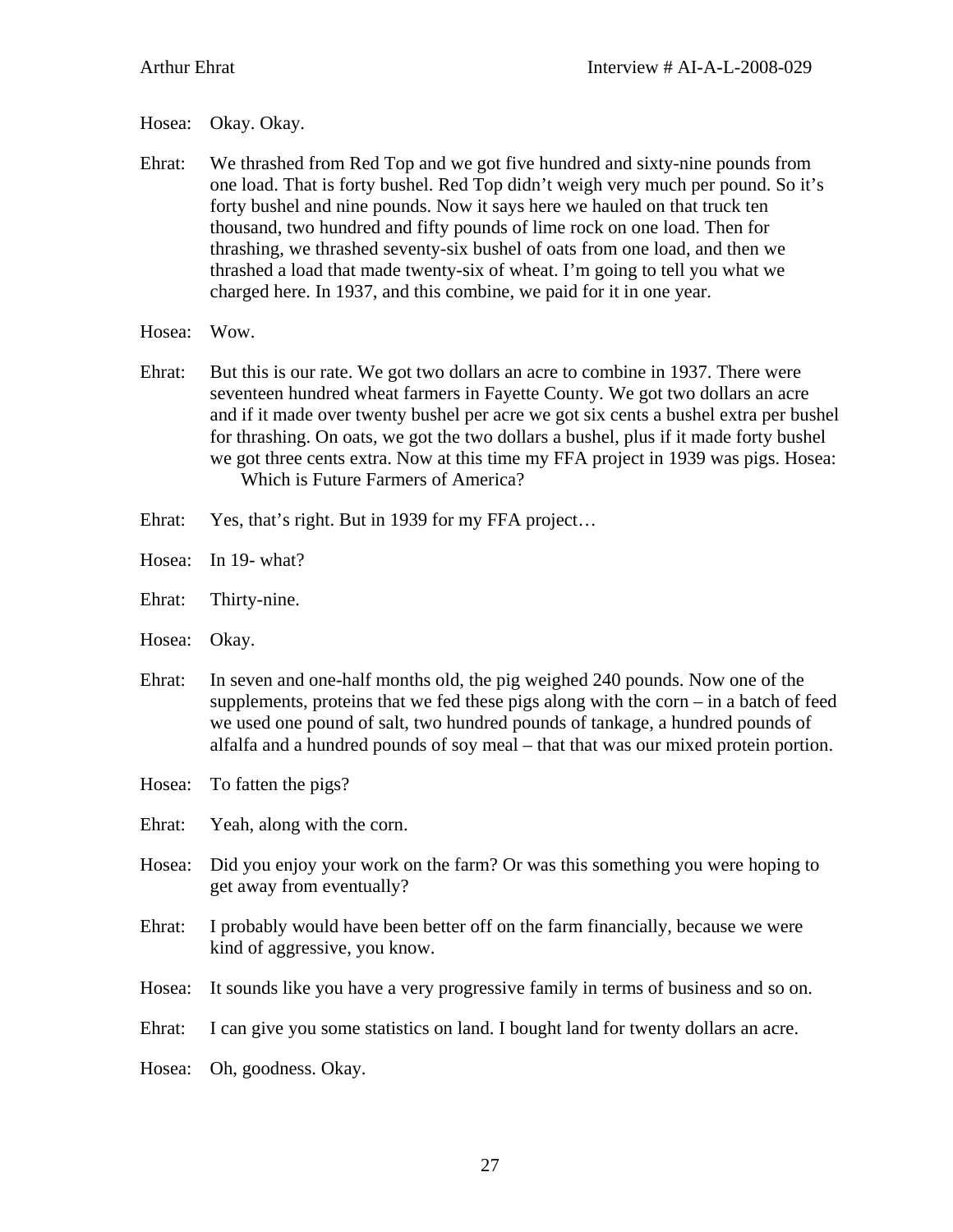- Ehrat: I got some ground I bought for twenty dollars an acre and they sold it the other day across the road for four thousand.
- Hosea: (chuckles) That's a pretty good profit.
- Ehrat: But mine is not quite as good as that; it's got some timber on it. But when I bought it, I give twenty dollars an acre for it. Well, I think basically anybody that bought land, you know, land was cheap. In the bottom of this here piece that is comparable to it, I remember I wanted my dad to buy it for ten dollars an acre and he didn't buy it. Just as a kid, you know. Every inch was farmable Maybe you got a different question to whip on me there somewhere.
- Hosea: No. I just wanted to get the idea that it sounded like your family was really progressive and you enjoyed being part of that kind of business and working through that.
- Ehrat: Now in here too, I'll tell you a couple of stories that's in that stuff in that bulletin. I'm going to you a couple of them at least. I don't know how much time you have.
- Hosea: Got about twenty more minutes.
- Ehrat: The Metzger's that was part of the Ehrat family the Metzger's came into this country in 1863. Now these are young. John knew his dad – what his dad was. But I remember John knew quite well. So they came here; couldn't speak no English. They went out in that neck of the country and they tried to buy some food – meat, you know – killed meat. They finally bought some. They couldn't talk sign language and it came to four dollars and, I think, eighty-five cents. So the guy said, "I got a cured ham in here; I'll cut it off for fifteen cents, that will make our… Because they had a five dollar gold piece and they were going to move into this house. So next year they planted corn, in 1864; now that's during the Civil War. They had thirty acres of corn. On August the fourteenth in 1864, it froze so hard it made the corn turn black. Corn was, I think, a dollar and twenty cents; wheat was two dollars and something – roughly what it was fifty years ago.
- Hosea: My goodness.
- Ehrat: But this was during the Civil War. And he tells of all the stuff that happens. It's in that back, his hand-written letter is in there. My dad's letter's in there, my Grandpa's letter is in some of this. Probably no body has read it. But there is some big history, I think kind of interesting.
- Hosea: Oh, absolutely.
- Ehrat: I don't know what they did with the pictures, if they took any of them. I don't know.
- Hosea: We'll talk about those after the interview.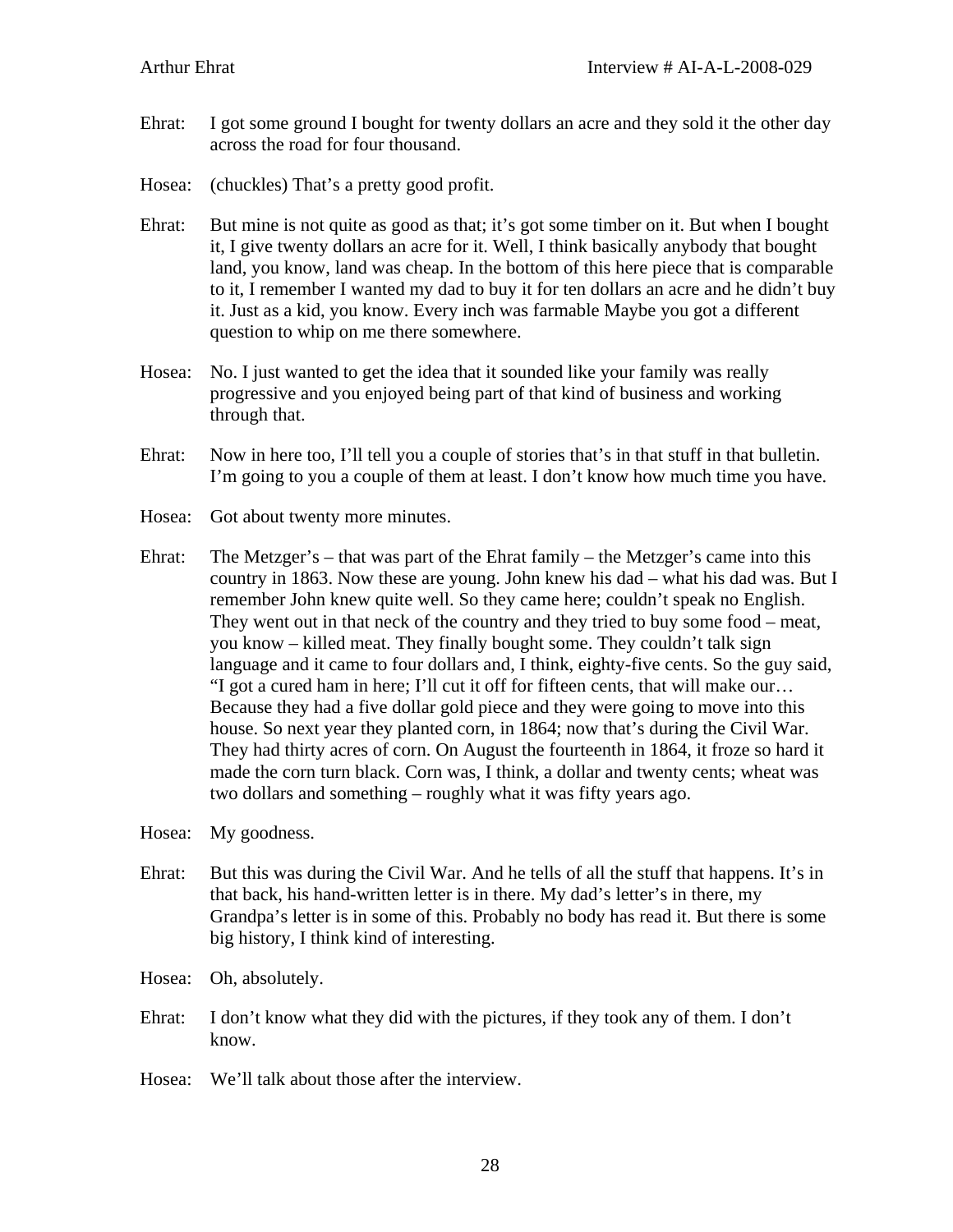Ehrat: But also in this thing that I think is a little unique. I do have two U.S. Agriculture Patents, you know what I mean?

Hosea: Yes.

- Ehrat: Along with my basketball patent that's in the Basketball Hall of Fame; it's in the Smithsonian. Now I think that's just a little bit unique.
- Hosea: (chuckles) Well, we're going to do a separate interview on that. But when did you get these patents for agriculture?
- Ehrat: I got them about the same time. I got them roughly in '82 and maybe '83.
- Hosea: Okay so those are relatively recent.
- Ehrat: Yeah. It took a long time to get them, but anyhow. I think some of that stuff there is kind of unique, you know. It didn't make me any money, but the one did kind of make me some money: the one that was a sports outfit.
- Hosea: Yeah.
- Ehrat: I'll tell you a little story about the grain elevator business, but that's agriculture, you know. Fifty years ago I went to work at the elevator at Lowder for maybe \$175 a month, or something like that. Our total equity, net worth, was eighteen hundred and eleven dollars to the audit.
- Hosea: By "ours" you mean you and your wife's ...
- Ehrat: No, the total equity of the Farmer's Elevator at Lowder was worth \$1811 .By Rick Bile; I don't know if you ever heard of Rick Bile.
- Hosea: No, I haven't.
- Ehrat: He was bought out by Ernst and Ernst.
- Hosea: Oh, okay. So it was an auditing firm.
- Ehrat: Well, in the last ten days, within the last month we had a buyer to buy it's a hundred and two years old – the elevator. We had a first outfit that wanted to come to buy that elevator. And, being on the board, I'm a board member, they finally offered enough money; we decided we needed to take it to the stockholders and we decided it was a sale if the stockholders voted to sell that Farmer's Elevator at Lowder. At a meeting three days ago we decided we'd take it to the stockholders; they're all being notified this week to see if they want to sell the elevator.
- Hosea: Oh, yes.
- Ehrat: This won't be on Channel 20 or nothing?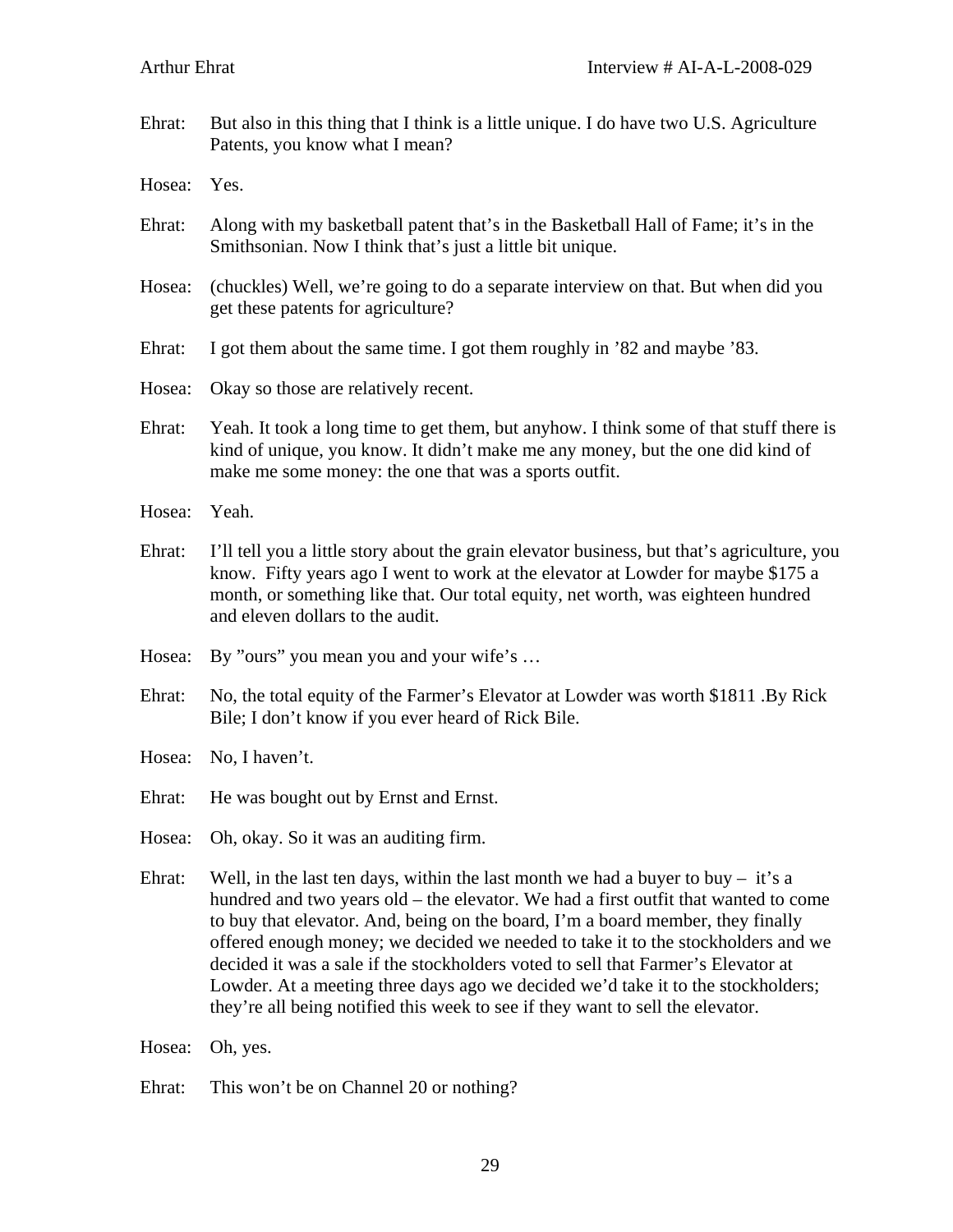- Ehrat: And so, anyhow, I'm not going to say the amount, but it's in the millions.
- Hosea: From eighteen hundred.
- Ehrat: Yes.
- Hosea: That's extraordinary.
- Ehrat: I think that's a kind of a little noteworthy situation. I shouldn't maybe have mentioned it, but it was on my mind.
- Hosea: Just briefly, you said that you spent a long time working with one firm; was it 20 some years?
- Ehrat: The elevator at Lowder. 28 1/2. I say a short 30 years. I could have quit first, but I had a bad heart attack.
- Hosea: Oh, my.
- Ehrat: Lost the back of my heart. And thought I better retire at 62.
- Hosea: (chuckles)
- Ehrat: And that's been 22 years ago.
- Hosea: Well, I thank you for giving me your time, Art. We have a huge amount more to talk about.
- Ehrat: But there's no doubt, I think there is some real good history in that. I don't know whether anybody tried to peek at any of it.
- Hosea: Well, thank you very much. I'm going to turn this off.
- Ehrat: You're welcome. I hope I haven't made a big boo-boo somewhere.

Hosea: Not at all.

Interview #2 continues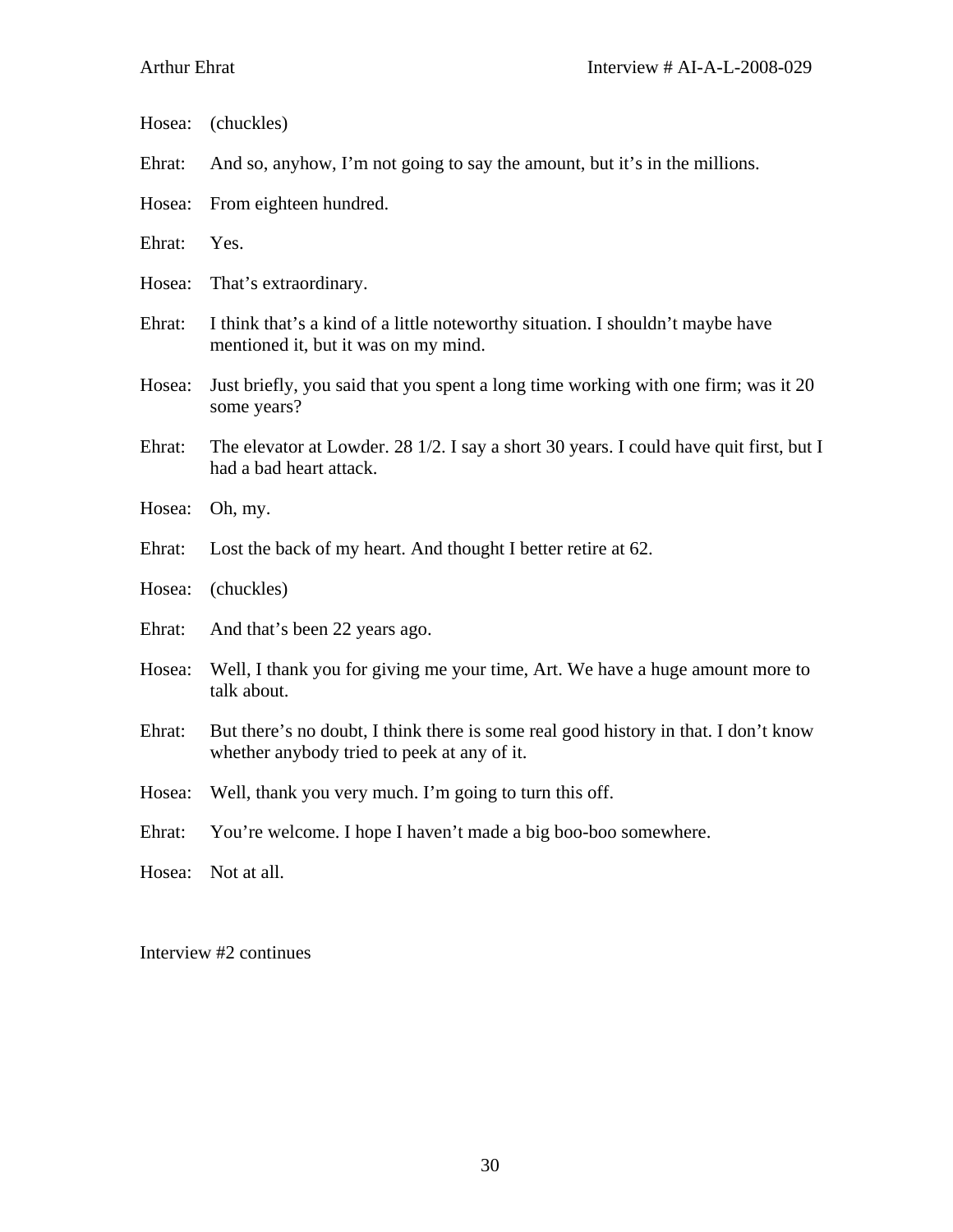# Interview #2 with Arthur Ehrat # AI-A-L-2008-029 Interview # 2: July 10, 2008 Interviewer: Newlyn Hosea

- Hosea: This is Newlyn Hosea and we're continuing our interview with Art Ehrat, who we interviewed earlier. This is July 10 in the afternoon at his house. Art, we talked last time extensively about the farm and lots of stuff you did at the farm, but I know there's another part of your life that we just gave short shrift to that I think would be interesting to a lot of people. And that's the fact that over your life you've been involved in one invention in particular, but a number of other inventions, too. I'm assuming that this penchant for inventing things on the farm, that you and your family had to make do and kind of make things happen in terms of mechanics all the time?
- Ehrat: That's true. When something broke, either you had to fix it, because you were a long way from somewhere, and so you have to make do for what you had. We had a forge and if we had a piece of iron and it needed to be smithed, out or a new hole poked in if the hole was busted out, on the anvil I'd turn the forge and my dad would take that iron and hammer it out and make a new hole. And we'd have a new piece made if it wasn't too complicated. You get that iron red hot, you could bend it and turn any way you want to. I would say, maybe not more so than some people, but I think my father was quite creative.

I can remember two things that he made to help in agriculture. One of them was a binder. The grain didn't want to feed into the platform, which was a canvas, that took it in. It wouldn't raise up and down long enough. So on the wood paddles that would turn, we made a U-shape out of number nine wire and we bolted it on this wood paddle that stuck out another three or four inches farther than two fingers across these paddles. Maybe in four or five feet we would have put three or four of these fingers on there so as it turned it would reach out a little further and it would have a tendency to pick it up and throw it back in to the feeder. About anything that needed to be fixed, basically we fixed it. The harness on the horses: you had your leather punches and they were riveted. We always had a box of rivets; you'd put a rivet in there and then a washer, then you'd squeeze the rivet down. You pretty much fixed everything that broke or needed fixed.

- Hosea: So most of the mechanical ability you got, or inclination that way came from your work on the farm and with your dad and family?
- Ehrat: Yes, I would say so. As far as I know, I didn't know anybody in our community that did the things that we did on our farm. We had people that thrashed; we had a couple people I knew that thrashed. But we had the thrashing machine, we baled hay, we filled silo, we graded road. So we were involved in a good number of things that took different types of machinery. So, consequently, you had a little broader scope, I guess, because the more machinery you got, the more breakdowns you had, and the more things you needed to be involved in to get her back running.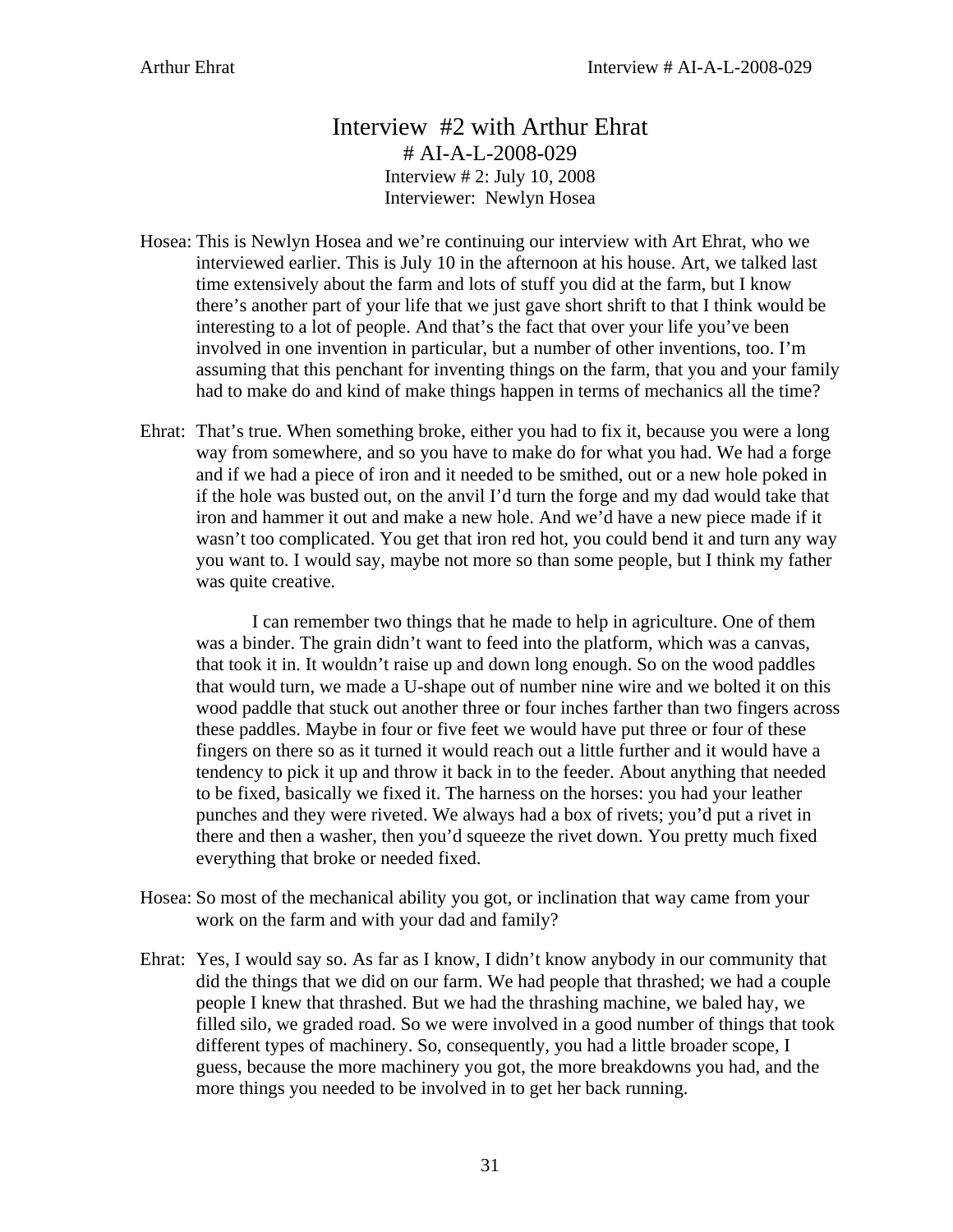- Hosea: When was the first time that you began to think that you had an idea that might be worth something?
- Ehrat: I had several ideas, younger. I'll tell you one of my first ideas I had and never ever saw; I do remember that. Always you had to polish your shoes. You had Sunday shoes and you had everyday shoes and then you were barefooted, which was pretty common to go barefooted a lot of the time. I can remember that I thought, Well now, you got to polish your shoes. I thought, well why don't we have a machine with a buffer on that you could have your shoes on and you could stick your shoe in there. They might have had them even back then in the big cities or somewhere, but that was one of the very first things. I needed to get a machine to buff my shoes. That would save, with a rag, how you have to shine your shoes. Later on I had several ideas to try to get patents and some of them didn't work, but I could tell you about a couple of them.

 Usually when there's a need, you need to make something that will make it work better. Then after you come up with an idea, always someone comes up with a better mouse trap or has another idea that makes it even better. But I think one of the first things that I ever tried to do to get a patent was for a split bearing. That was the first thing that I ventured on pretty hard. We would spray chemicals and we had a shaft that was, say, seven or eight feet long, and it had about three bearings. It had a pillowblock bearing on each end and at least one in the middle, to keep it from vibrating. Spreading fertilizer was very corrosive and consequently those bearings would go out. So the only way you could get this center pillow-block bearing out, you'd take it off and you have to take this shaft and you'd have to shine it, maybe for four or five feet, to sli-i-ide that bearing off. I thought if there was some way to you could take this split bearing, and have it slipped together, you could just take that other bearing and cut it off or torch it off and put two pieces – half and half, split bearing – and slip together. I thought that was a cat's meow.

Hosea: What date are we and how old were you?

- Ehrat: Well, this is probably back in about 1960, I guess. So then I did quite a bit of tinkering around with that. I found out a year or two later that there was a company that made a split bearing, but it had an English patent in England. So that was the end of that.
- Hosea: Where did you learn about patents? Who talked to you about patents, or how did you get to thinking in those terms?
- Ehrat: I always was kind of interested in lots of things, I guess. But the first patent person that I saw was at the elevator. One day I was talking to a guy that had a machine shed right aside of the elevator. He came over, Ernie Rechter, and he knew that I was working on stuff. He said: I got an —idea—it had to do with a cultivator shovel. I saw in the Springfield paper where there's a patent guy and he's coming down here to see me in a day or two. I said: Man, I'd like to talk to him; that was Ralph Staubly. So that was really the first patent person that I'd ever seen. And that's a guy that I did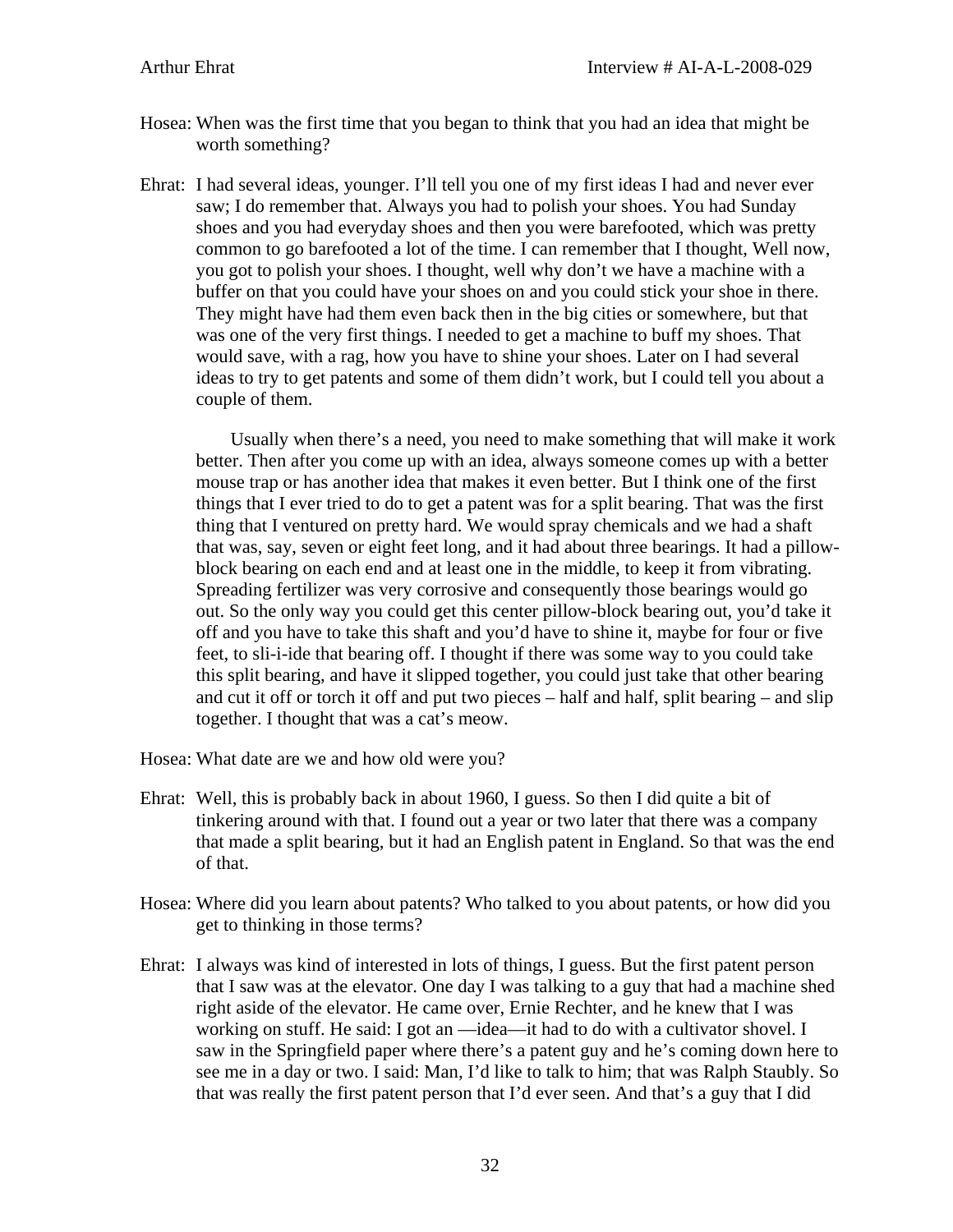use for several different things. I did receive three U.S. patents and I tried on several others. I tried this split bearing, and another one that I tried to get a patent on was a Japanese patent. I always thought: Everybody drives down the road, either drinking a sodie [colloquial for soda] or a coffee. I said: Certainly would be good if we had something that would really help that situation out. What we need in your automobile, we need a holder that would hold maybe a half a dozen cans of a liquid, distilled water, or something. The top half would be a blank dummy that you could put maybe coffee in. Let's say you put coffee in a little speck there for a can, or maybe you had a spot that had tea or maybe you had a thing with a little sugar or some type of a creamer. So you had two different holders in your cup holder. One was for hot, which would be very simple to do, and the other with air conditioning – we have Freon, [a refrigerant later banned by the EPA] – you could keep one can cold. So you have a cold coffee, you could have a cold sodie or hot sodie or hot coffee or hot tea. You'd poke one of these tabs and it would filter in to the can and then you could shake it up. If you wanted a little sugar, you tip it in, but the rest of it you'd have to destroy or throw away. You'd have to have a special can with the top of it. There are several different compartments, but then it would get a little wasteful for what you didn't use. But at least you'd be able to do some of these things like that. And I thought that was a pretty darn good idea, but that didn't seem… Somebody else had a can that was close to that; whatever happened to it, I don't know.

- Hosea: Tell me the story of the first patent you actually got.
- Ehrat: Well, actually the first patent that was issued was the basketball patent. It was issued first.
- Hosea: Okay. I've been just really anxious to ask you about that. Tell me the story of how you came up with that.
- Ehrat: I know that thing quite well. (pause in recording)
- Hosea: Okay, Art, we were talking about the basketball, the famous basketball breakaway.When did the first idea about that come up?
- Ehrat: Well, I'll tell you how that happened. It was in '75. I went to my sister's place and it was around my Dad's birthday. I think it was his  $80<sup>th</sup>$  birthday or something. My nephew was there and he was a basketball coach. I was telling him about two other patents that I was working on, but had not really applied for. He says: You know, we have people that are bending up the rim all the time at St. Louis University. He played there four years; he coached freshman basketball, I think, for ten years there, and varsity, I think, two years. Hosea: What's his name?
- Ehrat: My nephew's name is Randy Albrecht. A-l-b-r-e-c-h-t rather German.

Hosea: A-l-b-r-

Ehrat: e-c-h-t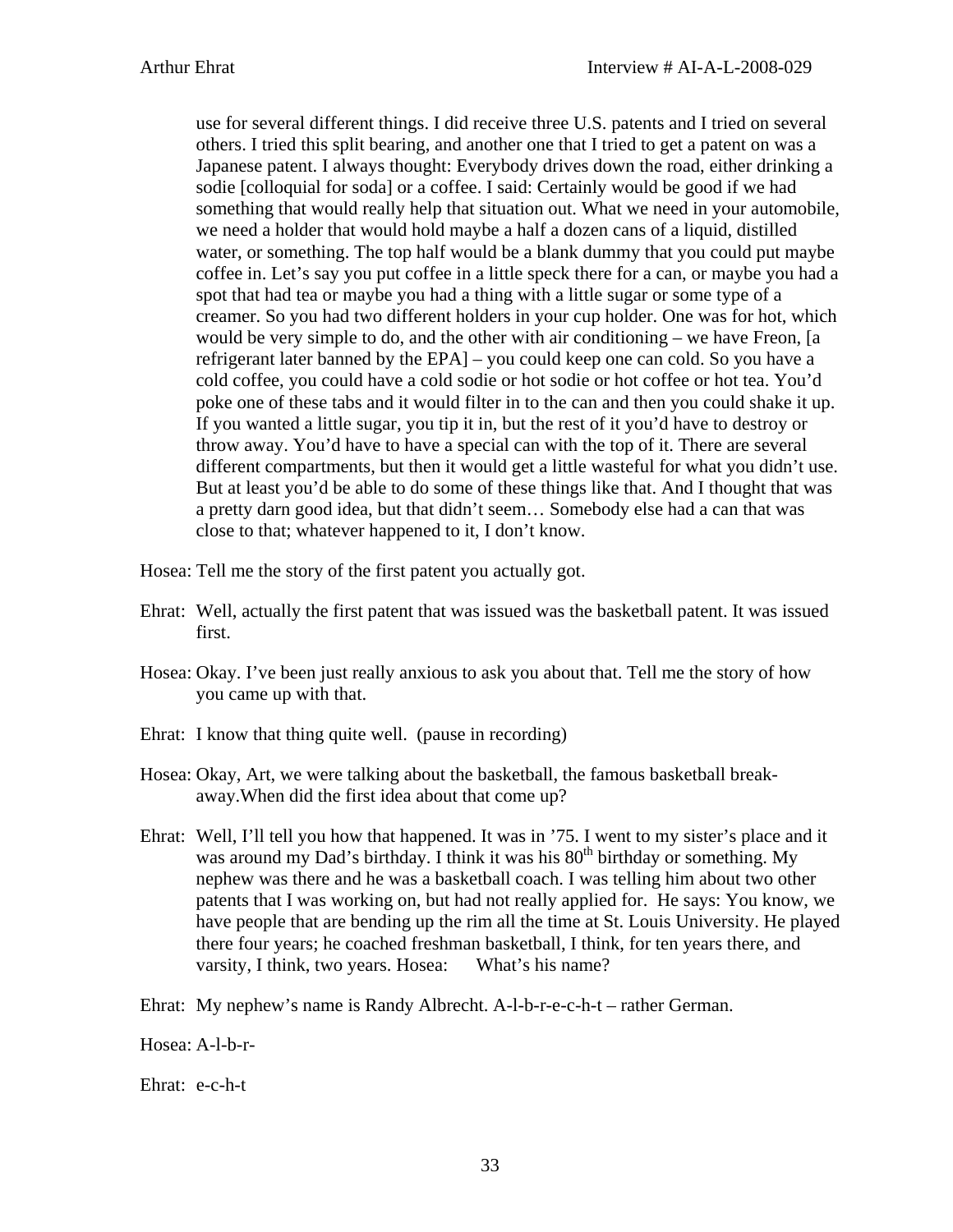## Hosea: Okay.

Ehrat: So I said what I was working on. He said:, You know, Uncle Art, at the basketball court the guys are bending the rim. Now we can't take the rim down ourselves. We have to have union iron workers to take the rim down. We have to have union iron workers to straighten it up, union people to put it back. Then they're bent up again. And, when they slam-dunk that ball through there, they're breaking the little bones in the back of their hands. So I never thought much.

So I came home that next day or that day and I went right over here to True Value [Hardware] and I got it right back in there, a twenty dollar basketball rim. Sitting right there. I never had a basketball rim – though I had five daughters that really ended up, I think, had 36 or 37 years of cheerleading. I didn't get to go to many games because it seemed like I was always working. So anyway, I came home and I bought this rim and looked at the thing out there a little bit. It wasn't long until – well that's a lot easier to make this basketball rim work, I think than the two, or especially to start out with this one patent of the fertilizer – I said it was so much simpler. So then I started on that thing. I applied for the patent in July 26, 1976 and it was issued on December 28, 1982, which is roughly six and one-half years.

- Hosea: Now, just in general, can you describe what the patent was. What the actual goal was? What is it made of?
- Ehrat: The main thing was that it would yield to a force, because I was under the impression that the biggest problem was that the rim was bending and they were breaking bones in their hands. It was a safety feature in this rim. It was more a safety than breaking the back board. However, in this same era, Dawkins started breaking the back board. He was a big guy and he slam-dunked the ball. They didn't yield to a force; he would break the back board and that delayed the game.
- Hosea: That was on the pro level.
- Ehrat: That was on the pro level. And of course, the high school or college were also doing some of that you know. Of course, the ones that got the publicity were the pros. Like in the NBA, [National Basketball Assoc.] the Commissioner called him to the office, said that he couldn't be breaking no more of those back-boards, because they had an hour delay on national television. They couldn't be having that.

Hosea: So you had a goal, and then did you have a spring in there?

Ehrat: So then I tried different springs. I went to my nephew in St. Louis, because I never had a regular rim. I had this real cheap rim, twenty dollars. These other rims that they played college and high school were much better rims. So I went to my nephew and I said, "Randy, you got any bent up rims?" "Yeah," he says, "I got three or four of them there in the closet." I said, "How about giving me one of them. I want to take it home to cut it up." So I brought the rim home, which I got right here. I cut it up and I made an extra plate. I took just a galvanized pipe, cut it into three pieces, took a solid iron rod from someplace, junk, that would fit inside this galvanized pipe, and that was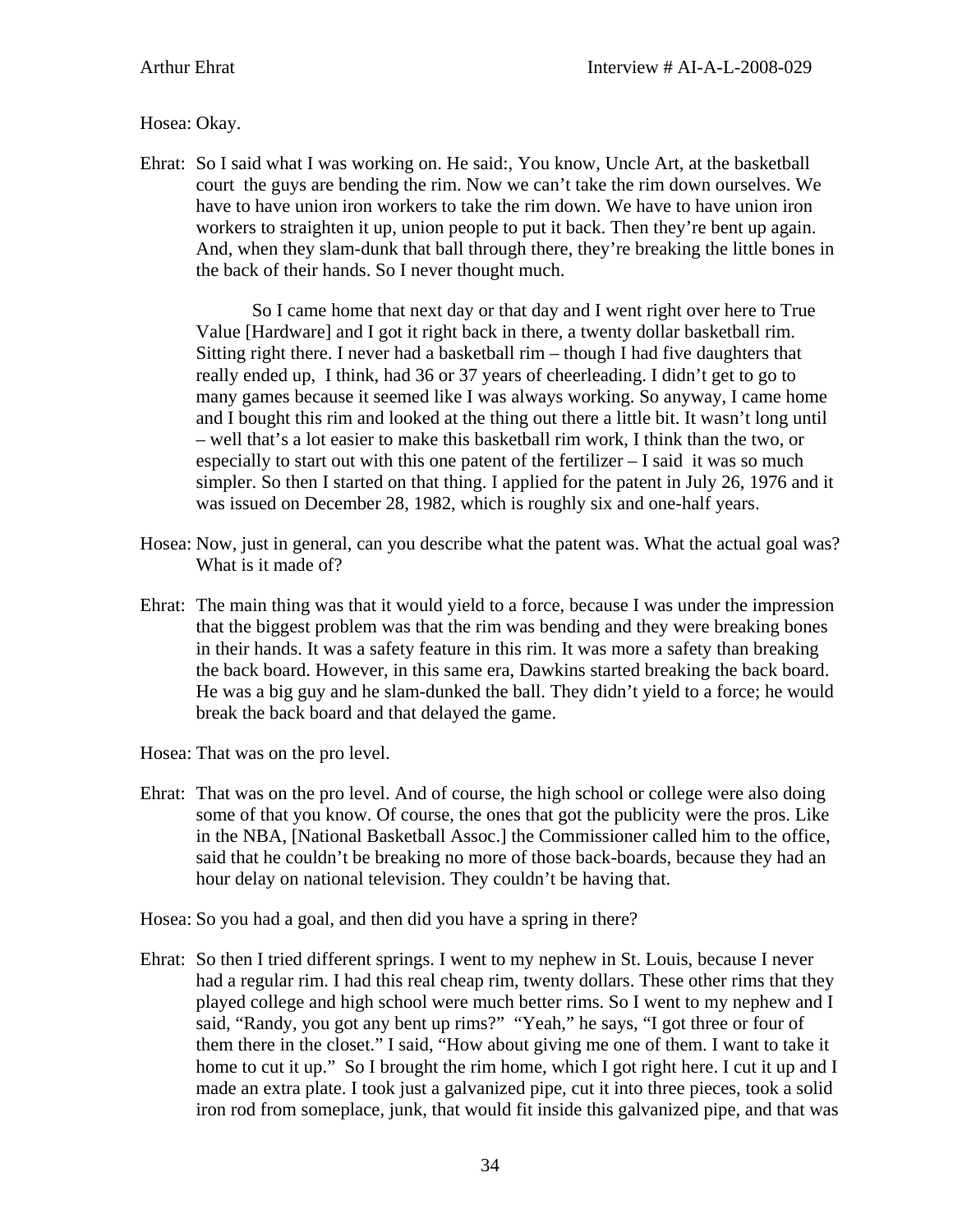my hinge. I mean it wasn't no machine; it was nothing that was very, you know down to the thousandth of an inch or fraction. And so, that's how I made my hinge, just with an old little galvanized pipe and a three-eighths rod, or whatever it is. That's still in these. Practically all of the ones I made was just nothing very fancy there. Then I looked for springs. Well, I went to several places. Down at Greenville, Illinois, they made lots of springs for Ford – all the automobile people – for the trunk hinges and hood hinges. I mean, they made them by the **thousands.** So I went to see, and I got maybe 25 or 30 different types of hinges. But really before that, I went to a neighbor at the elevator;; he kept everything. Morris McNaught. He had a big barn. And he had everything in boxes, organized. And his son says: He's got all kinds of springs and stuff there. Well, first I thought about taking the valve spring to put in to bring it back. It seemed like most valve springs were not stiff enough, I mean for the automobile, most of the tractors. And then some of the springs I bought – the ones I got, I think, in Greenville – they weren't made with good enough steel that after you pushed them together to bring the thing back, they would lose their strength. They would stack and pretty soon you did enough times, instead of being four inches long, they'd be three and one-half inches long. They just weren't made with good enough spring steel. Now good spring steel is going to stay pretty consistent all the time. So then one day it just kind of dawned on me: Now these field cultivators that goes down through the field, they jiggle all day long, year after year after year. Of course, valve springs do too, but I didn't get one that seemed to be right and I may have found one. So I went to the John Deere store in Virden here and I bought one of them and I cut it up and basically that's what I used as the spring that returns it. So then I said: Well, we need a detent. Now, there's all kinds of detents.

### Hosea: What's a detent?

Ehrat: A detent is the same thing you could have in your kitchen cabinet door. It had a little magnet in there. It would hold the door tight, but you could pull it apart and shut the door and it would stay shut. They have several different types of things that would hold tight. So I thought with this spring it would compress as the end of the basketball come down, and the more down it comes the tighter that gets, the faster it's going to come back. It wants to go back to its original state. I thought: well now we want something that's going to hold it taut until it starts to breaks loose. So then I thought: Well you need a detent in there. So I come upon this idea of a magnet. Magnets always fascinated me. In fact, they still fascinate me. We used to have them on the Fordson tractor back in the twenties. Those Fordson tractors had a U-magnet. So I found a place that sold magnets and I ordered some. This particular magnet that looked pretty good was one that they used to – and maybe they still  $d\sigma$  – to lift four by eight sheets of metal, quarter inch metal or tin; they'll hold about two hundred pounds on each end. They got a little handle on them. They're only maybe four inches long or five, and a half-inch wide, and three-quarters of an inch thick. Very small, but unbelievable. You can't hardly pull them off. You can twist them off, but you just can't on a good straight pull on a good solid thing. That's what I started on the magnets. Then it looked that was going to be a pretty good deal – this magnet here. So the patent lawyer…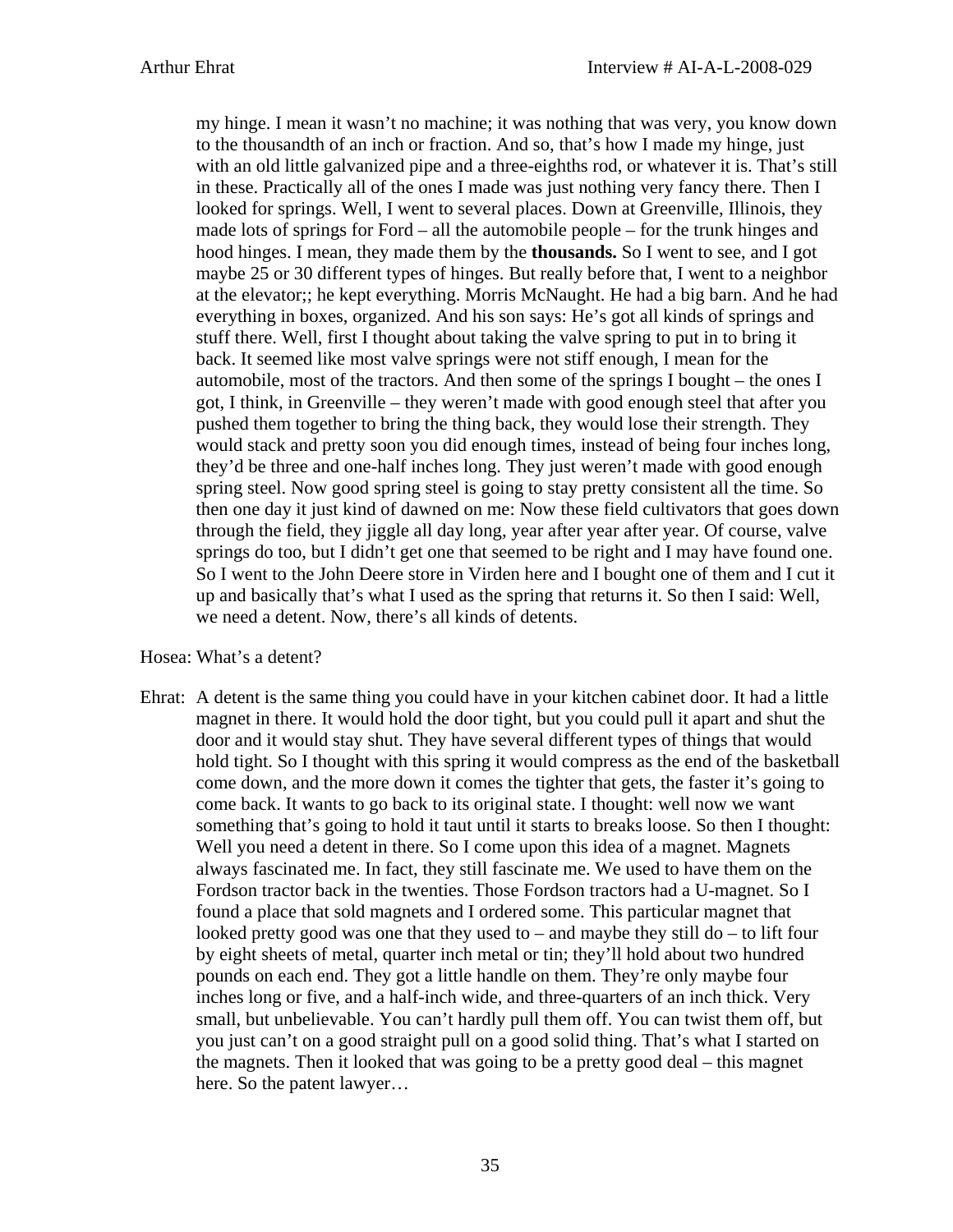Hosea: Is this the lawyer from Springfield?

- Ehrat: Yes. That's right. He was a retired primary examiner in Washington, DC for I think thirty years. And he came to Springfield…
- Hosea: Do you happen to remember his name?
- Ehrat: Yes. Ralph Staubly. R-a-l-p-h S-t-a-u-b-l-y.

Hosea: Okay.

- Ehrat: Now, he had two sons that were medical doctors in Springfield. One of them was. I think he had two. His wife helped him a lot. And he was a marriage counselor also.
- Hosea: A patent attorney and a marriage counselor.
- Ehrat: That's right. And his wife helped him. In the meanwhile his health started to get bad. But he did file the patent and then I did have a guy, MacPherson Moore,kind of took over.
- Hosea: When you file a patent, as I understand it, you have to have a plan. and don't you also have to have a working model?
- Ehrat: At that time you did not have to have a working model. It would be better. I had basically a working model, but I didn't send it to Washington. You know what I mean.

Hosea: Uh-huh.

Ehrat: We had a picture drawing here, which I did not like, that they used in this patent. I didn't like that, but anyhow you got to have a drawing. But it seemed to serve the purpose because when he went to Washington, he said, I got a friend out there that draws these up. It wasn't just exactly liked I hoped it would be, but it covered the thing. It's not how you sweep the floor exactly, I guess, as long as you get it done.

Hosea: Getting it done.

- Ehrat: You could use a broom or a mop or a scoop shovel or whatever. It's that you get it done. So it took a long time to get this patent and we had all kinds of problems.
- Hosea: Did they request more information and that kind of thing? You had to get back to them and that?
- Ehrat: Yeah, they wanted to know… well what they didn't like. Basically, there were two things they did not like. In agriculture, and I think it was in an 1890 patent, that when you cultivated with horses and you were cultivating corn, on the back of that shovel there was a spring, probably six or seven inches long, with a long bolt on it. If you'd hit a root out in the field or a stone or something that shovel would flip back. As you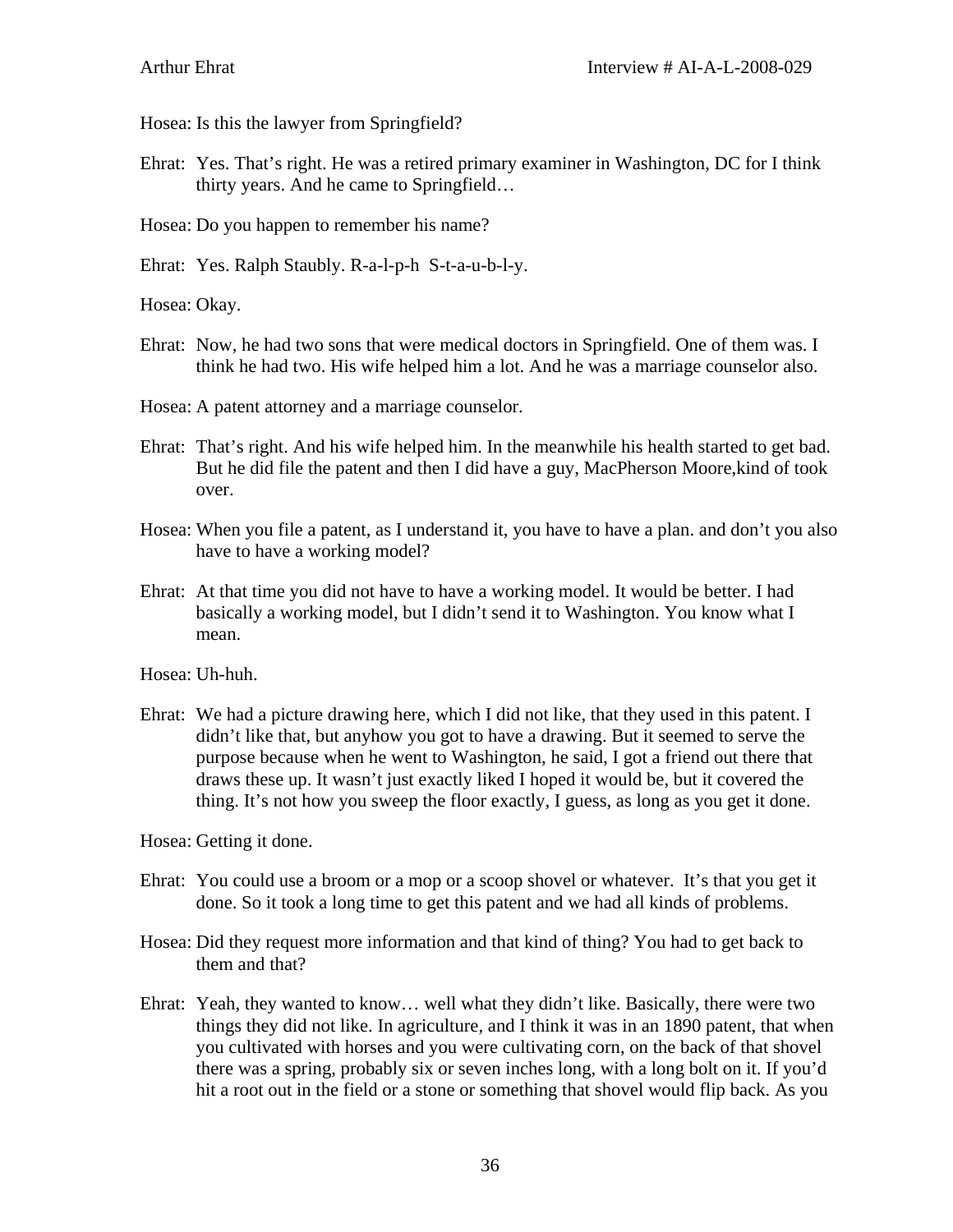were riding on the seat you just took your foot and you hit it and it would just pop back up. Then you could knock it back over center. Now to tell you how that worked, almost every automobile today has the mirror. On the side of your mirror, you hit the mirror and it will go back. It doesn't break off, but it yields to that force. But you have to manually shove the mirror back to its original position. That's what you have to do with this field cultivator; you have to take your foot and push it back. And I did it myself with horses, cultivating with horses. And so, they didn't like that. By the same token, the other thing which they did in about the thirties, a German company had this mirror on the car which works as they do today: basically, they fall back. So they didn't like the guy with the cultivator because you had to shove it back and this way you had to shove it back because it had that spring on there to put it back to the normal state. So anyway those were two things they did not like at all. So we hassled over them for a long time. Staubly said they should allow those patents; it has nothing to do with car mirrors, it doesn't have nothing to do with cultivating back in 1890. He said: "They should allow that patent." Now some of this stuff would go on for a month or two; you'd have no correspondence; you didn't hear nothing. Then you'd get a letter back. When they finally denied this he said: Well, just one thing to do, you could take to a Court of Appeals. They have three other examiners that could override this man and say he is wrong. You know, they were higher echelon people, I guess, in the patent office. I said: Well we're dead in the water if we don't, I guess. He said: It's going to cost you more and more money.

Hosea: I was going to say we're getting to a little expensive process here, aren't we?

Ehrat: That's right. In fact, we really are. That wasn't as bad as comes later. (laughs)

Hosea: Okay.

- Ehrat: But it is a money thing. Yeah, I don't remember what this Court of Appeals… I don't remember how much it was just off the top of my head. I would suppose it was a couple of thousand dollars to take it to them look at. So, I said: Well, Okay, we'll take it there. Well, they overrode Shapiro, so consequently, this makes a good patent now. I kind of put it on the same thing as going to the Supreme Court. If they say that's it, that's it. Of course, they change their mind, too. (both chuckle)
- Hosea: Okay, we're at the patent appeal process.
- Ehrat: That's right. So they overruled him, so consequently then it was time to issue the patent. About two or three weeks and he sent a notice that they were going to issue this patent. So then I got the patent.
- Hosea: How long was that whole process from the time you applied for it until you actually got the patent.

Ehrat: Roughly six and one-half years.

Hosea: Six and one-half years.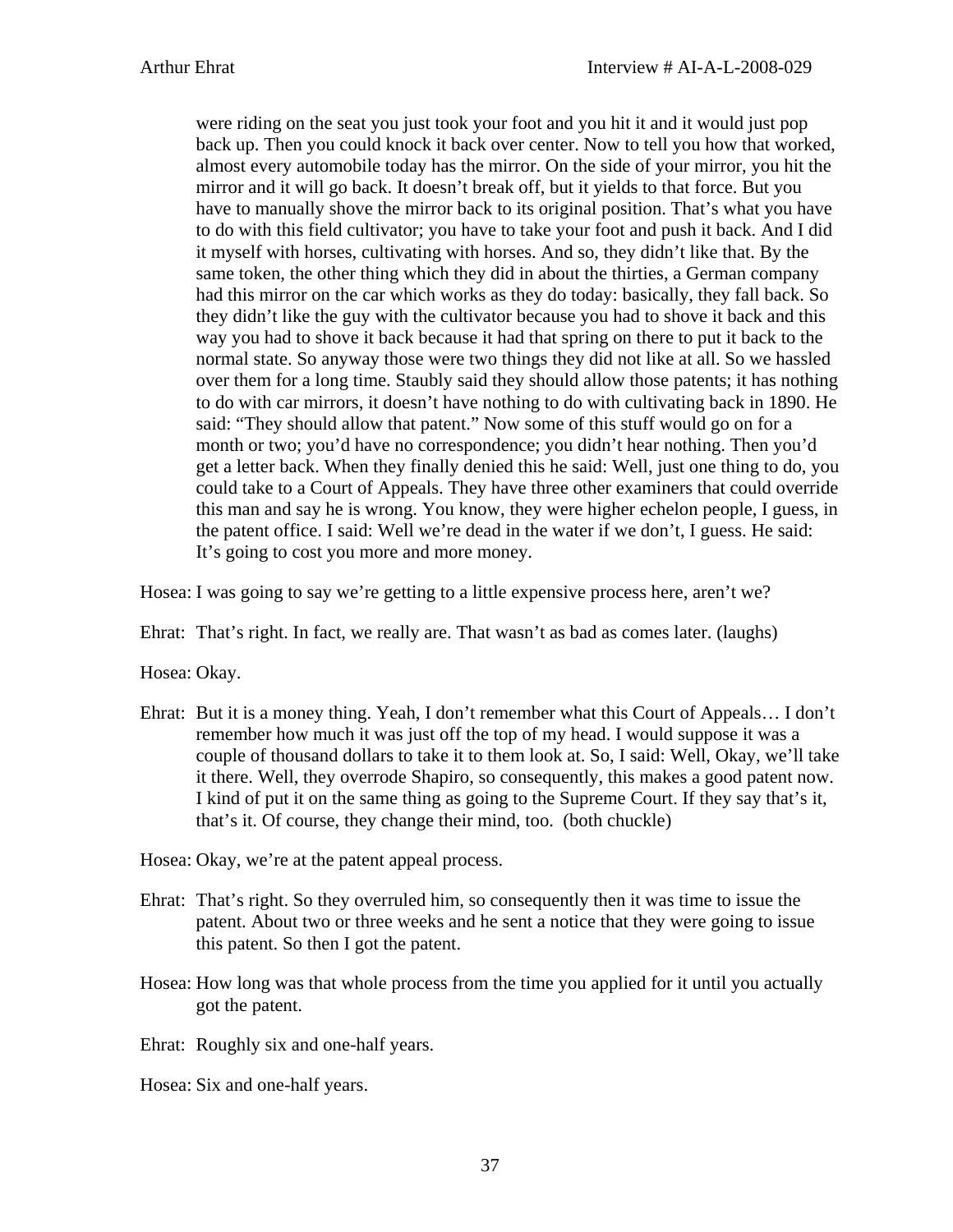Ehrat: So it was kind of lengthy. You know, you kind of get frustrated after a few years, you know? But now we had six and one-half years of this. Now we got fifteen more years of frustration. Six and a half was bad; the next fifteen was worse. I guess. I don't know, maybe it was worse. So at about this time when it looks like we were going to get the patent I had a couple kids in college and I said to them: Now you get to college, find out who manufactures basketballs rims. Get a list from – I can't remember the name of the book – who the manufacturers are. I don't know how many there was. So then we got this list, basically who made basketball rims. In the meantime, Staubly had left. So we had a farmer out here in the country, Roger Ladage, and he was a lawyer in St. Louis. He come to the elevator one day, and I said to him, "Do you happen to know a patent lawyer?" "Oh yeah. I know a patent lawyer down in Clayton, in St. Louis." And I said "Would you take me down there and meet the guy?" So I went to St. Louis to visit this lawyer and so we walked over to this other building in Clayton to McPherson Moore. "Yeah," he said, "I'll take your case." So after we got along with him there, with these names my kids had, we sent out registered letters with a copy of the patent to every manufacturer that we knew that had anything to do with basketball to see if we get anything. However, before this, in 1978, that's four years before this patent, at the Final Four in St. Louis, we had some slam dunk contests on this rim. By then my nephew, Randy, had been a coach at Merrimac College in St. Louis. And he, of course, knew quite a few people around St. Louis in basketball because he'd been around already for twelve or thirteen years. On the Final Four we put up these two rims at Forest Park University and so we're going to have a slam dunk – they have every year at the Final Four.

Hosea: You happen to know what year we're at?

Ehrat: This was 1978.

Hosea: 1978. Okay.

Ehrat: My wife, Mary, and my nephew Randy, wife Linda, they made the popcorn. We Somebody at the school put the rims up.

Hosea: These are hand-made rims that you…

Ehrat: Right here, right here; one of them is still right here. We put them on each end of the court for the slam-dunk for the Final Four. I don't even remember who played; Kentucky might have been one of them. But here we had all the big name people. The only one that I can tell you that absolutely was there was John Wooden. But I think Smith, Bobby Knight, and some of those were there because I was within ten foot of John Wooden. There was probably only a couple of hundred people maybe at this slam-dunk contest. There were some kids down there. As they started to shoot around and slammed the ball, John Wooden said they got to take both rims down because they're both broke, because he didn't know what the deal was. Maybe I should back up just a hair. Some of these little kids, ten years old, they were kind of running around there, and when they slam dunked the ball some of those kids would go underneath the basket and they'd look up there, you know. They knew there was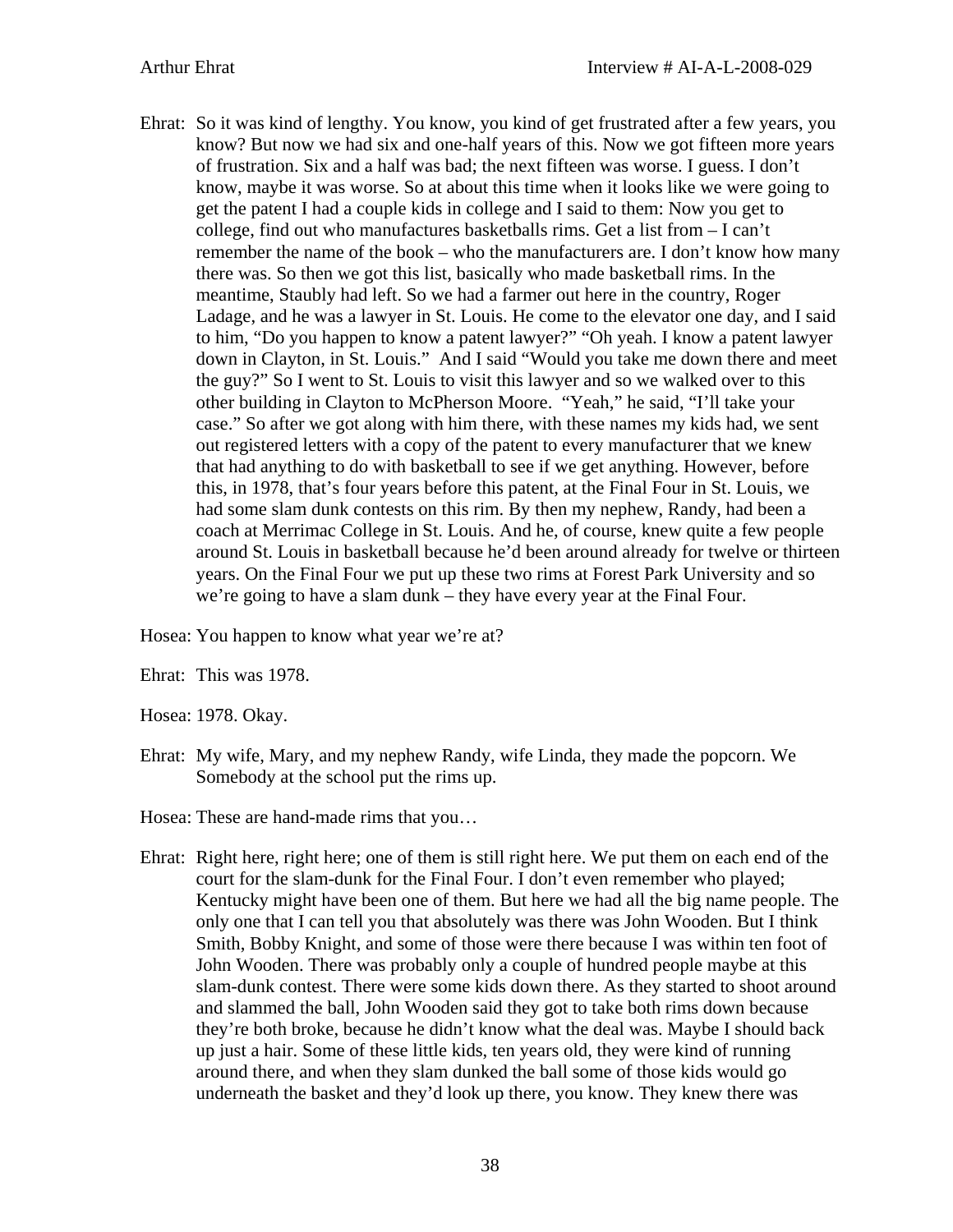something, something the matter. (chuckles) They thought something was the matter because those kids would always, got their attention, you know. Then we had another slam-dunk contest; might have been after, for the East and West in St. Louis. We had a couple of slam-dunk contests in St. Louis. That was way before the patent was ever issued in '82. And then, too, about three days before the patent was issued…

Hosea: Back to the story. They said the rim was broken.

Ehrat: John Wooden said, "Both rims are broke."

Hosea: And then you showed them?

Ehrat: No, I didn't show them. I never told them.

Hosea: Oh, (chuckles) okay.

- Ehrat: I'd like to tell John Wooden that today. In fact, and he may know it today. Then my nephew, he put up two rims at Forest Park College and they just never got bent up. He put up two as an experiment; he put them up there for a long time. I don't know how long it had been, maybe a couple of years. And they didn't get bent u. So we knew we had something pretty good. Then I bought just the ring a couple of different places. Actually, I bought some from Jarret and I bought some Shutt. The first time I bought in Litchfield, Shutt Manufacturing, from Bob Humphrey. Then I probably made twenty-six or -eight rims. And then I had a guy maybe help me a little bit, Bob Lambs over at Greenfield, they helped a little bit. Then my buddy, Bob Kopen, helped me. Then I did some myself. But we had probably roughly 27 or -8 rims that I made that were workable rims; that includes the ones I got for each one of my grandchildren, the Virden High School, the Vandalia High School and the Smithsonian, the Springfield Basketball Association. They got a Springfield one up there by the court house in Springfield – inside they got a little sports thing in there, where the county building is, right there north of the library –and one of the rims is there, and there's a few others. And then my nephew in St. Louis has got a couple of those rims.
- Hosea: And you are applying at the same time to manufacturers, hoping to get them interested?
- Ehrat: Well, really what happened about my thing is, in '78 at the Final Four, my nephew said, come over to the Chase Hotel; there'll be some activities over there. So I went to the Chase Hotel; this is in '78. And lo and behold, when I got to the Chase Hotel here was an outfit displaying basketball rims to sell that would yield to a force; they were, I'm not too sure, I think there were maybe two of them. One of them would snap back, which was done by the Chuck Randal and it had a shear pin in it. It had a hinge at the bottom, but it had a shear pin. And so as you put enough pressure on it – he says two hundred and twenty pounds – it would shear this pin and the rim would fall down. If you was tall enough – today it would almost hit them on the head – and a shot was made, it would almost hit them on the head if the rim falls down. So they had to take a stick or a broom and push it back up and put a new pin in. And it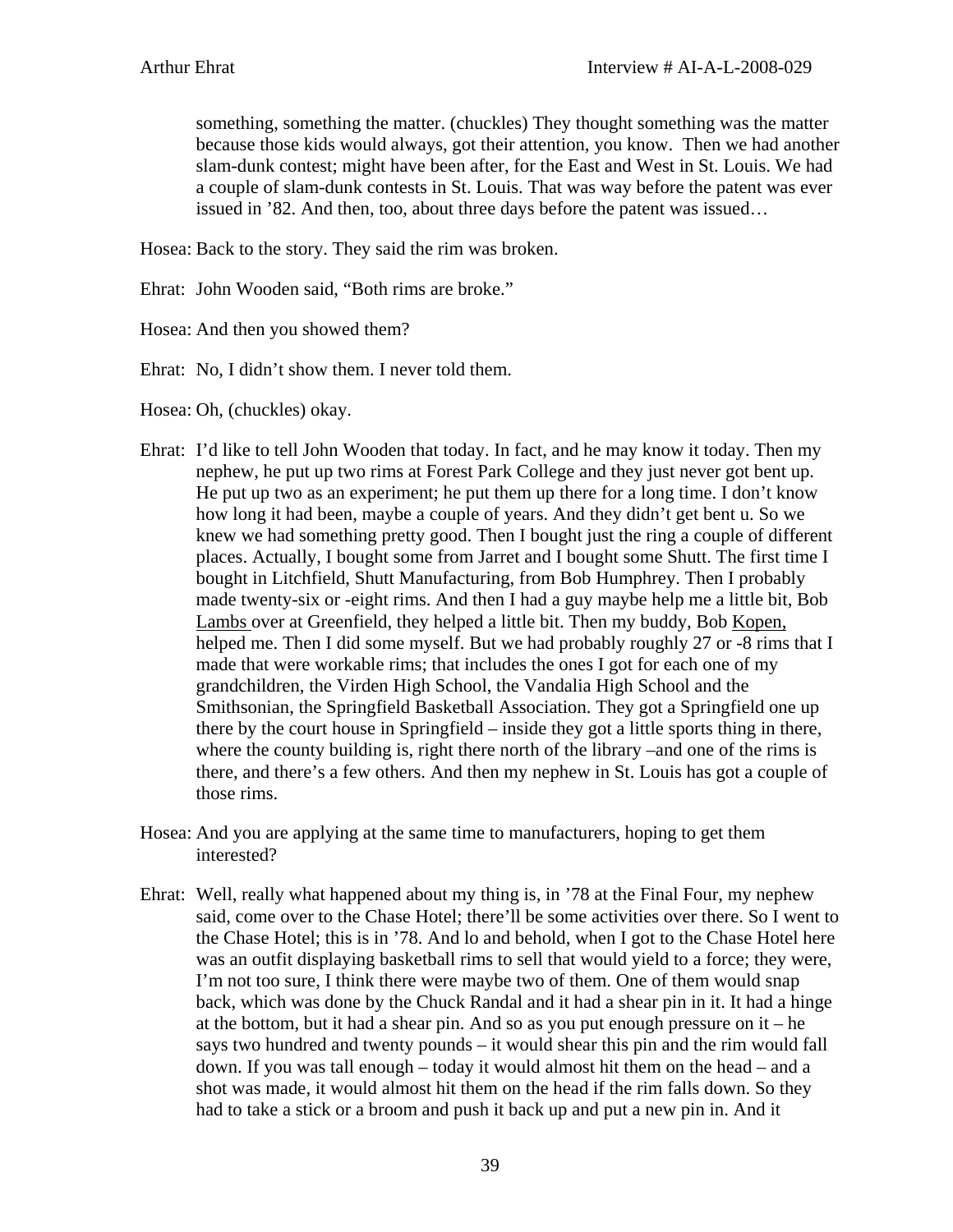seemed like there was another rim there. However, on that rim there was no patent ever; I don't think a patent was issued on that rim. So though he claims to be the inventor of the break-away rim, he had no patent.

So this is another thing that happened that I think is quite unusual. I can't tell you exactly what year that was. I should know. But in about 1982, winter, in Seattle, Washington, they had the Winter Olympics and they were the company that was furnishing the equipment. They were not licensed to me and they were using a breakaway rim which, I think I'm right on this, the lawyer complained about the fact that they were infringing upon my patent, for the Olympics. I think that, consequently, they went back to the stationery rim to play on because of that. So then, after I got the patent, was the idea to license people that would manufacture this thing. And, of course, Basketball Products International was the first company I licensed to John Simon which is part of this Randall. Actually first he rented to Ely tossed back in Torrence, Kansas, make some rims for him and they he went to John Simon up in Bellingham, Washington, to make rims for him, but he was the first guy I was licensed to in 1983.

Hosea: So Basketball Products International was your first license.

Ehrat: That's right. I don't know exactly, he tried to do some things that… And then there was another guy, this Tiner in West Virginia, I think it was. He applied for a patent about a week before I did. However, I had documentation back before he could go back, you know, less than a year. So that kind of put him out so then it appears he was trying to, I'm not sure what they were trying to do. They were trying to get Simonson., BPI was trying to rule the roost a little bit; I give them an exclusive. There's an exclusive patent on the U and a non-exclusive. Then they could license to anybody that made them. But anyhow, he got into trouble here somewhere, so we withdrew that and give him a non-exclusive license. Now I could license to anybody that I wanted to. To Porter, Huffy, SureShot, Garret, Toss Back, Shutt, Indian Industry, Compton Sports, Fisher-Price. I was licensed to, I think, fifteen companies.

Hosea: So you licensed to fifteen companies to be able to use your product.

- Ehrat: That's right. But now, this was over a period of the next thirteen or fourteen years. It just kind of seemed like when you got one of them licensed, somebody else was coming out with one. And nobody wants to pay you.
- Hosea: So they would come out with a product, you would have to contact them and say...
- Ehrat: Say,We're going to take you to court. We never did to get anybody to court and some of those lasted.I'm not too sure, I'm thinking Garret maybe the longest one. I think maybe four or five years lasted. We hassled and argued and discussed and cussed the situation until really we had got about everybody licensed that was in the business. Now there were a few of these other patents that some people had an add-on or a little bit to make a few things a little stronger.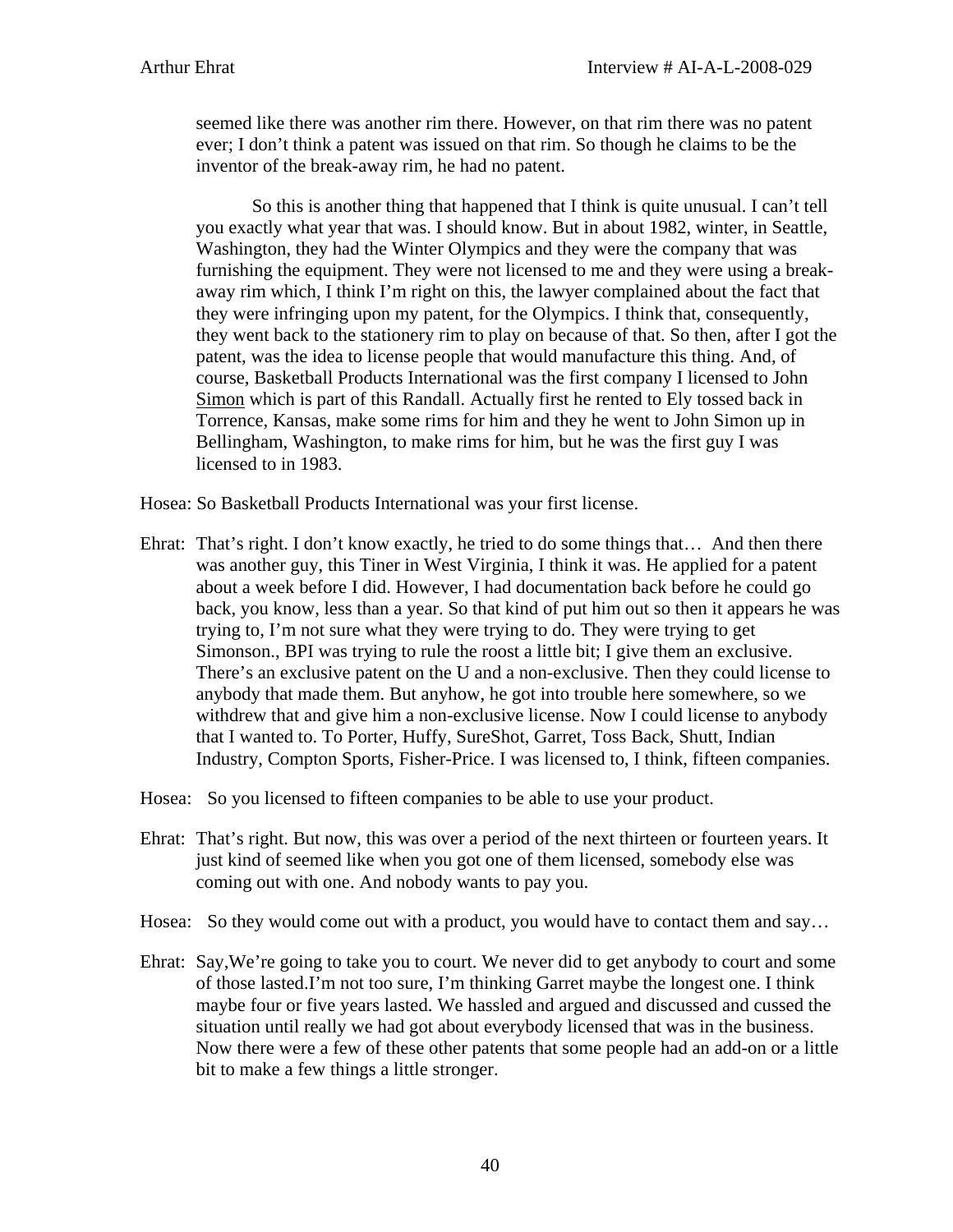Then in 1999, that's when the patent was up. So about a year or so before that they were coming in from China. Well, you can't beat China or Taiwan or these places coming in with these foreign patents because they don't adhere to the law and they just do as they please. When I went down to Indiana on the way to Kentucky a couple of years ago I stopped by, they have the Gorilla Goal also that they make, that used to be down at Evansville, Indiana. That's Indian Industries and I stopped in there one day and I said: You still making your basketball? "Ooh no. All rims come from China. All come from China." That kind of basically is what happened.

What I thought was kind of interesting, too, was on BPI. Now they sold some regular standard rims also. Not only break-away, standard rims, and at first, I got a list of every school that bought the rim and how many and everything like that. And really the thing that really marvels me is how many of these rims they sold to the government: to the Army and the Navy and the Marines and the aircraft carriers. I still got copies. I saved a lot of those, ones that went to aircraft carrier, maybe got ten break-away rims, and all of these army bases and different ships, aircraft carriers that had these rims, and I saved a lot. I got a lot of that type of stuff.

Hosea: Now on most of your licenses you got so much per goal that was sold?

Ehrat: Basically, that's kind of right. Basically, about half of them the license of a dozen, half of them we pretty well settled out finally for a flat fee. The other ones, six others basically, paid me a percent. If they sold for fifty dollars I'd get a percent of that or whatever the price was they sold it for. I'd get a percent of that and they would give me a list of how many they sold every quarter and you'd get a check every quarter for how many that they sold for how many dollars. Also the guy in Seattle, Washington, also had a patent about the same time and he tried to license these same companies I did. A guy by the name of Toby Dieterich; he's a professor out there in Bellingham, Washington area, but he couldn't get anything done; his patent was kind of weak. So consequently, early when I'd had six companies licensed at least, or maybe more, we had some companies that were just reneging hard, not to license. Mack Morris said: Maybe we ought to try to buy his patent, or give him something for his patent. So we did. I gave him a percent of what I got. I was assigned his patent. They were assigned over to me. It was his license, but they were assigned to me. So consequently I got his patent, two patents and they got compensation for them; that was written up.

Hosea: How do you feel about this process? Was it a frustrating process, or fun, or what?

Ehrat: Well, some of both, I guess. Frustrating when you never heard about something once in a while for months. It seemed to me that as an individual compared to these companies that are big companies, like Huffy or Porter, companies that you hear about, Huffy makes bicycles, they make everything. Spalding and some of these. It's kind of odd who owns some of these companies. Quaker Oats. You don't know who owns these companies half the time. So when you think:, Well who's down there in Virden, Illinois? He's some farm boy. Gosh sakes. It kind of reminds me of farming;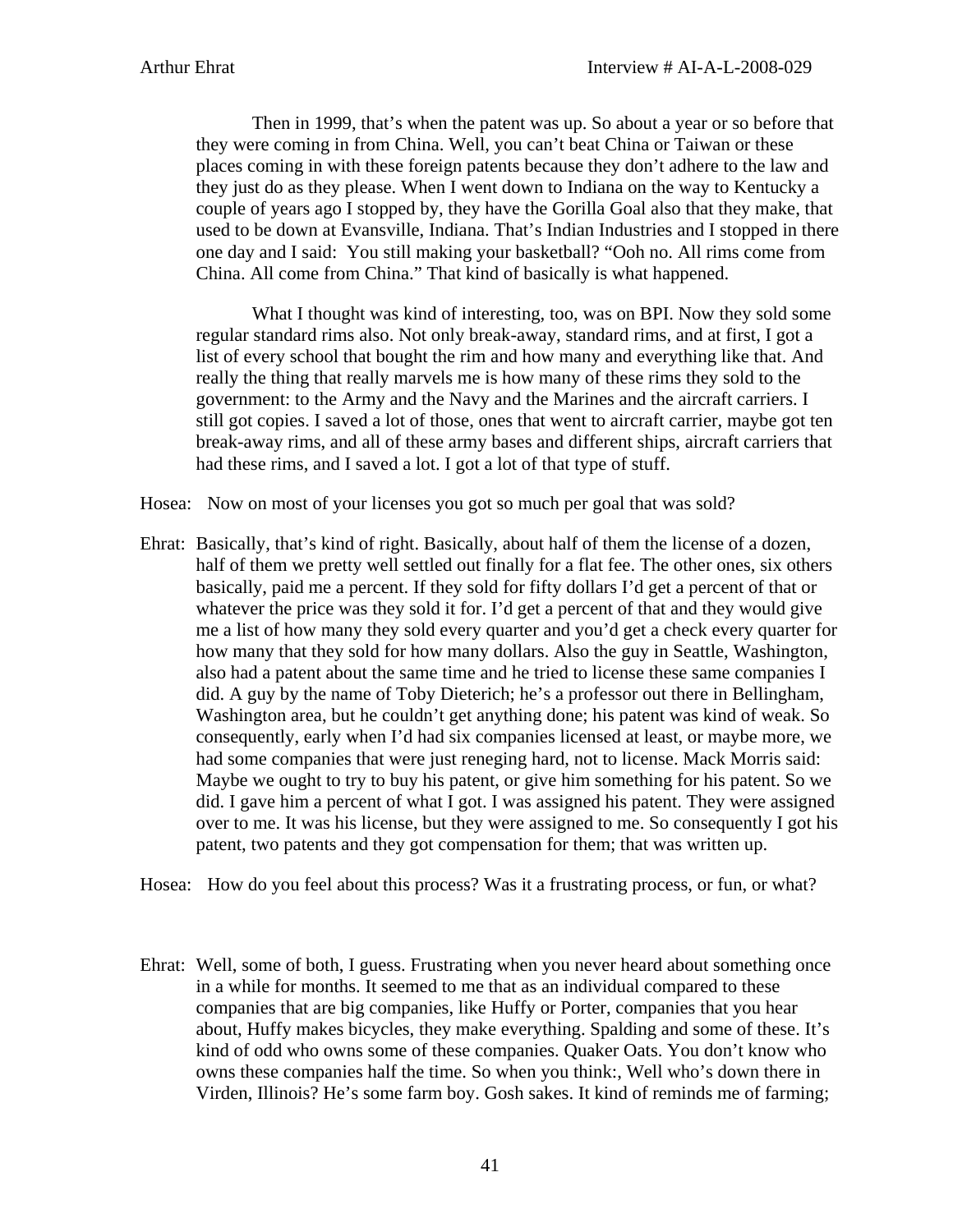the same thing as farming. The guy says I farm a section of ground, all but ten acres. I farm six hundred and thirty acres. This guy's got ten acres here in this corner. He says, I'm going to make one extra round. Hell he can't do anything; he's a little fart over there; he ain't going to do anything about that if I get two foot over on him. That's kind of what I figure: they just think they can run over you.

Hosea: So you're always protecting your turf?

- Ehrat: That's the thing that really kind of irks me; nobody wants to go by the law.
- Hosea: But now as I understand, your goal has been in the basketball hall of fame, is that right?
- Ehrat: I'd had one there. I've got some papers there. I had one there, this one laying right here was in there for four years. But they do have some documentation that are still there. But the Smithsonian, I think, is kind of my pride and joy. Now the City ty put this in my name on the sign in town. I don't know if you noticed when you came in or not?
- Hosea: Absolutely.
- Ehrat: So that turned out to be kind of unusual. I think that is kind of interesting because when my grandson went to Turkey to go in Iraq, before they went to Iraq, Turkey wouldn't let them in. So they come back. He went out to Fort Bragg, North Carolina. I'd been to Washington in the Army; I was stationed at Fort George Mead, Maryland. My buddy – his name is Walter M. Elrod – we went in the same day and we came out the same day. We was just together all the time. When we were stationed there, my cousin worked at the Lutheran Service Center right across from the White House. They could sleep maybe a dozen soldiers there if you want to come down for a weekend or on a night. And they always had some activity. So since she was there, I'd call her up and say: If I come down to Washington – it was only an hour drive on the bus down to Washington – we're going to stay Saturday night. You got an extra bed lined up? She always would have that fixed up. We'd walk downtown and we'd go through the Capitol. We went to that Capitol, inside the Capitol, we'd run up to the top of the dome as high as you could go, way up in the top, more than once. Sunday morning early, just daylight. You could walk in there and not a guard. We wouldn't see a guard or nobody. We could walk right by the President's office; door wasn't, I don't think, even locked.

Hosea: Now what year are we talking now?

Ehrat: This was in '46.

Hosea: '46. Okay.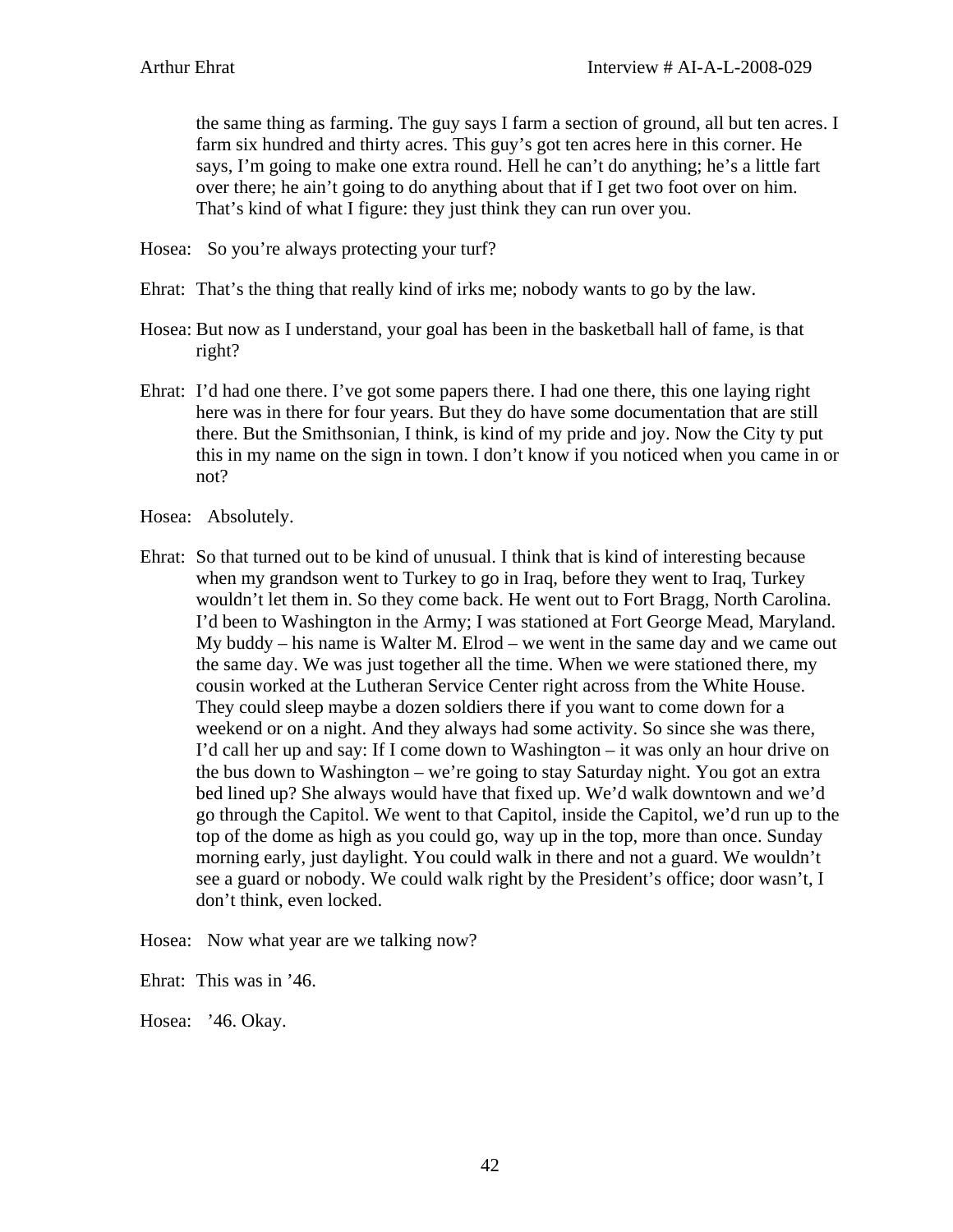- Ehrat: Anyhow we always went to the brown Smithsonian. We would look through there. We'd go to Washington Monument, Abraham Lincoln, we'd see who could run up the fastest up the Washington Monument, and we'd go up there two or three trips. We'd always go to the Smithsonian; that's where we'd always hang out. We'd look at this stuff we'd never saw before. He had hardly ever been out of the county in his life. His wife, we went to visit her years later, his wife had never been out of the county.
- Hosea: So the Smithsonian always seemed big time.
- Ehrat: Man, they had stuff in there that would just blow your mind. So then when we went to see my son there a few years ago with Nort Briden and he was going to go back to Iraq, and another buddy, we took out to dinner and he'd just got back. He was only home for two weeks and he's going back to Iraq in two weeks. So I told the wife: We're going to stop through Washington on our way back; we'd been to Washington before. They just had dedicated the World War II memorial. So we went over to the Smithsonian. So when I went in there I didn't realize they had twelve or thirteen more of these – they got the Air Force Museum, they got all these.
- Hosea: Which museum was this?
- Ehrat: The American History Museum.

Hosea: American History Museum.

- Ehrat: Where the Hope diamond is. So I went in there and I said to this gal in the brown building: Where's everything at? My gosh, you don't have nothing in here. I was pretty damn ignorant, I guess. I said:, By the way, have they got any sports thing? She said they got some sports. I said: Do you have any idea of anybody in sports? She said, I'll give you a name. I guess she must have given me Ellen Roni Hughes, she's the head curator for…
- Hosea: What's her first name?
- Ehrat: Ellen.
- Hosea: Ellen.
- Ehrat: E-L-L-E-N, Ellen Roni Hughes. I think she give me her number. She's the curator. When I got home I called a couple of these people up. They're interested in inventions and innovations. She said: We're interested. We talked and she said: Send me some stuff. So I sent her a bunch of stuff. She saidshe liked that stuff and we talked a little bit. She said: We have our archivist, John Flechner; I'd like to send him out to your house. I said: Fine with me. Well, he was going to be in Springfield. I said, Well, while you're here I'll meet you at the Abraham Lincoln Museum in Springfield. He had a great big long beard and long hair and he's about ready to retire. So I said: I'll meet you at nine o'clock at the café at the museum. So I went there and I'd seen this guy was there and was wondering and I said: Are you lost or something? And he said: No I'm looking for Mr. Ehrat. I said: Here I am. So I was a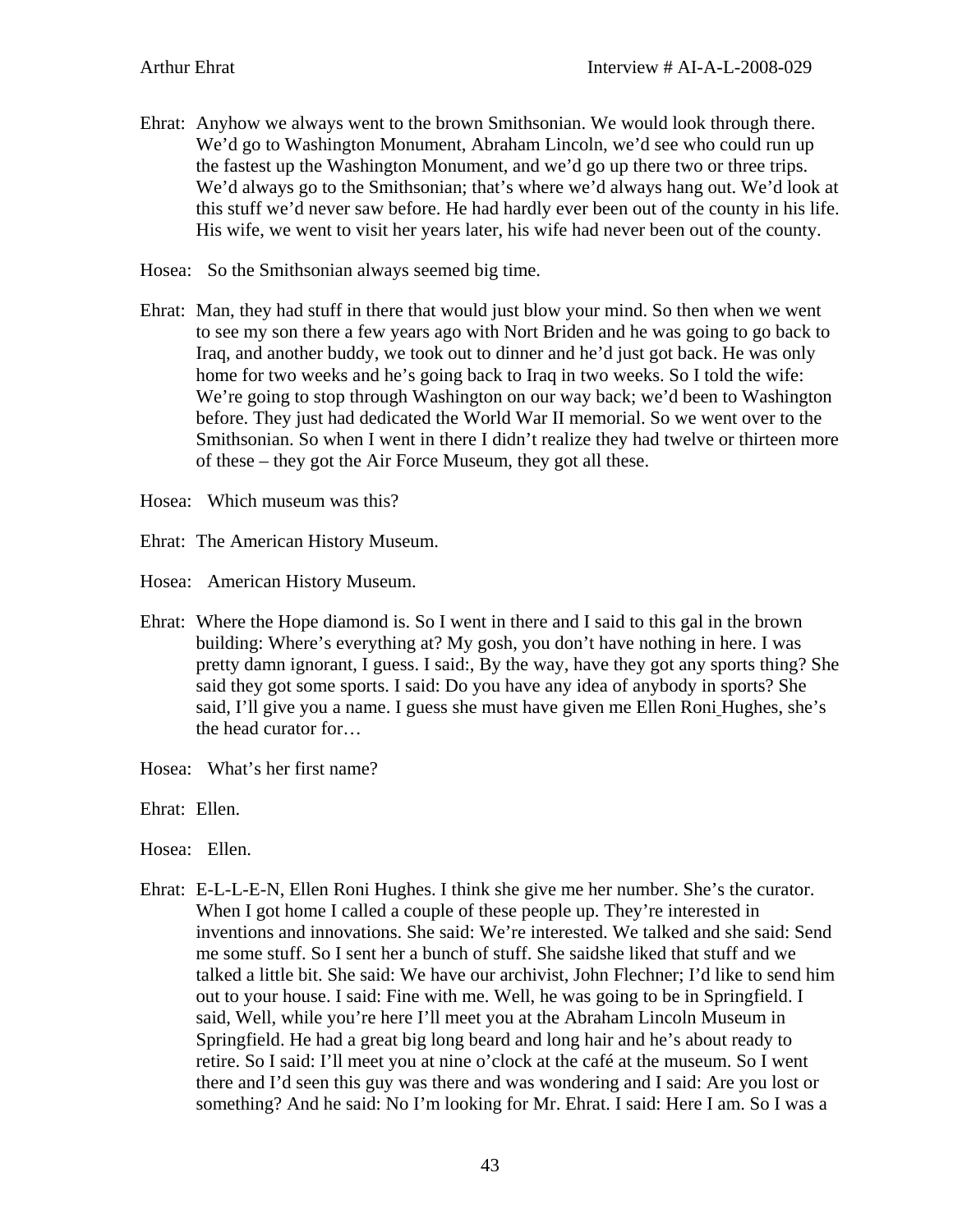little bit put up about it. Here's a guy from Washington. Now I know a couple of those people around there and I tried to get a couple that I thought were bosses around there. I got Julie to meet him, but they had somebody else there that they were really trying to get to. I was trying to get him introduced to a couple of those people. He went through the museum with a fine-tooth comb, I'll guarantee you. I thought I got somebody from the Smithsonian, the head curator, archivist in the Smithsonian and nobody even wants to… I couldn't get nobody's attention to even meet him or say "hi" or nothing. But, anyway, that's the way life is sometimes. So then he come to my house and was here that day and the next day. And what I had – which I have lots of pictures of, went from the floor to the shelf there, boxes, like seven or eight big  $boxes. -$ 

Hosea: What happened to all of your correspondence and applications and this kind of…

- Ehrat: I've everything yet, probably. The patent thing is over, so the McPherson lawyer said: We're moving, we're going to a new office. What am I going to do with all this stuff? The patent's over, it's expired. I said: I guess you can mail them to me. Well I got a couple of packages, so then I got the rest of them, so then I got these boxes come by UPS and seven boxes that stood as high as that shelf as tall as I am practically. I didn't really expect to have a bill for it, (Hosea chuckles) but I got really a pretty nice bill.
- Hosea: So this is the stuff you showed to the…
- Ehrat: That he had it. The reason why John Flechner liked it so much, it was all lined up by category in these boxes. Every client by every name and everything was just arranged. I mean, he had his files arranged just perfect. Every one was documented and labeled.
- Hosea: So that ended up in the Smithsonian?
- Ehrat: So that's what Flechner liked. He could look through there and just follow that all through and that's what he really liked. But I got the same thing, too.
- Hosea: Was there ever a display at the American History Museum?
- Ehrat: Now they've been remodeling for the last two and one-half years, and that's how long it has been. So as soon as it got there… Now I'm convinced, according to this gal, that it will be displayed. I've got video that I've taken. But I tell you, I could go back. So when we went to Washington to deliver it, Flechner said: How am I going to get the stuff to Washington? I said, I'll deliver it; I'll just bring it to Washington. Well, he said: I'll send you a special parking pass and you can pull right in to the museum. Nobody gets to do that hardly. So I did. I videoed the entire… I got video, my wife took it, I took video in the car, inside that little parking spot that they had, wheeling this stuff on the thing, into the thing and when we got in there was all this stuff. We got in the elevator and he says: Well, we'll go up and see the head curator. So we got in the elevator with the boxes and stuff and he says: Did you bring your rim and all that stuff? Yeah. He looked on the list in the elevator. He said: I see where we're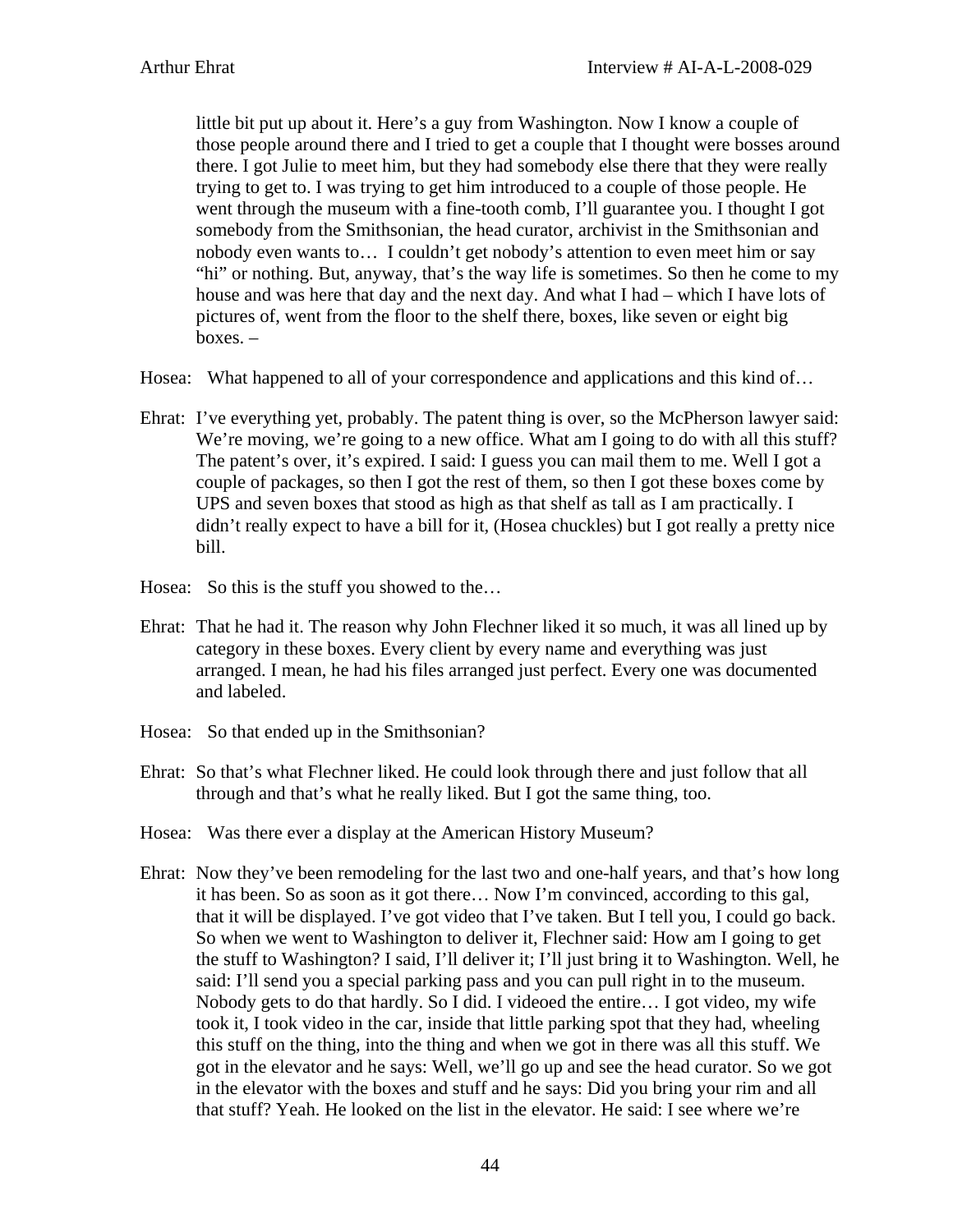going to have a sports show here today at the museum. So when we got up there he said to her: We got a sports show here today? She said: Yeah, I'm going to put you on there. So I said: What do you do with all this stuff? I got a video of this, too. So we go in this back room somewhere and they got all these hundreds of trophies, just of everything. People that swam the English Channel and all kinds of stuff like this, the person's shoes and the water glasses and they got Joe Lewis's boxing gloves and Max Schmelling's [both famous boxers] towel they threw in to stop the fight and Michael Jordan's ball, Wilt Chamberlain's stuff, [both famous basketball players] and they got beaucoup stuff in there. So she starts down there at some of the stuff and I said: Where you got all this? As she was going through a lot of these drawers and some Yankee Babe Ruth uniform and she starts laying this stuff on top of the table that are about yea high, about four foot, flat on top. And she started laying all this merchandise out and this is Joe Lewis's gloves and here's Michael Jordan's basketball and here's Max Schmelling's towel. I said: What are you doing? She said: This is going to be on the show. The gal that swam the English Channel had just… a hundred items, I guess.

Hosea: That will be exciting.

Ehrat: So, then she said: We're going to put you on; bring the rims at one o'clock. Be there. So in this auditorium she had this show. She was telling about all these different items, artifacts. Then she said: Now we got the inventor of the break-away basketball rim and he'll tell you about that.

I thought: What am I really going to say first. I said: Sixty years ago I used to come down to Washington, go to the Smithsonian, see all these things that some farm kid never dreamed that there ever was stuff like this. And who would have thought that sixty years later I was going to put something in here. That was my lead line. So really, I never got too many questions about the thing, but I got it all on video. The whole thing, I got it all on video. I got all her show, what she talked about, all the items, got my talk on the video, moving the stuff into the Smithsonian, it's all on there.

Hosea: Okay. You have two agricultural patents as I understand.

Ehrat: That's right.

Hosea: What's the story with those?

Ehrat: These were started in the same era of time.

Hosea: So we're talking 1960 or thereabout?

Ehrat: I'll tell you. This here patent was actually the best. There's two of them at about the same time. One of them was filed in 1980. And the other was in 1982. These two here were probably – for our country's sake – worth more than the basketball really. Though it got very little play, they were both basically kind of parallel. (cell phone rings). Got a hot call. (phone off) They kind of paralleled the same line. The problem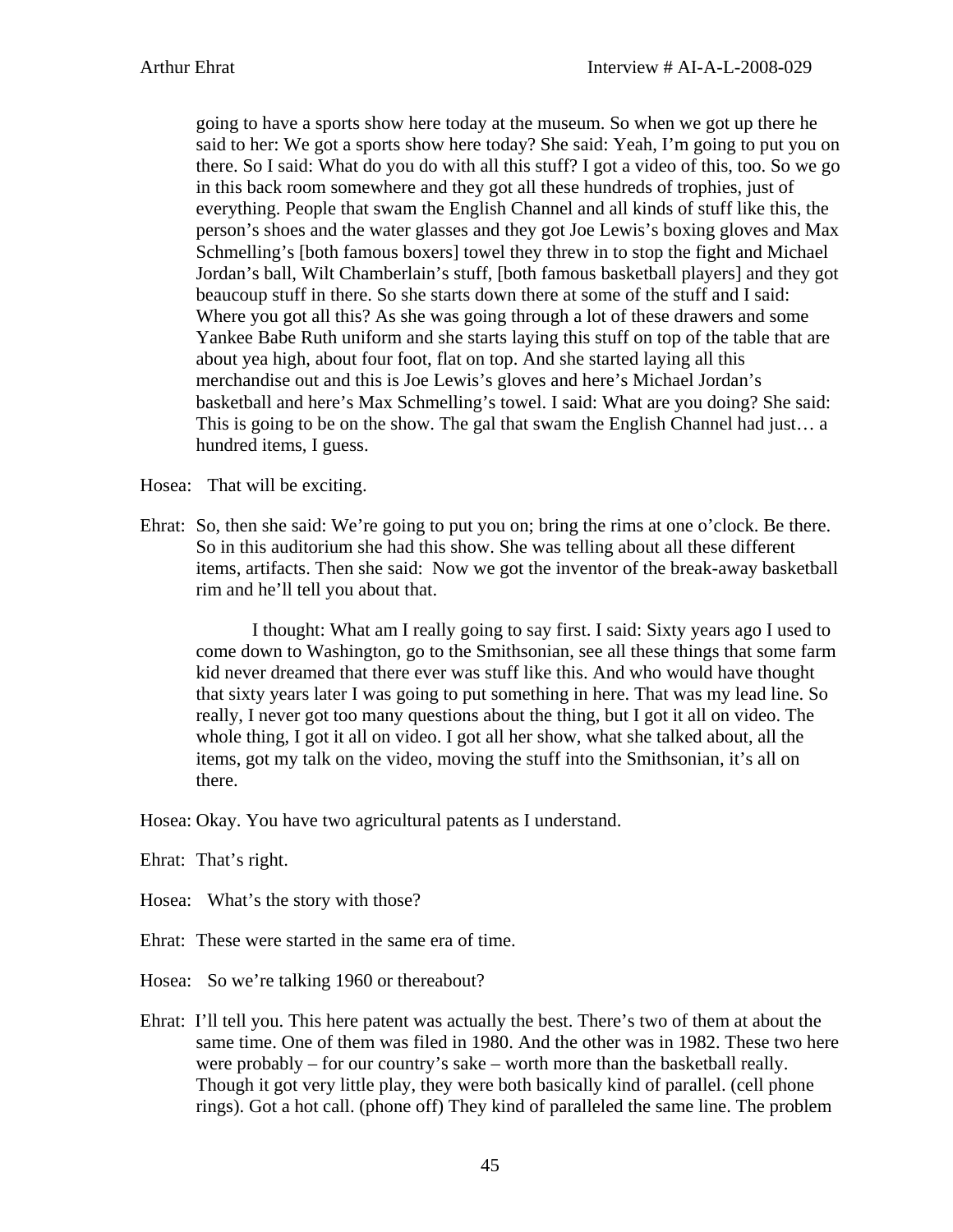we had in agriculture was of spring herbicides and insecticides. So really what the thing that I thought made good sense: a man wants to come in here and he's got forty acres, let's say. He calls on the phone, he says: I would like to have forty acres herbicide put on my corn; I'm going to plant corn here; I'd like to have it sprayed. I'd say, Okay. Now his wife or he or the hired man might call and say: Where is it? Oh's it right next to the barn, right behind the house, or something. Well, since you knew him you knew where you were going to go. You go out there. Well it's got a waterway [a grass strip to prevent erosion] on this end, it got one there. Of course, ground is measured from the center of the road. You never have 40 acres hardly; either you've got 38, 39. There are some 40 acres, but then you've got a waterway on it. He never has 40 acres. He might have 41 acres, 42, 38 acres. Every time you go out there you fix up 40 acres, and you're going to spray Atrazine. So you put it in your pick-up truck. Now we started out with pick-up trucks. You could use 10n or 12 gallon of water on 40 acres; a 500 gallon tank, you could spray 40 acres. Well, now this was all did with a pump, how fast you drove. You'd go up there back and forth, but there was no way in God's green earth you could ever come out perfect. There is no way. So what you did, when you'd look at the gauge back there and say, doggone that's coming out fast. At the rate I'm going by the side gauge, I should be half done and I got quite a bit over half left in my tank. Either I've got to drive slower and let the pump pump at the same rate to empty, and then you get to the end, oh, I got a little left, I'll just make one more round. Now you got the application on twice, taking two pills for a headache, (both chuckle) you'd put on four; well, that's good for the corn. However, we have a corn-soybean rotation basically. Fifty-fifty used to be a rule of thumb. So the next year you went back and put that extra two doses on, it killed all the damn beans about. Because it wasn't compatible to the beans so next thing you kill the silly beans. The next thing was, if you have some left in your tank and you just have one unit doing this and the next guy calls up, he says I want soybeans sprayed. Well, you can't use that on the soybeans. I got twenty gallon left in my tank. What do I do with it? Well, you pull around in the lot somewhere and you pull the plug, rinse it out, drain it out and that's bad; the EPA don't like that. So after a certain period of time, I said there's got to be a better way.

Another thing, you could go to any field around here, anywhere and you say, man, that looks like the same ground. That ground can be so much different; it is day and night difference in the organic matter of that ground. The higher the organic matter, the less Atrazine you need. From that end you could use two and a half or three pounds, this end you could use one pound. I said, Now if we had a system we could check that ground, sample it and we know the little bit lower ground, (we're only talking a foot or a couple of foot of elevation in a half a mile, you know.) That ground is heavier; it takes a different application. I said if we had a color coded system, manually we could adjust the rate if we're spraying; we could open the thing and add a little bit more. My idea was to put in the main tank –we would put water, usually we sprayed with water. You could spray with fertilizer, too. But mainly basically water. So you put some tanks on the side; you put Atrazine in one, or Treflan in the next and something in another one and then in the back here you meter that into the line, because it's all liquid. Then you spray it out. You don't contaminate what's in that big tank. To get it regulated right was almost impossible back in that day. So then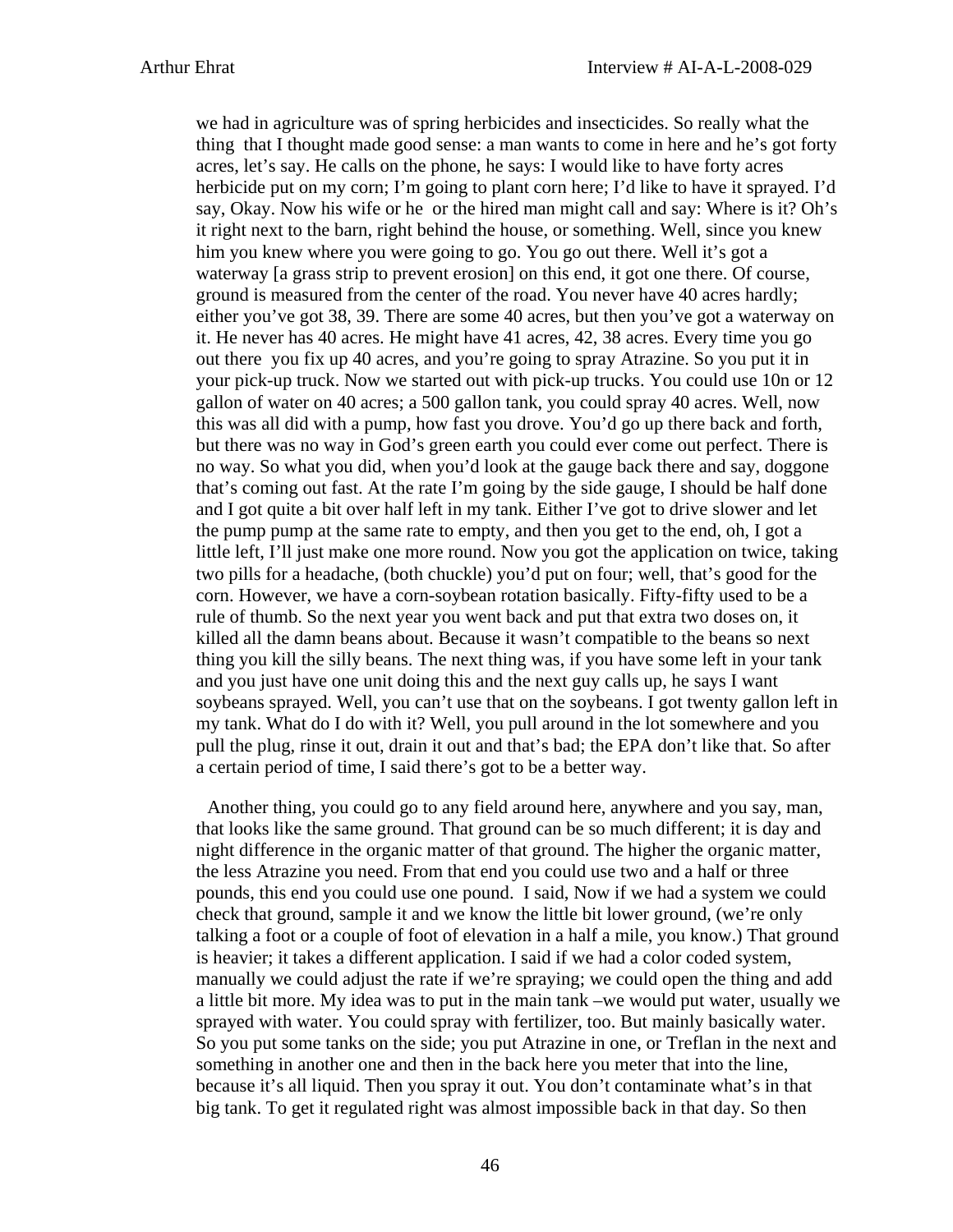when you got done at the end of the field you say:, Okay, I got a bunch of water left in these bigger trucks that hold a thousand gallon. You could blow out the line – you was injecting Atrazine in the line and spraying it – you could blow that out in a fence row where it wouldn't kill the beans next year. And the guy says, I got beans next door, I got beans across the field there. Treflan. So you meter in some off of that thing there, use the water. You don't have to go back to the elevator, you don't have to redo it and it don't make any difference whether it's 10n acres, 20 acres or 40 acres.

Hosea: So this gave you a lot more control over what you were doing.

- Ehrat: That what I wanted to do. It seems as though the people that were in this business had manufactured these: Great Northern, Springfield, and by God, there were lots of them. The only thing is, I couldn't ever get that to solve the problem. But today we're solving the problem. We got the GPS system. We've got the ground all color coded where all these different types of soils are.
- Hosea: The concept is the same…
- Ehrat: It just was ahead of its damn time.
- Hosea: What about the other agricultural patent?
- Ehrat: It was a whole lot of the same thing.
- Hosea: Oh, Okay.
- Ehrat: But what it basically was, I'll give you this highlight on it.
- Hosea: Okay.
- Ehrat: As you are spraying –let' ssay you're spraying ten gallon of water, roughly eighty pounds. Okay? You put eighty pounds on one acre; 43,560 feet. The next one, dry. You got take the dry thing in the bed and you could have containers on the side. You could spray it as it comes out, before it hits the fan thing: a system that would mix it a little bit and spray on to the fertilizer. Most fertilizers are dry. You were spreading basically, 400 pounds to the acre. Now we're putting 80 pounds to the acre of water. You'd probably get a better coverage if you could get a real fine mist on this stuff; you'd get a better coverage because you're going to have to put the fertilizer anyhow. Now you you're going to kill two birds with one stone: you're going to get the fertilizer on with the chemicals. Here you put the chemical on and then you're going to put the fertilizer on. It saved one complete application.
- Hosea: Now these patents you got with less struggle than the basketball goal, but they didn't work out in terms of economics for you?
- Ehrat: No. Well, I'll tell you what. It didn't seem right. What all the people wanted to do is make their booms longer. Of course, they added some other things, they wanted to